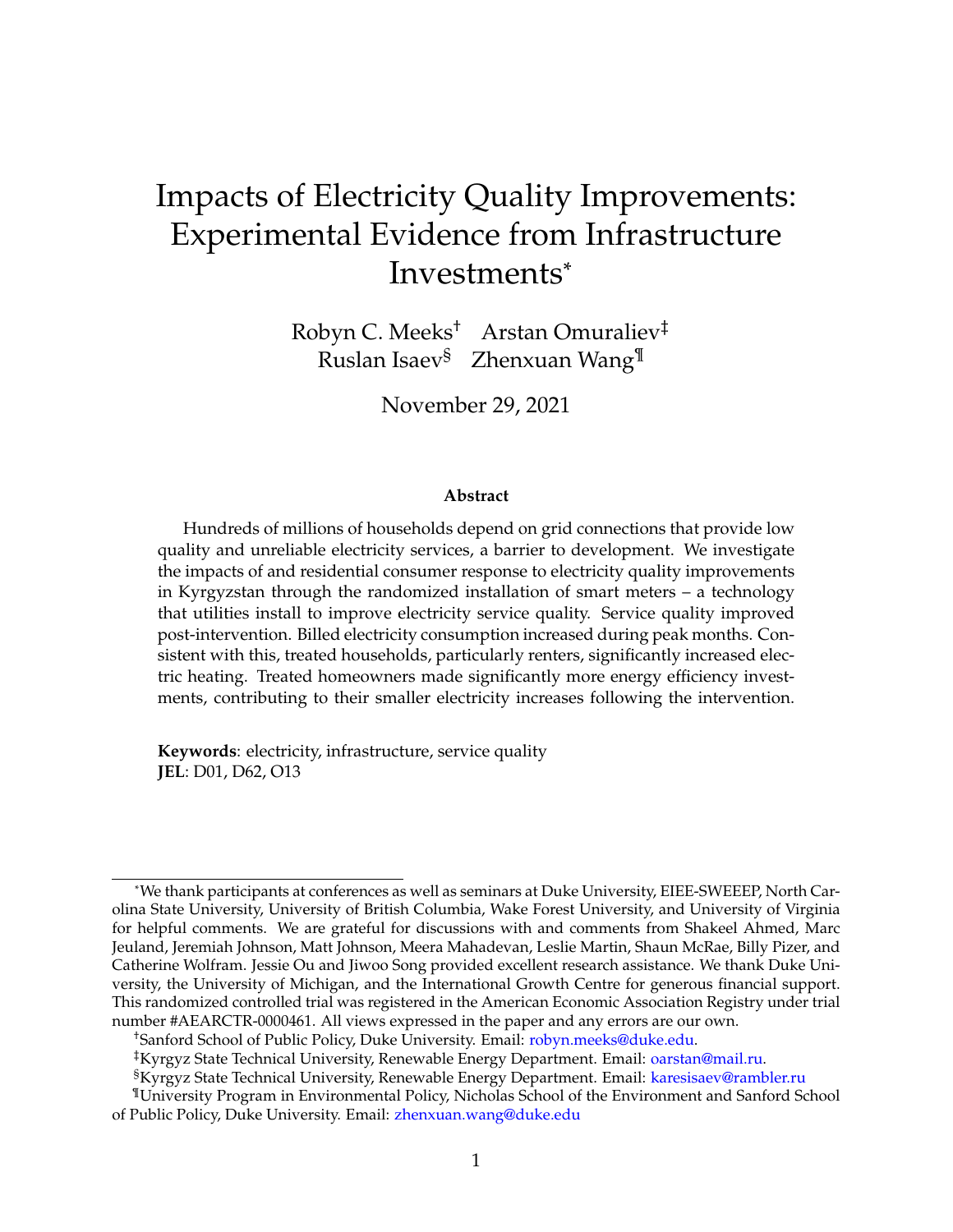## **1 Introduction**

Although the number of people with electricity access has increased during the 21st century, poor electricity service quality remains a persistent problem in many developing countries [\(Trimble et al.,](#page-32-0) [2016;](#page-32-0) [Zhang,](#page-33-0) [2018\)](#page-33-0). Hundreds of millions of households depend on grid connections that provide low-quality and unreliable electricity services [\(Day,](#page-29-0) [2020\)](#page-29-0). Low-quality and irregular electricity services can limit consumption of electricity services and attenuate the economic benefits from grid connections [\(Pargal and](#page-31-0) [Ghosh Banerjee,](#page-31-0) [2014;](#page-31-0) [Samad and Zhang,](#page-32-1) [2016;](#page-32-1) [Timilsina et al.,](#page-32-2) [2018;](#page-32-2) [Zhang,](#page-33-0) [2018\)](#page-33-0). With this in mind, international and development organizations increasingly emphasize im-proving the service quality of electricity connections.<sup>[1](#page-1-0)</sup>

Understanding residential consumers' responses to changes in electricity quality is important. Pro-poor growth in developing countries is expected to result in greater house-hold appliance ownership and increased residential electricity demand [\(Wolfram et al.,](#page-32-3) [2012\)](#page-32-3); however, appliance ownership and use – and therefore the demand for electricity services – are also correlated with electricity quality [\(McRae,](#page-31-1) [2010;](#page-31-1) [Jacome et al.,](#page-30-0) [2019\)](#page-30-0). If improvements in electricity quality result in greater consumption of electricity services, then there are implications not only for household welfare, but for the environment and climate change as well [\(Jayachandran,](#page-30-1) [2021\)](#page-30-1). Although recent evidence suggests substantial willingness-to-pay for improved electricity service quality [\(Alberini et al.,](#page-29-1) [2020;](#page-29-1) [Deutschmann et al.,](#page-30-2) [2021;](#page-30-2) [Meles et al.,](#page-31-2) [2021\)](#page-31-2), little causal evidence exists to date on the benefits from – and consumer response to – such improvements.

This paper reports results from a randomized experiment implemented in the Kyrgyz Republic, a lower-middle-income country in Central Asia that suffers from electricity quality issues common to many developing countries. The experiment was comprised of smart meter installations, in an effort to improve electricity quality. Utilities increasingly

<span id="page-1-0"></span><sup>1</sup>For example, Sustainable Development Goal 7.1 of the United Nations calls for "affordable, *reliable* and modern energy services" [\(United Nations,](#page-32-4) [2020\)](#page-32-4).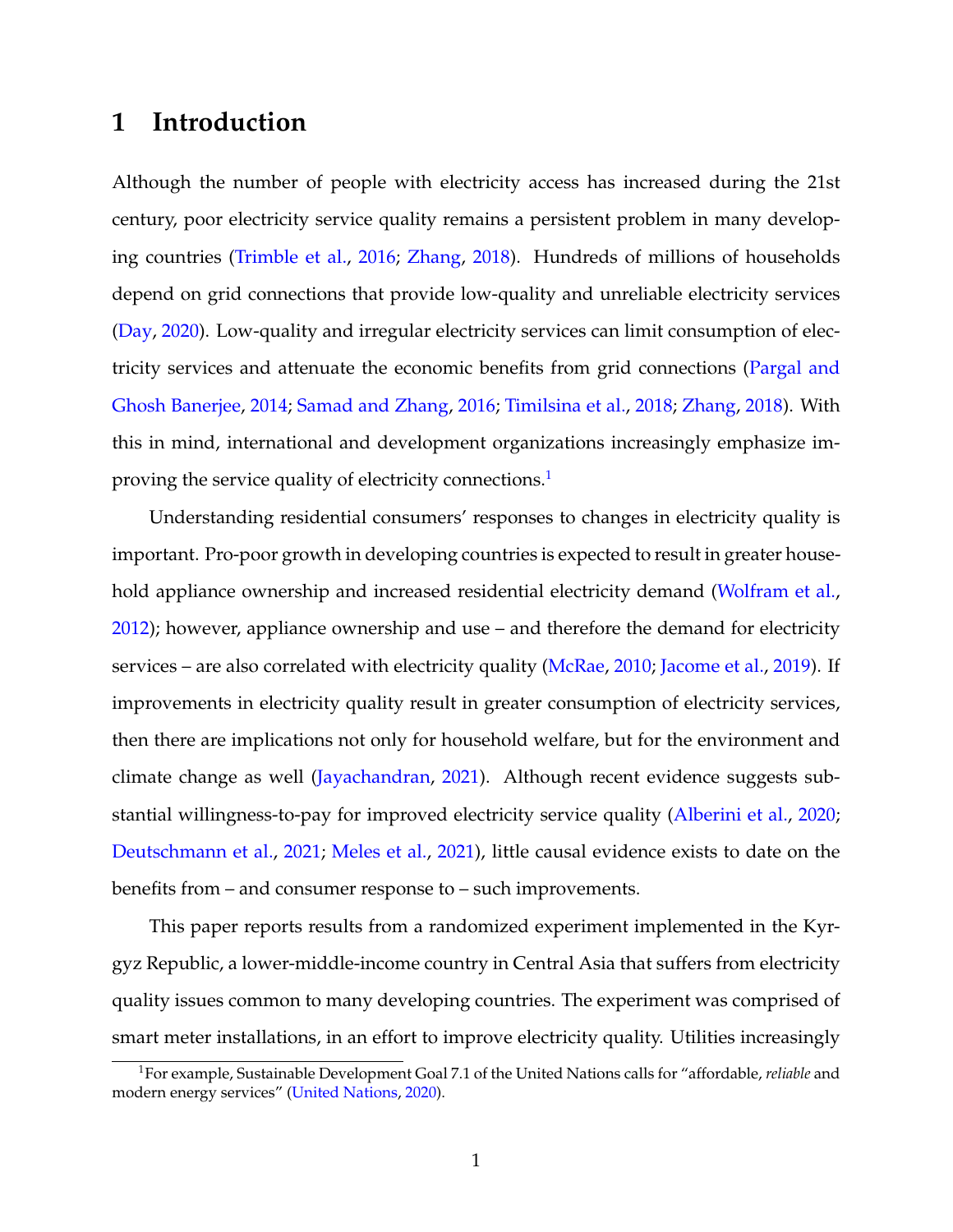install smart meters to address electricity sector challenges, $\lambda^2$  $\lambda^2$  and many sector experts ar-gue that smart meters can facilitate service quality and grid reliability improvements.<sup>[3](#page-2-1)</sup> In this paper, we first document that electricity service quality improved following the smart meter installation and then estimate consumers' responses to these electricity quality improvements in terms of their billed electricity consumption, household appliance ownership, and energy efficiency investments.[4](#page-2-2) Given a documented homeowner-renter gap in electric appliances and energy efficiency investments in developed countries (see, e.g., [Davis,](#page-29-2) [2012,](#page-29-2) [2021\)](#page-29-3), we test for heterogeneous impacts by home ownership status. We conclude by estimating the consumer returns to the electricity quality improvements.

Contracting between an electricity utility and its customers should mitigate poor service quality; however, this often breaks down in practice, likely because of insufficient information to enforce these contracts on both sides. Typically, the connection of a house (or business) to the electrical grid involves a contract; the distribution company commits to providing reliable electricity services that meet voltage standards, and the customer commits to paying for the electricity consumed. Yet consumers lack data on the actual quality of electricity services delivered and utilities lack information on the locations of poorest service quality. The information smart meters provide could alleviate a contract failure between electricity utilities and their customers.

This focus on smart meters to improve electricity quality differs from prior economics research in developed countries, in which researchers have used smart meters as a vehicle for other interventions, such as facilitating time-varying electricity prices or providing households with real-time information on their electricity consumption through in-home

<span id="page-2-0"></span><sup>2</sup>China leads smart meter installations, with 469 million units installed as of 2017 [\(Largue,](#page-31-3) [2018\)](#page-31-3). The 86 million smart meters installed in the United States covered roughly half of the country's electricity customers in 2018 [\(U.S. Energy Information Administration,](#page-32-5) [2019b\)](#page-32-5). More recently, additional countries have announced smart meter plans; for example, India plans to install 250 million meters [\(Singh,](#page-32-6) [2020\)](#page-32-6).

<span id="page-2-1"></span> $3$ For examples, see industry news (e.g., [Sprinz](#page-32-7) [\(2018\)](#page-32-7)), North American electricity utility websites (e.g., [Duke Energy Progress](#page-30-3) [\(2020\)](#page-30-3) and [BC Hydro](#page-29-4) [\(2016\)](#page-29-4)), United States Government investment assessments [\(U.S. Department of Energy,](#page-32-8) [2014\)](#page-32-8), and multi-lateral development bank reports [\(ESMAP,](#page-30-4) [2019\)](#page-30-4).

<span id="page-2-2"></span><sup>&</sup>lt;sup>4</sup>Studies on metering interventions in developing countries have focused primarily on the role of utility finances and consumer bill payment [\(McRae,](#page-31-4) [2015a;](#page-31-4) [Jack and Smith,](#page-30-5) [2020\)](#page-30-5).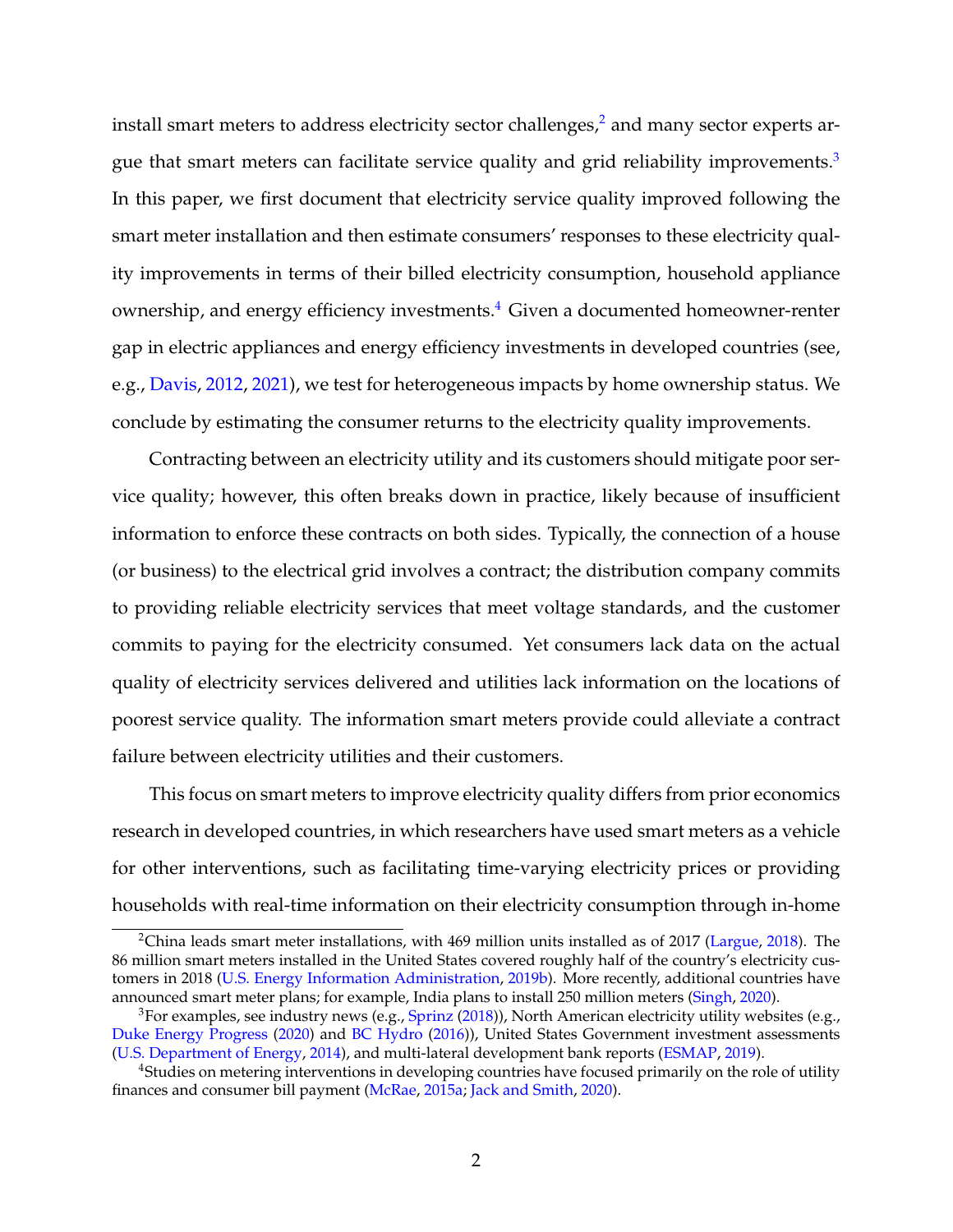displays. For examples, see [Wolak](#page-32-9) [\(2011\)](#page-32-9), [Jessoe and Rapson](#page-31-5) [\(2014\)](#page-31-5), and [Ito et al.](#page-30-6) [\(2018\)](#page-30-6). In our study setting, there are no in-home displays to provide additional information (e.g., information on prices).

Smart meters, through high-frequency energy readings (i.e., readings occur often) and alarms indicating poor service quality events, can facilitate quality improvements by enabling the utility to monitor the grid. The smart meters provide two-way communication between the meter and the utility, providing information on outages and other service quality problems (e.g., voltage fluctuations) within the distribution system. Alarms from the meters alert the utility to problems, allowing for faster, more targeted responses to the necessary locations. Additionally, smart meters automatically disconnect houses from the electricity supply when the voltage spikes or drops, both protecting consumers' appliances from damage and providing consumers with evidence of substandard service quality.

The randomized experiment was designed to overcome endogenous electricity quality that is often mutually determined by local neighborhood characteristics. In collaboration with an electricity utility, 20 neighborhoods were selected within one city. Each neighborhood receives electricity services via a transformer.<sup>[5](#page-3-0)</sup> These transformers, and the approximately 1,600 households that they serve, were randomly assigned to treatment or control status. In summer 2018, smart meters were installed at all 798 houses in the treatment group. These replaced the houses' old meters, which did not provide two-way communication with the utility, send alerts of poor service quality events, or automatically shutdown household connections when voltage fluctuates. The control houses, 846 in total, retained their old meters. Electricity prices remained the same across both groups during the study period.

A unique combination of datasets permit us to overcome typical challenges in researching electricity service quality. Limited data and utilities' lack of incentive to report

<span id="page-3-0"></span> $5$ Transformers are a crucial component of the electrical grid, converting high-voltage electricity to usable, low-voltage electricity for household consumption [\(Glover et al.,](#page-30-7) [2011\)](#page-30-7).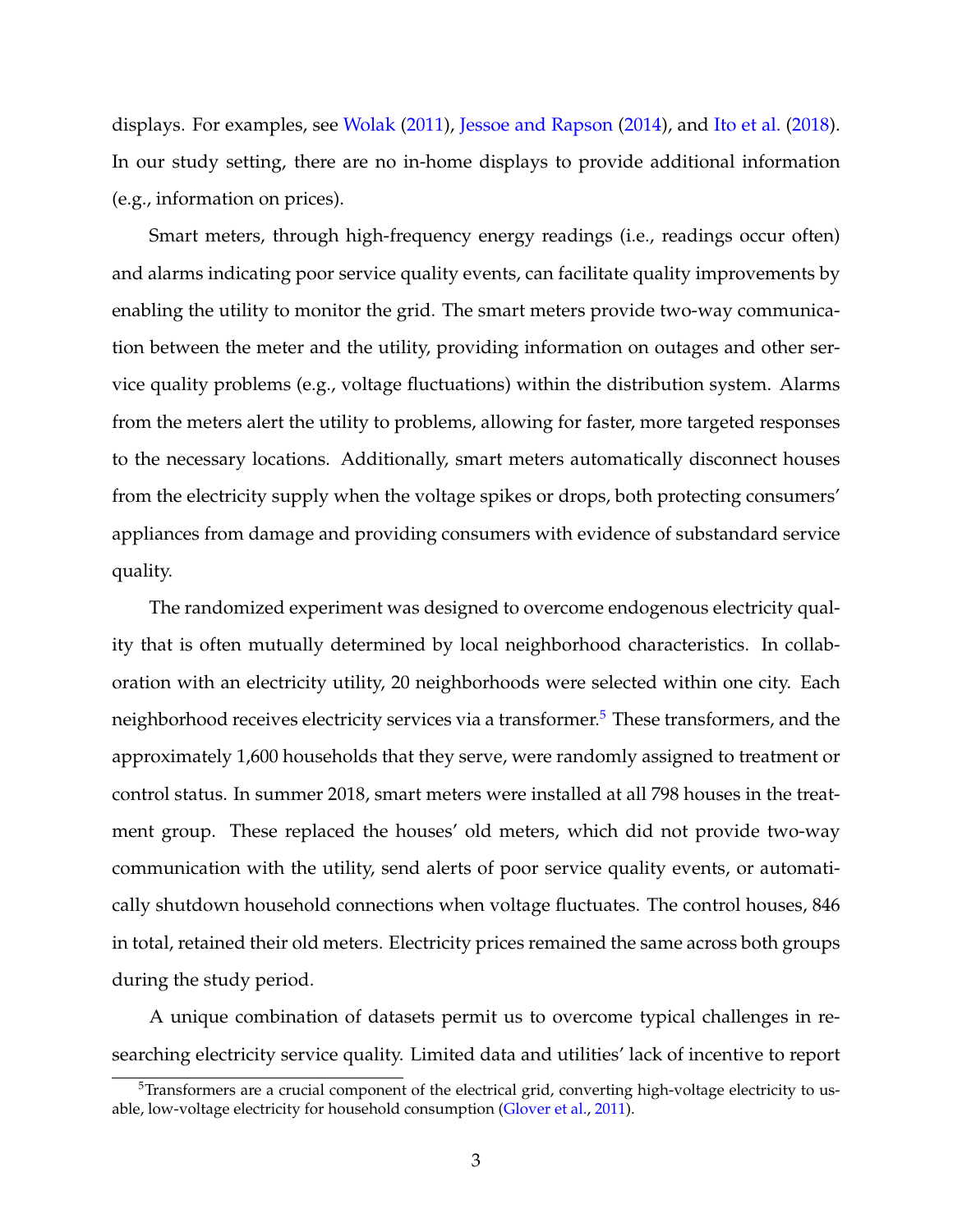on electricity quality measures makes measuring changes in outages and voltage fluctuations difficult. As a result, most prior economics research on electricity quality has employed electricity shortages as a proxy for service quality. In this paper, we measure electricity service quality using data obtained at frequent intervals from additional smart meters installed at all transformers in the study area. These data provide objective outcome measures for both the treatment and control groups that are separate and distinct from the house-level intervention. In addition, baseline and follow-up surveys provide self-reported measures of households' experienced electricity service quality, as well as data on household appliances and energy efficiency investments. These datasets are complemented by utility data on household billed electricity consumption over time, as well as details on the electricity distribution system's characteristics.

After confirming that the smart meters led to service quality improvements – in the form of fewer voltage fluctuations – we estimate the consumer response with respect to consumption of electricity services. We find that treated houses' monthly billed electricity consumption significantly increased, by 50.6 kWh per month during peak demand months (November to March); in comparison to the baseline control group mean of 806.2 kWh per month, this increase is technically and statistically significant. Billed electricity consumption did not significantly change during the off-peak months (April to October). Given renters and home owners may respond differently to the quality improvements, we estimate the interaction of home ownership status with treatment. We find the increase in billed electricity consumption of treated renters to be almost 5 times that of treated home owners.

These increases in peak months are consistent with unmet demand prior to the intervention, improved electricity service quality, and greater consumption thereafter. Prior to the intervention, electricity service quality was most problematic during these peak demand months, when voltage fluctuations occurred frequently. As a result, these months are the time when quality improvements could occur. Post-intervention during peak de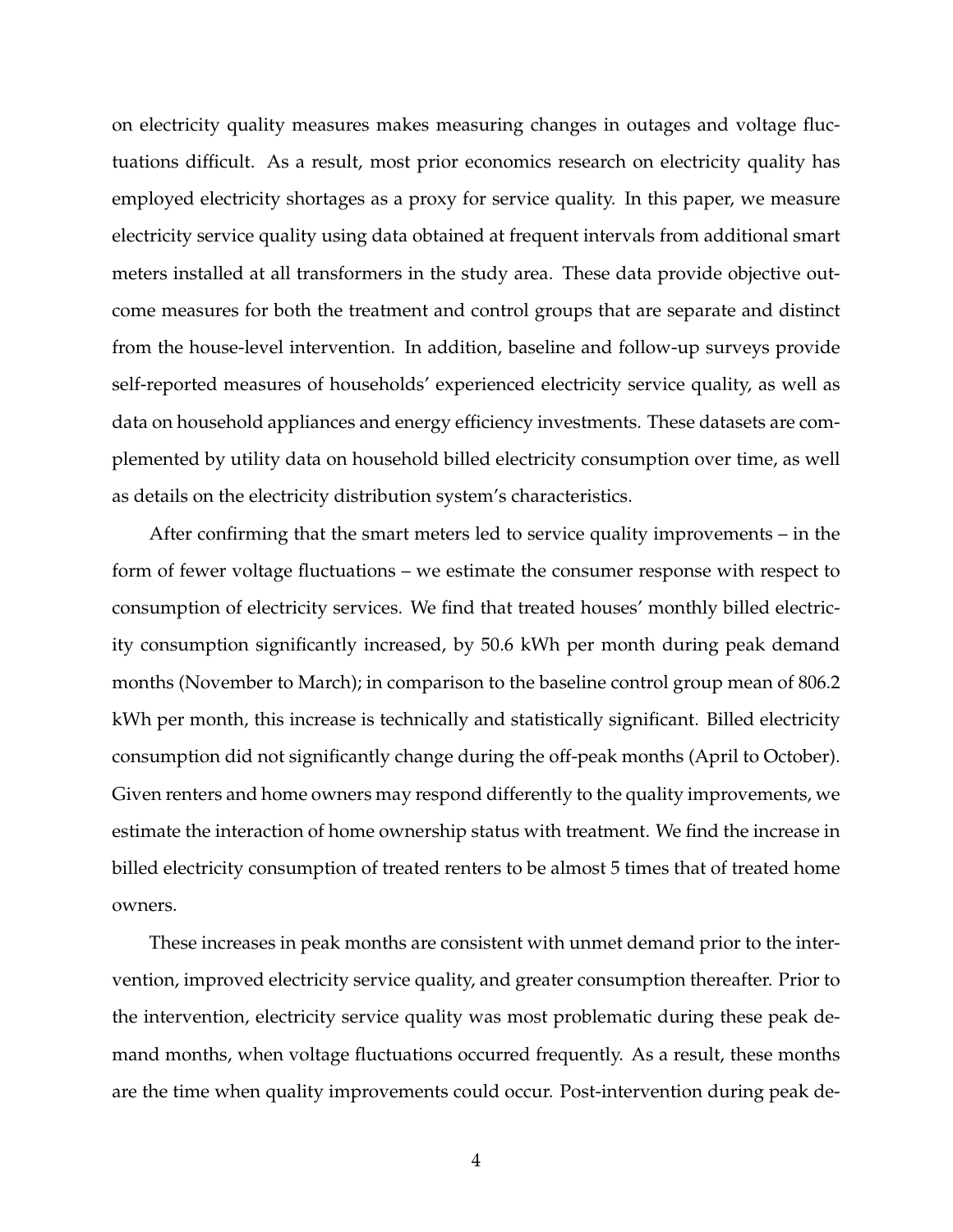mand months, households consume a greater quantity of electricity services due to electricity being available for more hours per day within the standard voltage range. The extent to which improved electricity quality results in changed residential consumption of those services depends on additional factors, such as the appliances owned and used, as well as the extent of energy efficiency within the house.

We investigate potential explanations for these effects on billed electricity consumption, including the heterogeneous response of renters and homeowners. The increase during peak months could result from greater use of existing appliances (due to the additional hours of quality services sufficient to power those appliances) or investments in new appliances (i.e., more appliances purchased and used). We find evidence of the latter.[6](#page-5-0) Treated households' ownership of electric heaters significantly increased after the electricity quality improvement and, consistent with the billed electricity consumption results, that increase in electric heaters was 2.4 times greater among home renters than it was among home owners. Further, we find treated households were also more likely than control households to have made an energy efficiency improvement – window replacements, a weatherization improvement that increases a building's retention of heat in the winter. This home weatherization, in conjunction with the common residential use of electric heating, implies that the increase in on-peak billed electricity consumption would have been even larger in the absence of increased energy efficiency.

To conclude, we estimate the consumers' returns to electricity quality improvements. We find that during the of the returns to electricity quality for treated households in 7.64 USD over the five peak months of the first year.

Broadly, this paper contributes to experimental research on methods to – and impacts of – improving delivery of public services [\(Duflo et al.,](#page-30-8) [2012;](#page-30-8) [Dhaliwal and Hanna,](#page-30-9) [2017;](#page-30-9) [Das et al.,](#page-29-5) [2016;](#page-29-5) [Callen et al.,](#page-29-6) [2016;](#page-29-6) [Banerjee et al.,](#page-29-7) [2018;](#page-29-7) [Muralidharan et al.,](#page-31-6) [2018\)](#page-31-6). More specifically, this research is improves our understanding of the role of service quality in

<span id="page-5-0"></span><sup>&</sup>lt;sup>6</sup>Without appliances individually monitored, cannot rule out the former explanation.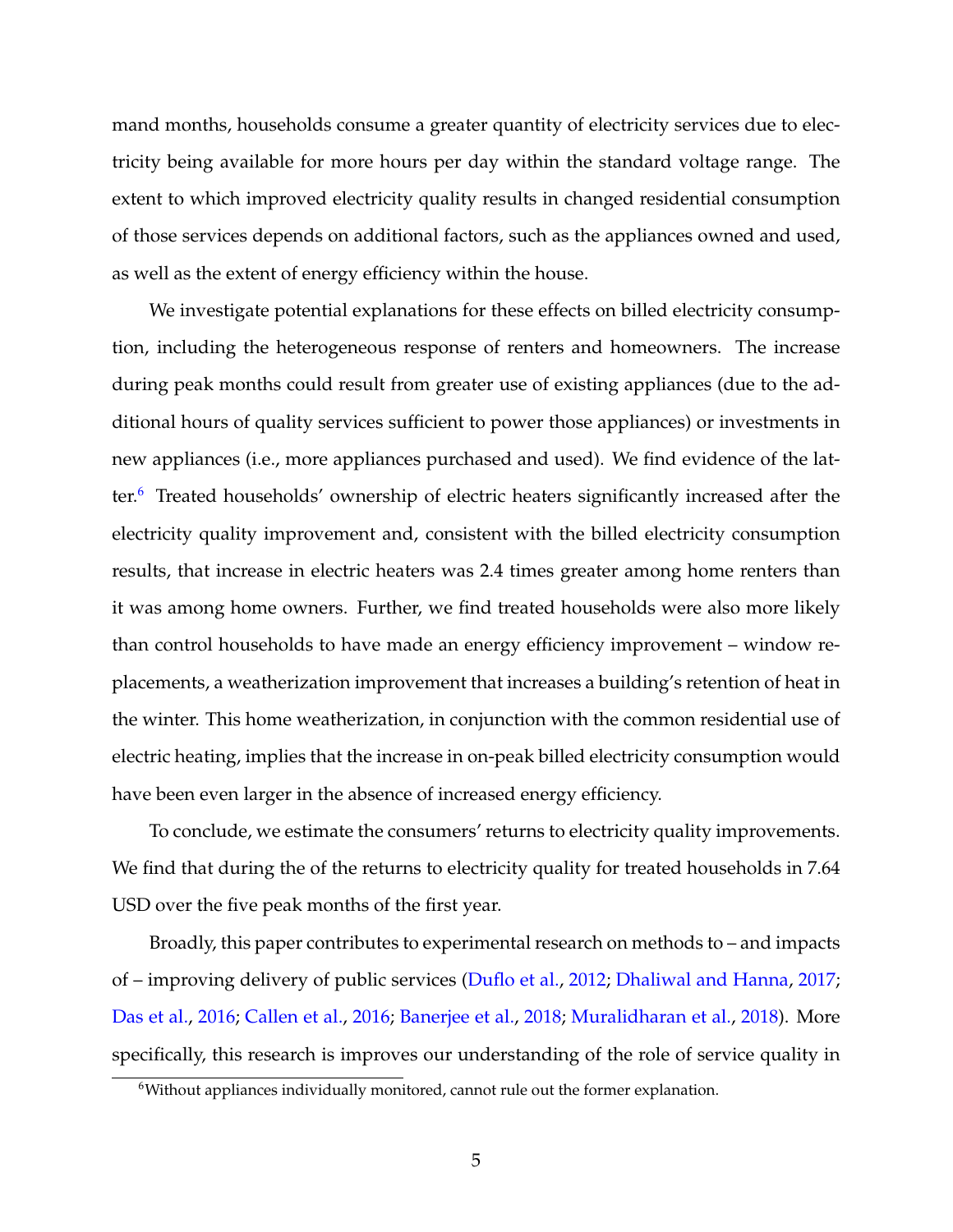electrification and development. Providing evidence of consumer gains – with respect to increased electricity consumption and appliance investments – following electricity service quality improvements, adds important insights to the existing research on the economic impacts of electrification in developing countries [\(Dinkelman,](#page-30-10) [2011;](#page-30-10) [Lipscomb](#page-31-7) [et al.,](#page-31-7) [2013;](#page-31-7) [Rud,](#page-32-10) [2012;](#page-32-10) [Van de Walle et al.,](#page-32-11) [2013;](#page-32-11) [Usmani and Fetter,](#page-32-12) [2019;](#page-32-12) [Lee et al.,](#page-31-8) [2020;](#page-31-8) [Burlig and Preonas,](#page-29-8) [2016;](#page-29-8) [Kassem,](#page-31-9) [2021;](#page-31-9) [Meeks et al.,](#page-31-10) [2021\)](#page-31-10). Low returns to electrification are found in some settings but not others, and heterogeneous electricity service quality provides one reason for these differences.

Further, by focusing on residential consumers, this paper complements existing research estimating the economic impacts of electricity shortages [\(Fisher-Vanden et al.,](#page-30-11) [2015;](#page-30-11) [Allcott et al.,](#page-29-9) [2016;](#page-29-9) [Cole et al.,](#page-29-10) [2018;](#page-29-10) [Hardy and Mccasland,](#page-30-12) [2019\)](#page-30-12) and reliability [\(Mahadevan,](#page-31-11) [2021\)](#page-31-11) on firms. Firms can adapt to low service quality through investments, such as in self-generation [\(Steinbuks and Foster,](#page-32-13) [2010\)](#page-32-13). The cost of self-generation, however, is typically too high for most residential electricity consumers in developing countries. Households' responses likely differ from that of firms. By investigating energy efficiency as a channel for household response, we contribute to a relatively small body of research on the drivers of energy efficiency investments in developing countries.<sup>[7](#page-6-0)</sup>

The paper proceeds as follows. Section [2](#page-7-0) explains electricity quality and demand for electricity services, as well as the role of smart meters. Section [3](#page-11-0) details the study setting and the experimental design. Section [4](#page-14-0) describes data sources and presents baseline checks. Section [5](#page-18-0) presents the estimated impacts of smart meters on electricity service quality and the consumer response. Section [6](#page-24-0) presents calculations on the returns to the electricity service quality improvements. Section [7](#page-27-0) concludes.

<span id="page-6-0"></span><sup>&</sup>lt;sup>7</sup>See [Fowlie and Meeks](#page-30-13) [\(2021\)](#page-30-13) for a thorough discussion of that literature.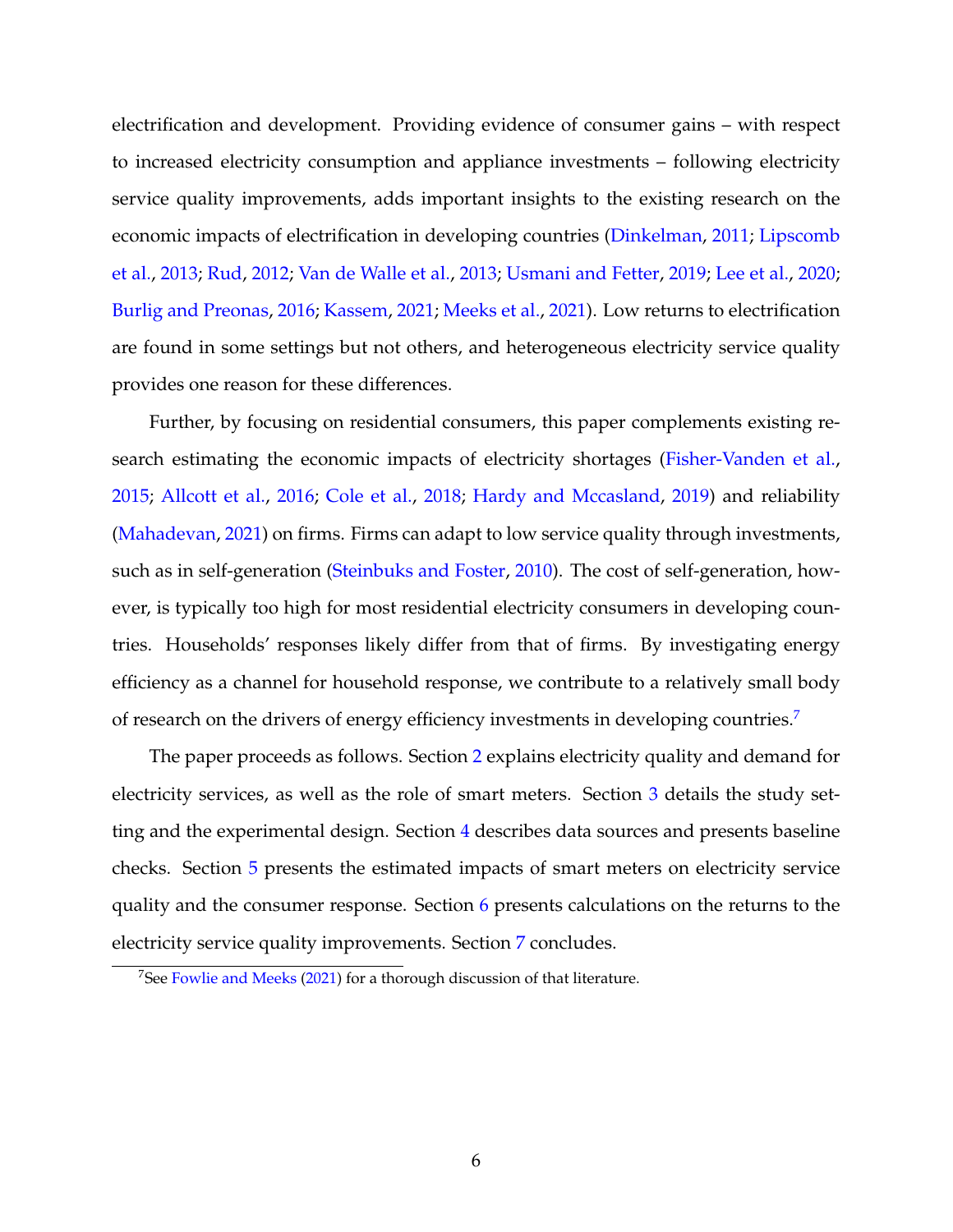## <span id="page-7-0"></span>**2 Electricity Quality, Demand, and Smart Meters**

In this section, we first describe types of poor electricity quality and discuss the potential role of smart meters in service quality improvements. We then illustrate how consumers may benefit from and respond to electricity quality improvements through a conceptual framework.

## **2.1 Forms of Poor Electricity Service Quality**

There are mainly two types of poor electricity service to consider: unreliable service due to outages and low service quality due to voltage fluctuations.

**Unreliable Service Due to Outages**. An outage is a complete stoppage within the distribution system that prevents the delivery of electricity. Outages can be planned or unplanned. Planned outages are either for regular repairs and maintenance, which are typically of limited duration and scheduled for off-peak months, or for electricity rationing. $8$  Unplanned outages are typically due to infrastructure breakage, malfunction, and overloads.<sup>[9](#page-7-2)</sup> These unplanned outages can be lengthy in duration, lasting until replacement parts are purchased and repairs are completed. Absent back-up generation, electrical appliances cannot be powered during a grid outage.

**Low Service Quality Due to Voltage Fluctuations**. Voltage fluctuations – a spike above or a drop below the standard acceptable voltage range – result from a number of reasons, including faulty and old distribution infrastructure, insufficient maintenance and repairs, or demand that exceeds the infrastructure's capacity.

<span id="page-7-1"></span><sup>&</sup>lt;sup>8</sup>Rationing, which is commonly referred to as "load shedding," did not occur during our study period and therefore not further discussed in this section.

<span id="page-7-2"></span> $9$ For example, transformers can overload. Each transformer can transfer a certain maximum electricity load at any given time, and exceeding that load may cause breakage [\(Glover et al.,](#page-30-7) [2011\)](#page-30-7).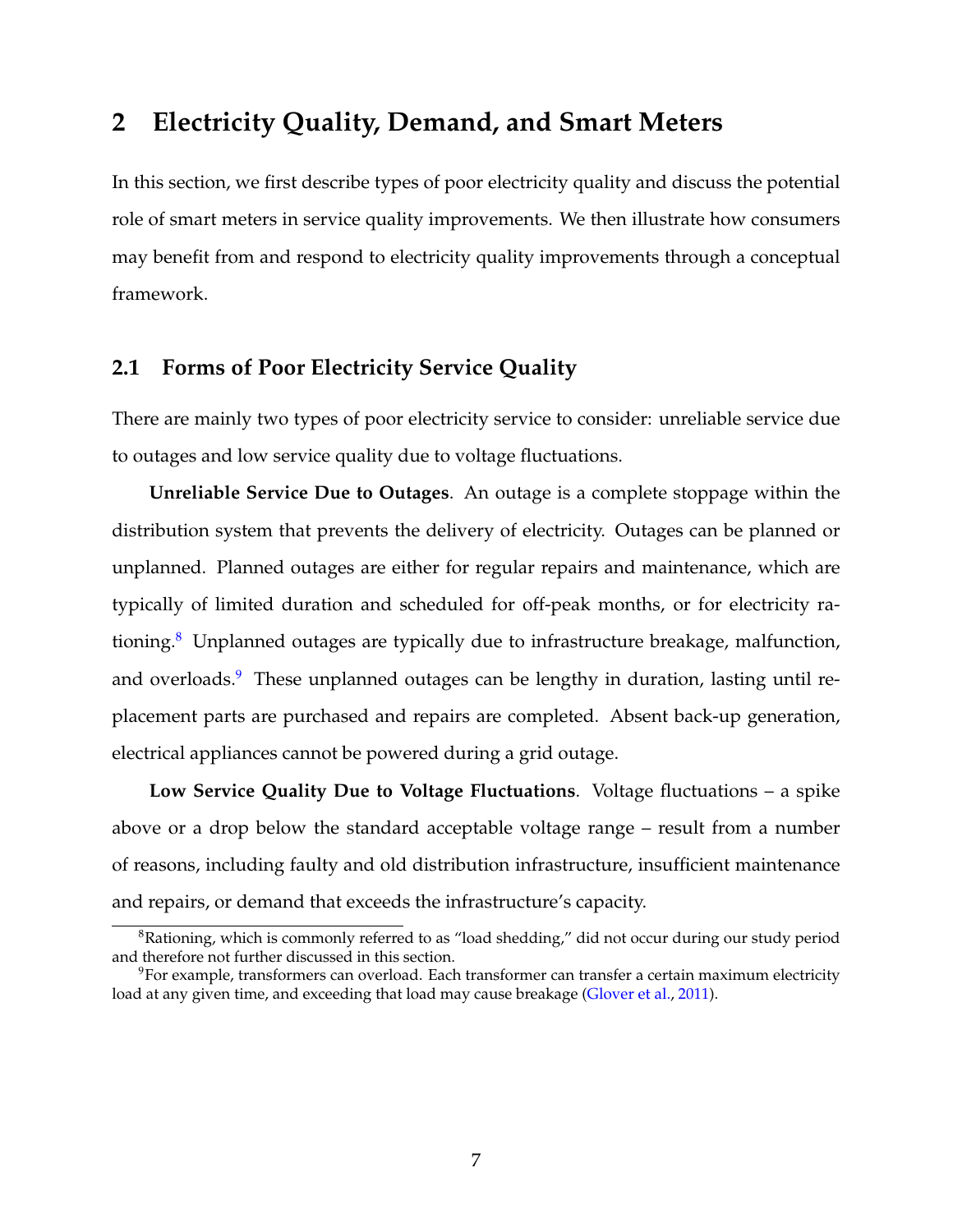## **2.2 Smart Meters and Electricity Service Quality Improvements**

Smart meters can improve electricity service quality by providing additional information to either consumers or the utility. First, smart meters can detect and directly alert the utility to outages and voltage fluctuations. If the utility monitors this information, it can respond quickly with repairs, maintenance, and overhauls. Second, smart meters can detect voltage fluctuations and automatically disconnect from the distribution system, protecting appliances from damage. If standard voltage resumes, the consumer must press a button on the smart meter to restart electricity flow. This required extra step increases the salience of voltage fluctuations for consumers and provides evidence of unsafe voltage fluctuations. With this information, consumers may argue for better maintenance, upgrades, and repair. Without it, their complaints of voltage problems are typically unverified. If standard voltage does not resume, the smart meter prevents electricity flow until the utility performs the necessary repairs. Thus, the meters help the utility target efforts to the neediest locations within the distribution system, thereby potentially improving electricity service quality.

## **2.3 Conceptual Framework: Electricity Service Quality and Demand**

In this subsection, we provide a conceptual framework as to how electricity quality changes affect demand for electricity services, including the role of smart meters. This framework is informed by existing literature (see e.g., [Klytchnikova and Lokshin](#page-31-12) [\(2009\)](#page-31-12), [McRae](#page-31-1) [\(2010\)](#page-31-1), and [McRae](#page-31-13) [\(2015b\)](#page-31-13).) A household's demand for electricity services is determined by the demand for services from each of the household's electrical devices. Changes in electricity service quality will also impact the demand for services from individual electrical devices. This is particularly problematic for development, given service quality is typically worst during times of peak demand, when electricity generation and distribution systems are insufficient to meet the quantity of electricity services demanded.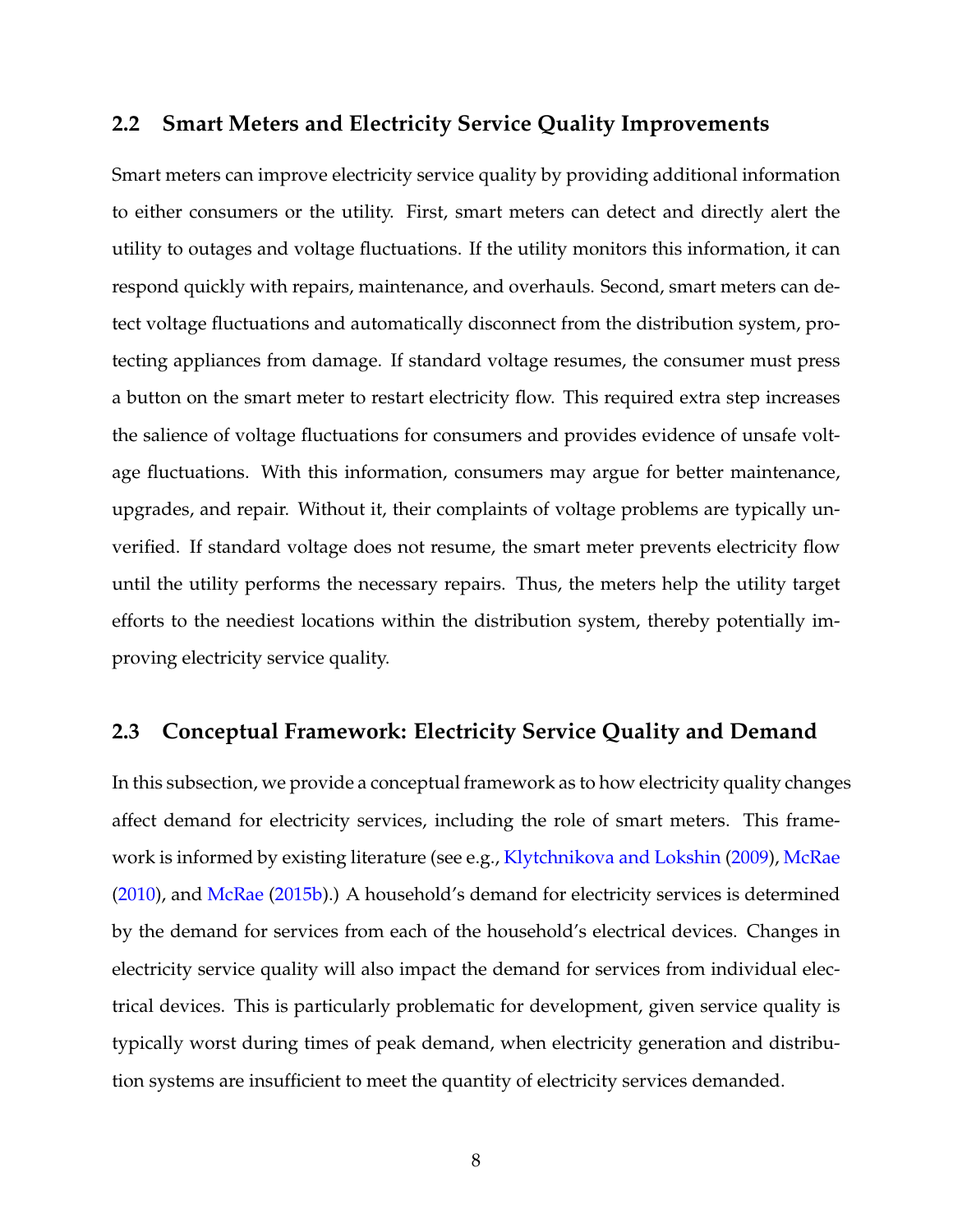Both outages and voltage fluctuations can affect the appliances owned, the extent to which the appliances are used, and the quantity of electricity services consumed. Each of these service quality problems result in demand for electricity services that is not fully satiated, thereby negatively affecting billed electricity consumption.

**Unreliable Service Due to Outages**. We depict the relationship between an outage and the quantity of electricity services demanded in Scenario 1 of Figure [1.](#page-35-0) We first illustrate the quantity of electricity services demanded under standard (full) service quality (i.e., no outages and no voltage fluctuations). In this graph, the electricity service demand curve under standard (full) electricity service is depicted as  $D_s$ . Assuming a linear electricity price,  $p^0$ , the quantity of electricity services demanded will be  $q_S.^{\bf 10}$  $q_S.^{\bf 10}$  $q_S.^{\bf 10}$ 

Poor service quality can result in a quantity of electricity services consumed that is less than  $q_S$ . The demand curve during an outage, when no electricity is distributed and therefore no electricity services are consumed, is represented by  $D_N$ . However, when standard (full) electricity service (i.e., with no outage) resumes, the demand curve returns to  $D_s$ . As a result, if the billing cycle (e.g., one month) includes both periods of standard (full) supply, as well as periods of outages, the electricity bill will represent an average of the two. This quantity demanded, as observed on the electricity bill, is depicted as  $q_{Avq}$ in the figure. The extent to which  $q_{Avg}$  is less than  $q_S$  will depend on the frequency and duration of outages during the billing period [\(Klytchnikova and Lokshin,](#page-31-12) [2009\)](#page-31-12) and the consumer response to those outages.

Consumers may have various responses to outages. They may opt to not purchase a certain appliance, particularly expensive appliances (e.g., an electric cooker). If this occurs, then the quantity of electricity services consumed will be lower than  $q_S$ . Alternatively, the consumer may not plug in an appliance already owned to consume its services if the appliance may be damaged by an outage.

<span id="page-9-0"></span>If service quality improves after smart meter installation, then consumption of elec-

 $10$ This is a simplification. In many contexts, including our study setting, consumers face a non-linear tariff. The overall intuition, however, remains the same.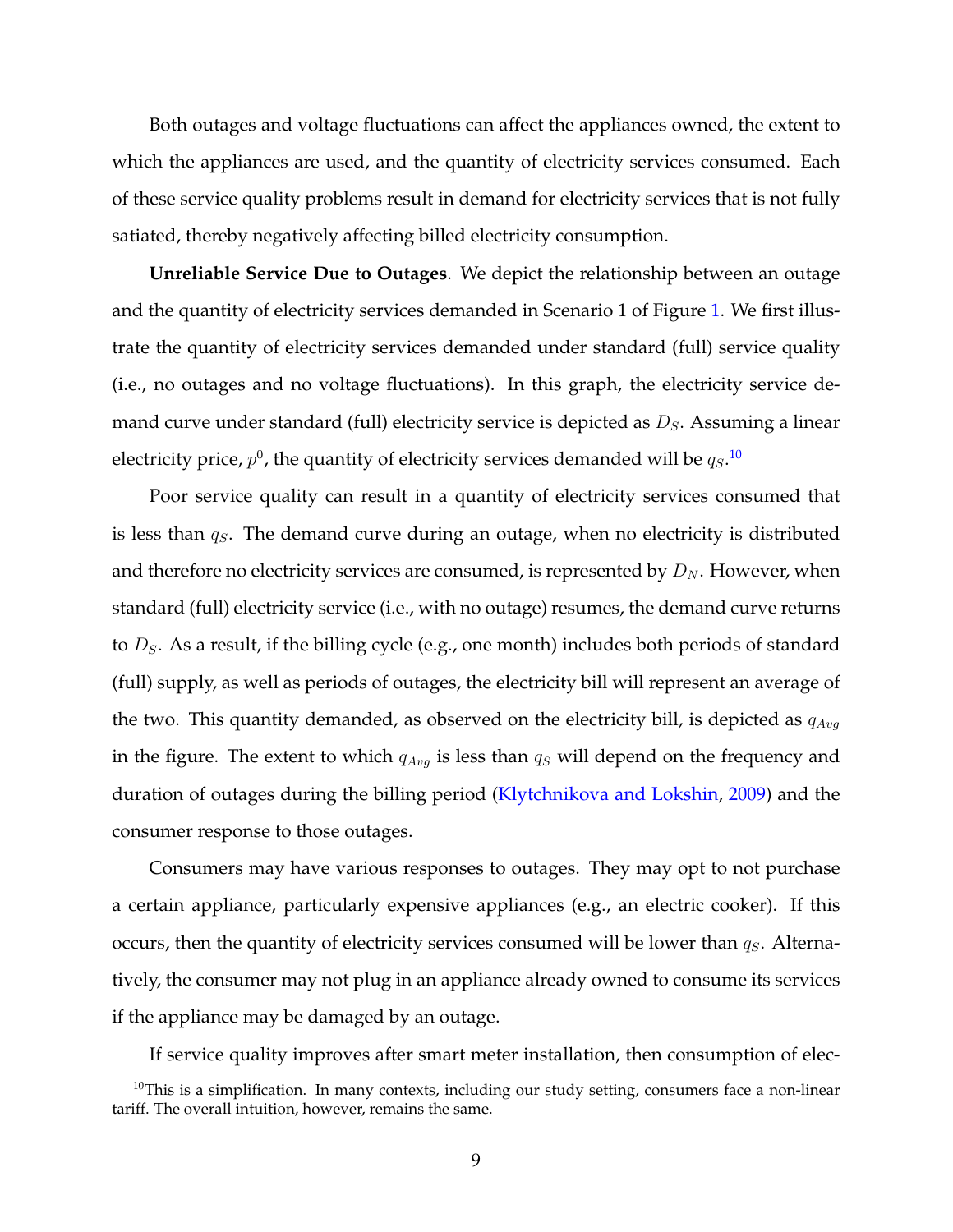tricity services should increase due to greater consumption of the services provided by electrical devices in the home. If smart meters can reduce outages, then we may observe a shift in the quantity consumed, as observed on the electricity bill, from  $q_{Avg}$  to  $q_S$ . This potential shift is illustrated by the arrow in Scenario 1.

It is possible that consumer behavioral responses to changes in electricity quality and their electricity bills may push consumers away from  $q<sub>S</sub>$  following the smart meter intervention. First, if consumers respond to the electricity quality improvements by purchasing additional electrical devices, then electricity consumption increases could be even greater than  $q_S$ . Alternatively, if consumers experience a higher electricity bill (than expected or than previously experienced), then they may respond by replacing devices with more efficient models, investing in other forms of energy efficiency such as weatherization, or changing behaviors. In such scenarios, and depending on the magnitude of the energy-saving behaviors relative to the electricity service consumption increases due to quality improvements, the electricity bills may actually decline.

**Low Service Quality Due to Voltage Fluctuations**. Voltage fluctuations can affect the quantity of electricity services demanded via multiple channels, some of which occur through the same mechanisms as outages. First, low voltage can mean that power is insufficient to run certain appliances, in which case the service provided by that appliance cannot be consumed. Second, voltage spikes may damage appliances, rendering them unusable. Consumers may be particularly concerned about potential damage to expensive appliances (e.g., a refrigerator), and hence fewer appliances may be used or purchased within a household. For example, a household may not purchase a refrigerator if they think voltage fluctuations can damage it or render it unusable.<sup>[11](#page-10-0)</sup> Finally, as with outages, if electricity service quality impacts households' ability to consume an appliance's services, then it will also impact their purchase decisions and the portfolio of appliances owned. These channels all result in a lower quantity of electricity services consumed than

<span id="page-10-0"></span> $<sup>11</sup>A$  household could purchase equipment, such as a stabilizer, to protect the appliance should voltage</sup> fluctuate; however, we do not see much evidence of this occurring in our data within the study setting.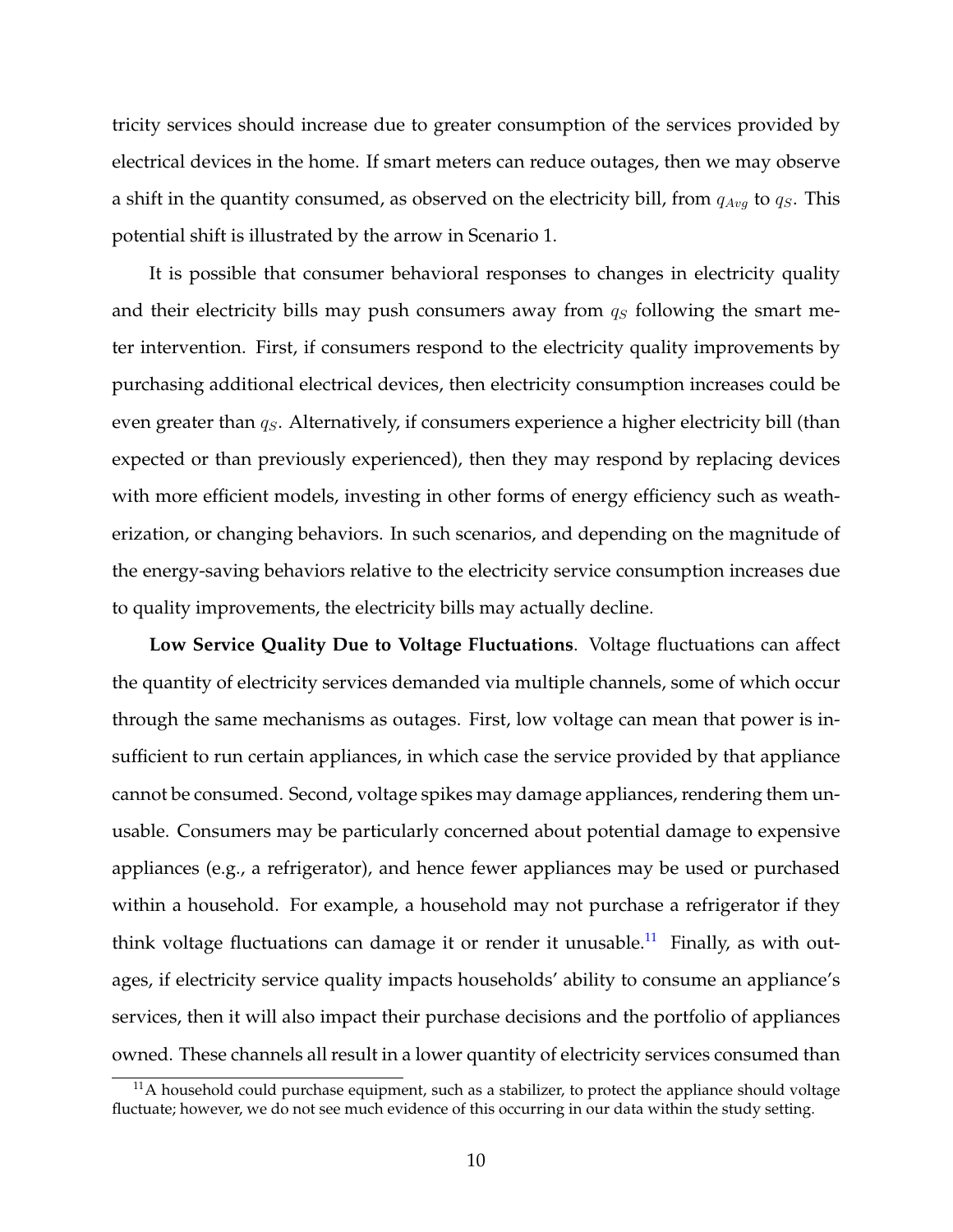under a standard voltage scenario.

There is at least one mechanism through which voltage fluctuations may impact electricity service consumption differently than in the outage scenario. Some appliances may function at lower voltages, while providing lower service quality (while using less electricity). For example, a light bulb may provide lighting services when voltage is low, but the lighting is less bright than it would be with standard voltage. When certain appliances run at low voltage, they consume fewer kWh per minute of use. We illustrate these forms of low-quality electricity service in Scenario 2 of Figure [1.](#page-35-0) The demand curve during periods of low-quality service, when electricity services may be consumed but at a lower quantity than standard (full) supply, is represented by  $D<sub>L</sub>$ . As shown in the figure, the quantity of electricity services consumed when there are voltage fluctuations,  $q_L$ , will be less than the quantity consumed under standard quality,  $q_S$ .

If smart meters can reduce voltage fluctuations, then we may observe a shift in the quantity consumed, as observed on the electricity bill, from  $q_L$  to  $q_S$ . This potential shift is illustrated by the arrow in Scenario 2.

## <span id="page-11-0"></span>**3 Randomized Experiment with Smart Meters**

With a history of poor quality electricity services and recent efforts to improve services with smart meter installations, the Kyrgyz Republic provides a suitable setting for a randomized experiment to test the consumer response to electricity quality improvements. In this section, we provide background on the country's electricity sector and information on the drivers of electricity consumption within the country. We then explain the randomized experiment.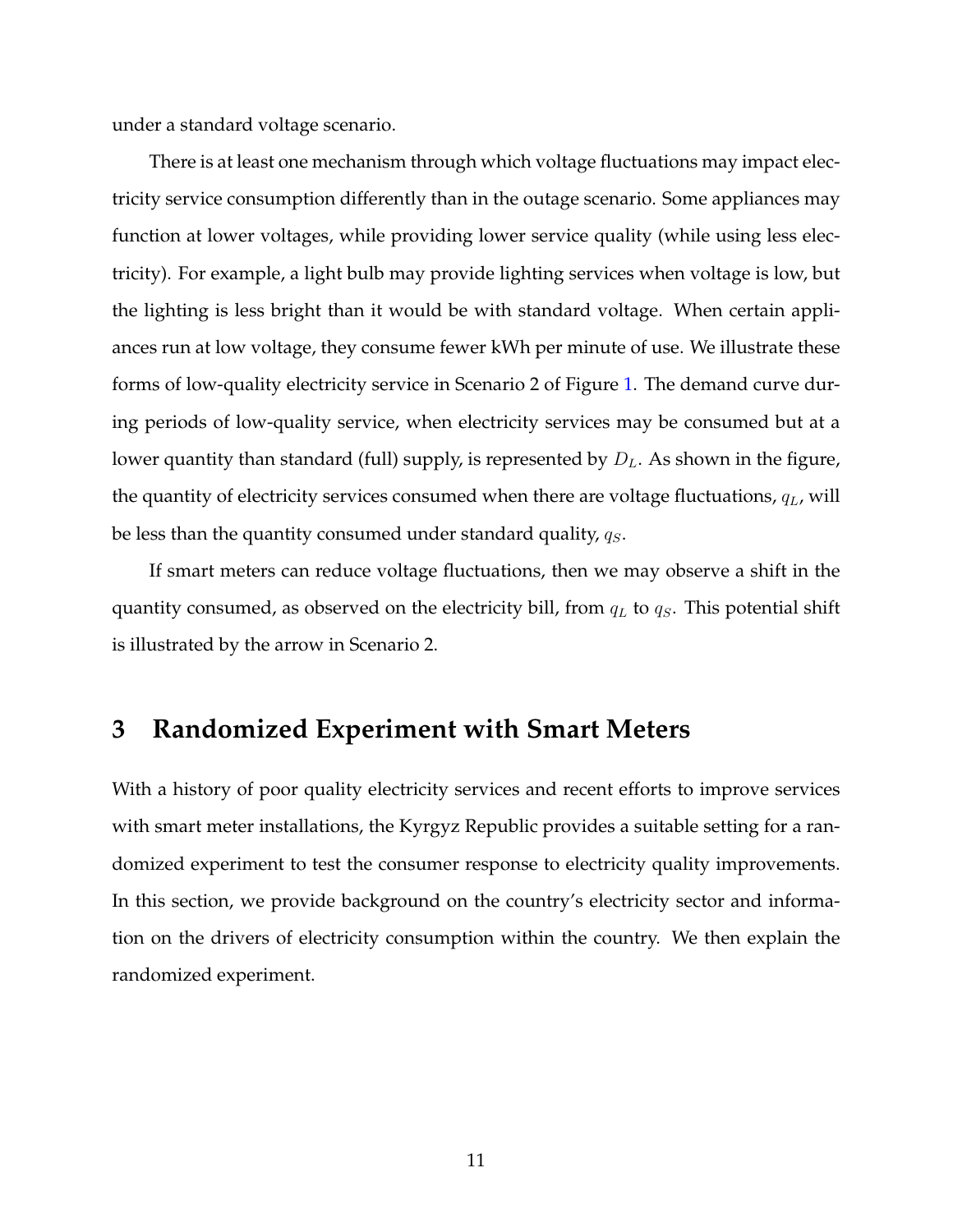## **3.1 Electricity Sector in the Kyrgyz Republic**

Nearly 100% of Kyrgyzstan's population is connected to the electrical grid, the result of large-scale infrastructure construction during the former Soviet Union. Much of the existing electricity infrastructure dates back to that time [\(Zozulinsky,](#page-33-1) [2007\)](#page-33-1).

After 1992, the country's electricity sector was restructured. Kyrgyzenergo, the stateowned power company, was incorporated as a joint stock company, with the Kyrgyz government owning approximately 95% of the shares. By 2000 the sector was unbundled by functionality – generation, transmission, and distribution – resulting in one national generation company, one national transmission company, and four distribution companies [\(World Bank,](#page-33-2) [2017a\)](#page-33-2). The distribution companies cover distinct territories, purchasing electricity from the national transmission company and delivering it to residential, commercial, and industrial consumers.

Government regulations dictate the relationship between the distribution companies and the electricity customers. Per the government's Decree 576 ("Regulations on the Use of Electric Energy"), when a new customer connects to the electrical grid, the consumer and the distribution company ("the supplier") sign a contract with requirements regarding service quality and payment. The supplier commits to deliver reliable electricity service at a consistent voltage (220/280 volts). The supplier installs and retains ownership of a meter at the customer's location to track consumption. Consumers can record deviations from the electricity quality standards and any resulting material damages. After reporting to the government oversight body, the consumer may recover from the supplier damages that result from a service interruption or voltage fluctuation. The consumer commits to pay for the electricity services consumed – as calculated based on monthly meter readings – by a specified date. If payment is not made, the supplier can charge a daily penalty and eventually disconnect the consumer from the power supply.

In recent decades, unreliable and low-quality electricity services have been pervasive, caused by the poor condition of the energy sector assets, intensive electricity use,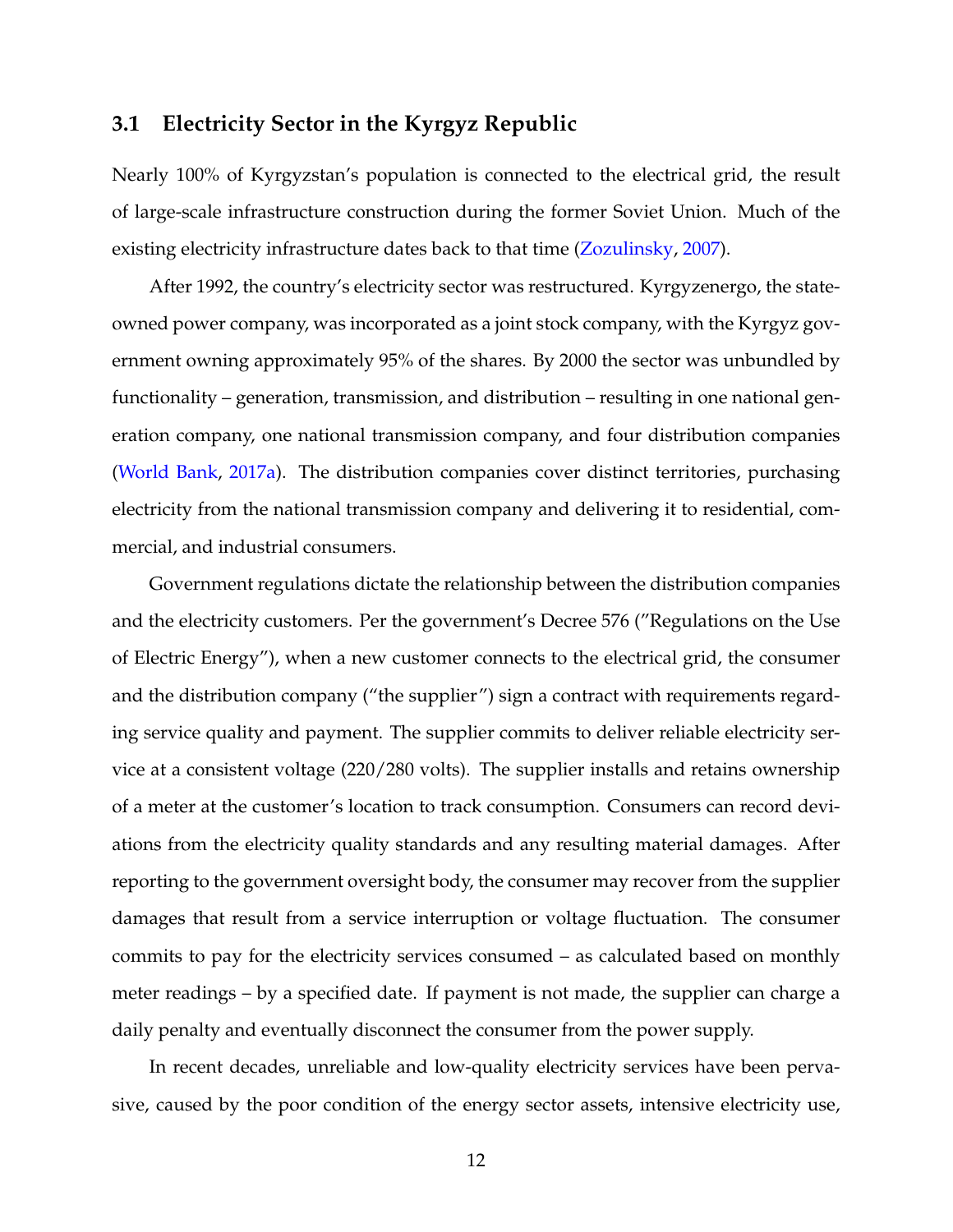and large seasonal variations in demand. Between 2009 and 2012, distribution companies reported an average of two outages per hour within their coverage areas [\(World Bank,](#page-33-3) [2017b\)](#page-33-3). When electricity is delivered, voltage fluctuations are frequent. In a 2013 survey, more than 50% of survey respondents reported voltage problems, and approximately onefifth of survey respondents reported damage to electrical appliances from poor electricity quality [\(World Bank,](#page-33-2) [2017a\)](#page-33-2).

Electricity consumption has been changing since the country's independence in 1991. The percentage of total electricity consumption comprised by the residential sector steadily increased, reaching 63% by 2012 [\(Obozov et al.,](#page-31-14) [2013\)](#page-31-14). These changes are consistent with increasing appliance ownership. Low electricity prices have also contributed to the growth in residential electricity consumption.<sup>[12](#page-13-0)</sup> Currently, consumption in the winter is approximately three to four times that of summer, a pattern that is indicative of the use of electric heating in the winter and the absence of air conditioning in the summer.

## **3.2 Randomized Experiment**

In collaboration with one of the electricity distribution companies, the experiment was implemented in one city in the Kyrgyz Republic. Prior to the experiment, a substantial number of smart meters had been installed in other cities within the country, but not in this particular city.

The randomized design focused on the last two steps in the electricity distribution system: neighborhood transformers and residential electricity consumers (illustrated in Appendix Figure [A1\)](#page-44-0).<sup>[13](#page-13-1)</sup> Twenty transformers, which each serve a neighborhood of households, were selected for the project. A map of the 20 transformers shows that they are

<span id="page-13-0"></span><sup>&</sup>lt;sup>12</sup>Residential consumers face a two-tiered increasing block price with a non-linearity in the price at 700 kWh per month. Below the cutoff, consumers pay 0.77 Kyrgyz soms (KGS) per kWh. Above the cutoff, consumers pay 2.16 KGS per kWh. The exchange rate was 69 KGS = 1 USD as of September 1, 2018. Residential consumers rarely exceed the threshold between the first and second tiers in the warm summer months.

<span id="page-13-1"></span> $13$ Residential consumers were identified as those consumers being charged the residential tariff rate.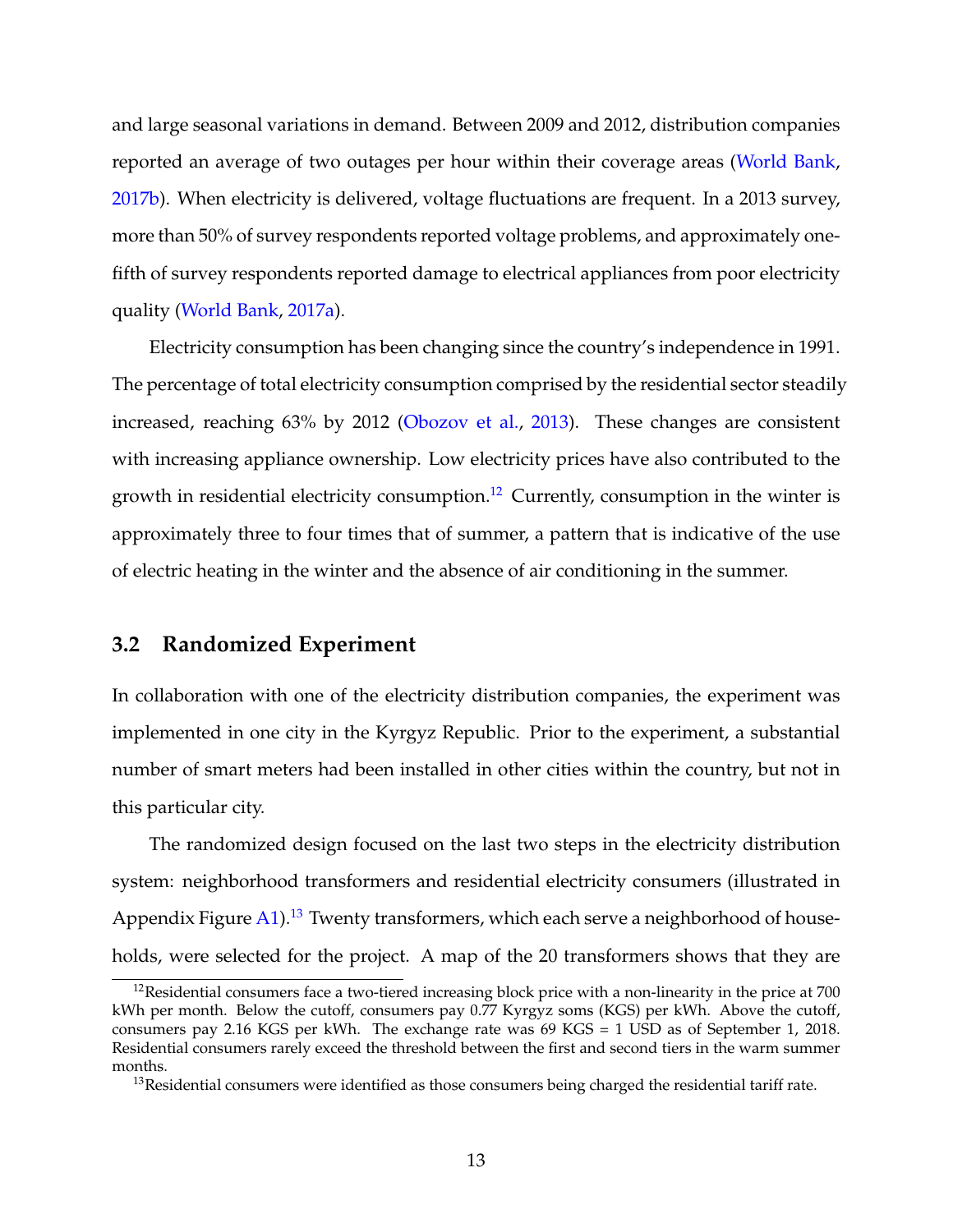all located within a two-square-mile area (Appendix Figure  $A2$ ). Transformers were randomly assigned to treatment or control status, with 10 transformers in each group. Houses served by the transformers in the treatment group (798 houses) received smart meters, and houses served by the control group of transformers (846 houses) retained their old meters (Appendix Figure [A3\)](#page-46-0). The utility replaced the old meters with smart meters at all houses in the treatment group in July and August 2018.

The study's residential electricity consumers reside in either multistory apartment buildings or single-family dwellings. Eighty percent of these dwellings are owner occupied. The average house in the sample has three rooms. Houses are typically individually metered. Sixty-five percent of households use electricity for winter heating. Houses had only modest investments in energy efficiency at the outset, with 20% and 21% of households using energy-efficient light bulbs and insulation, respectively. Households did report electricity quality issues, with 47% reporting one or more outage per week and 71% reporting one or more voltage fluctuation per week during winter 2018 (prior to the intervention). Twenty-one percent of households reported prior appliance damage due to the poor electricity quality; however, almost no households had equipment to protect against poor electricity quality, such as electricity generators or stabilizers.

# <span id="page-14-0"></span>**4 Data and Baseline Checks**

We employ data from several sources, including baseline and follow-up survey data, utility transformer and billing records, and data from smart meters installed at transformers.

## **4.1 Primary and Secondary Data Sources**

The analyses employ primary and secondary data, which vary in the timing of their coverage relative to the smart meter intervention (as depicted by Appendix Figure [A4\)](#page-47-0).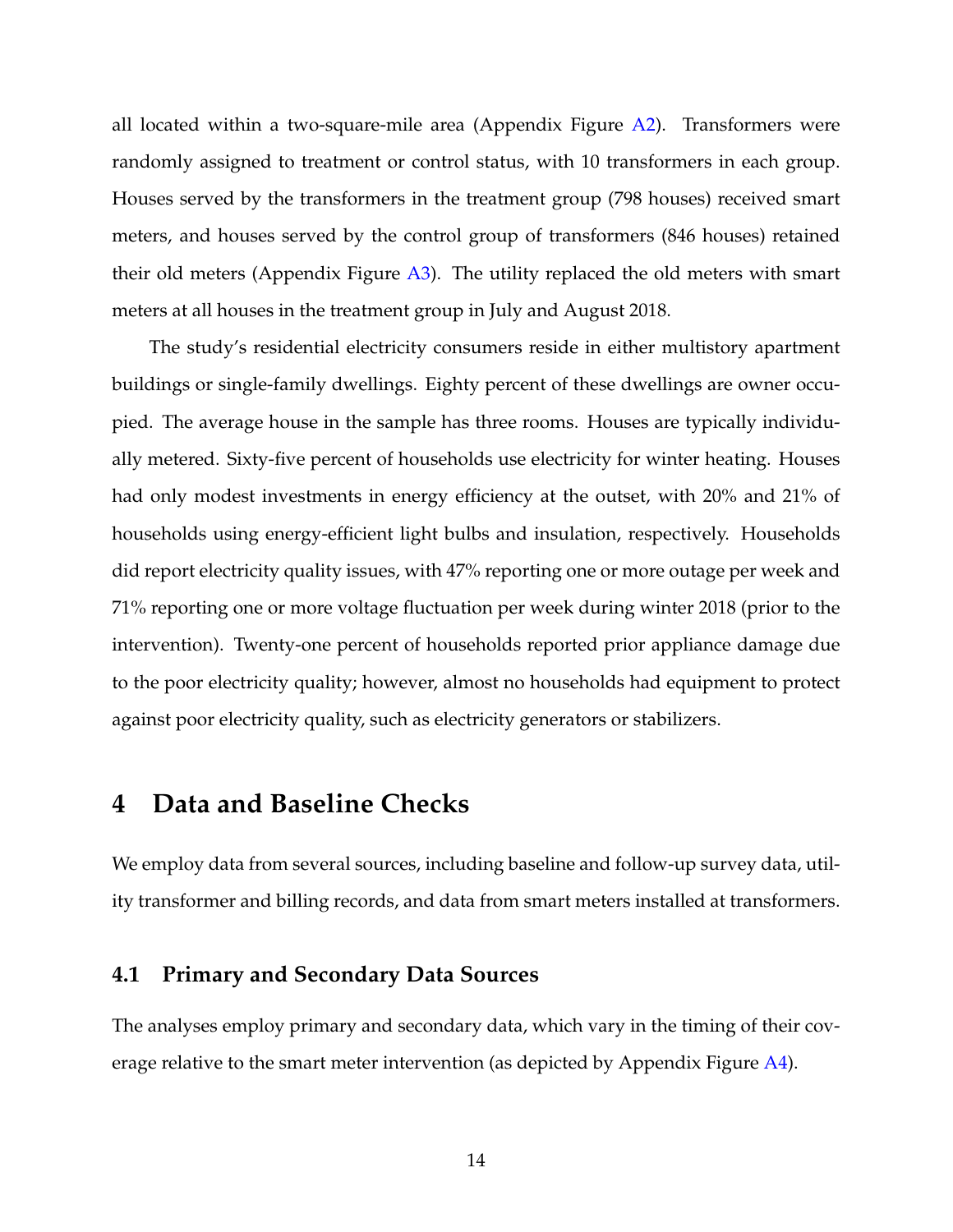#### **4.1.1 Transformer Smart Meter Data**

During summer 2018, smart meters were installed at all 20 project transformers, both treatment and control. These transformer-level smart meters are independent and distinct from the intervention smart meters installed at houses and are for data collection purposes. These smart meters record "event alarms" indicating problematic events within the neighborhood covered by the transformer. Alarms can be activated for a number of reasons, including signs of electricity theft and indicators of poor service quality.<sup>[14](#page-15-0)</sup>

We create transformer-level variables measuring the incidence of alarms indicating certain types of problems (i.e., theft, poor quality, and outages). Our categorization of alarm types is based on documentation provided by the meter manufacturer. We also create a variable comprising "other" alarms to capture those events that are not indicative of our main outcomes and that we do not anticipate to be impacted by the intervention. The incidence of alarms in our data varies greatly by event type (Appendix Table [A1\)](#page-48-0). Of the transformer alarms recorded after the intervention, approximately 60% indicated electricity voltage problems, 22% indicated power outages, 6% indicated theft, and the remaining 12% were in the "other" category. The high number of voltage-related alarm events underscores the extent to which electricity quality is a problem.

Transformer-level smart meter data are critical for the study. They provide highfrequency objective indicators of electricity theft and electricity quality for both the treatment and control groups, regardless of individual household meter status. Transformer smart meters were installed approximately two months before the intervention smart meters were installed at houses and therefore do not provide much pre-intervention data.

<span id="page-15-0"></span> $14$ For example, alarms are activated if power is detected going from a distribution line to a consumer without a formal connection (an indication that someone is bypassing the meter), if an over-voltage event (a voltage spike above the standard range) is detected, or if a power failure (outage) is detected.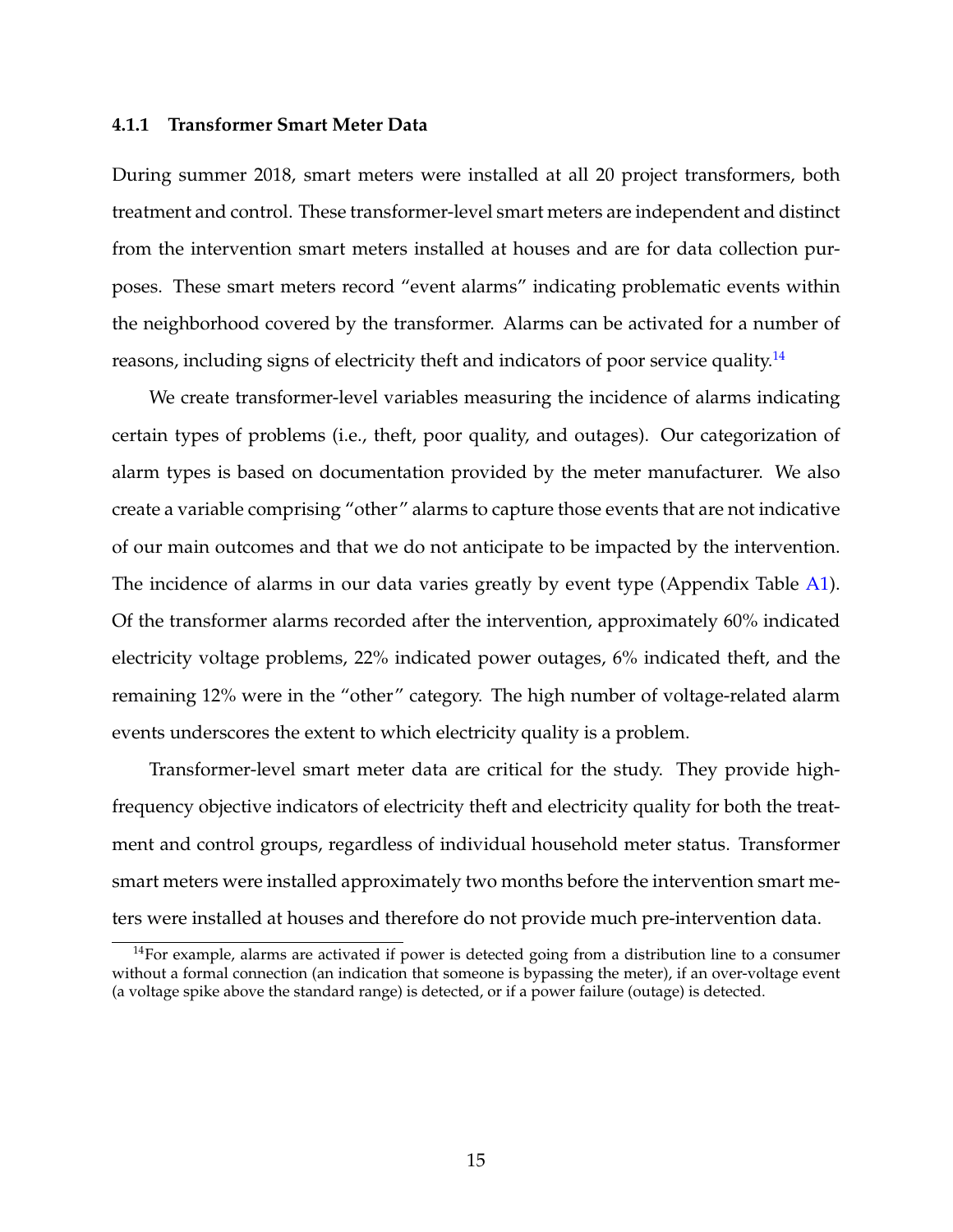#### **4.1.2 Baseline and Follow-up Survey Data**

Baseline and follow-up survey data were collected in July 2018 and May 2019, respectively. In each survey round, we sought to survey all 1,644 households within the treatment and control groups. Survey respondents totaled 1,143 for the baseline survey and 1,125 for the follow-up survey. When we include only the households that responded to both survey rounds the panel dataset includes 880 households.

The baseline survey was brief, designed to limit interaction with households. The follow-up survey was more extensive, resulting in greater breadth of variables available for the period after the smart meter installation. Both surveys asked questions on characteristics of the home, quality of electricity services, the set of home appliances owned, and overall household expenditures, among others. Importantly, both survey rounds collected data on perceived electricity quality during the previous January and February, providing panel data on household perceptions of outages and voltage fluctuations.

#### **4.1.3 Utility Data**

The electricity utility provided several datasets: first, transformer-level data including cross-sectional information on transformer characteristics (age of transformer, capacity, etc.) as well as monthly panel data starting in January 2017 and continuing for 33 months, including dates of overhaul maintenance, repairs, and replacements for all project transformers; second, household-level monthly billed electricity consumption data from January 2017 through March 2020. These billed consumption data cover periods of approximately 18 months before and after the intervention. The period of analysis ends in March 2020 due to COVID-19.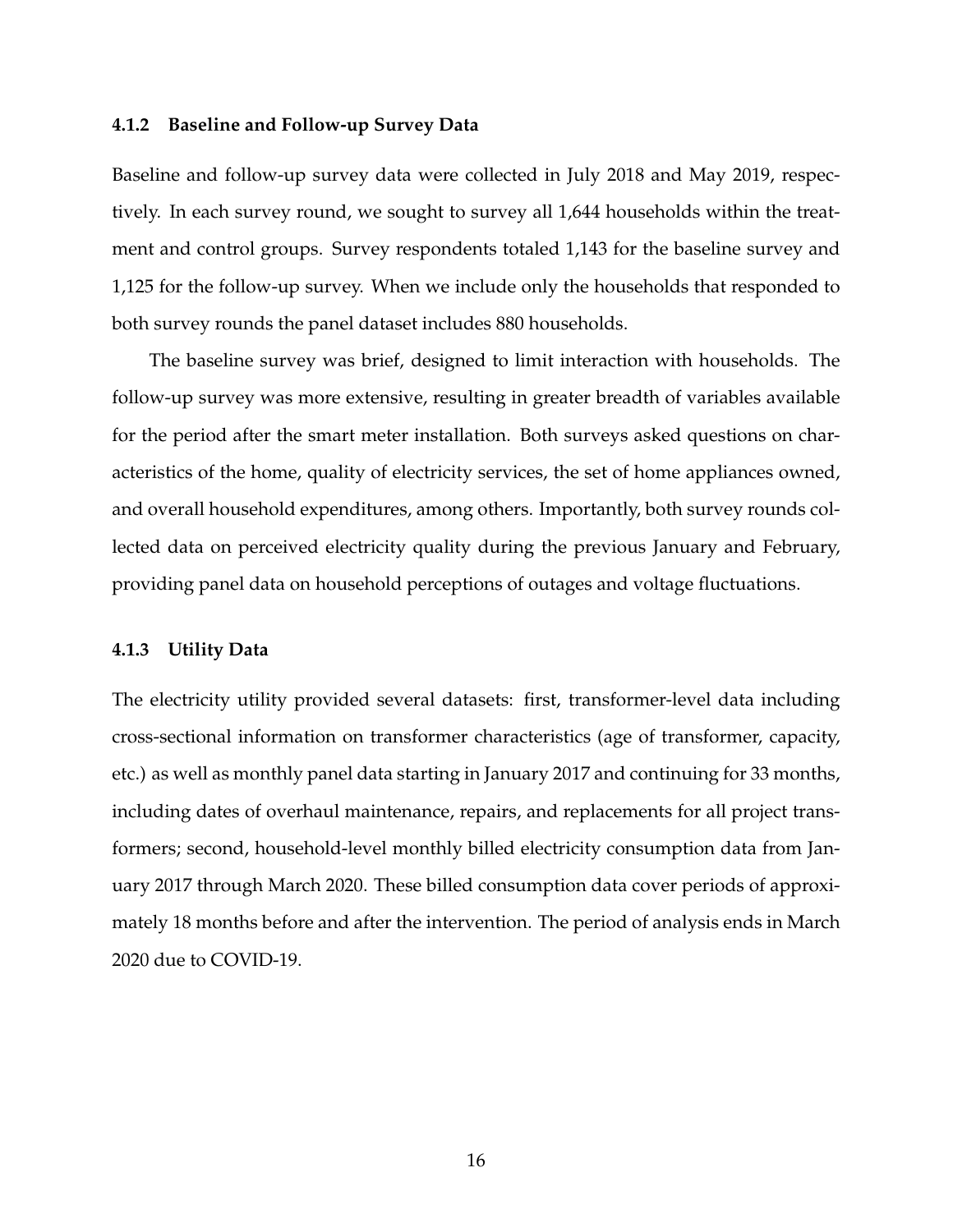### **4.2 Non-Compliance and Attrition**

Non-compliance is not an issue in this study. Treatment assignment was at the transformer level, and all houses within the treatment group had smart meters installed by the utility. By law, all electrical connections are required to be metered, the meters – whether smart meters or the old meters – are legally owned by the electricity distribution company, and consumer consent is not required for meter changes.

We check the response rates for the treatment and control groups in the baseline and follow-up surveys and find no differential attrition across groups. Attrition rates between the baseline and follow-up surveys are 24.3% and 21.7% in the treatment and control groups, respectively (Appendix Table [A2\)](#page-49-0).

### **4.3 Baseline Balance Tests**

We test for baseline balance between treatment and control groups using transformerlevel utility data, household monthly billed electricity consumption data, and baseline survey data.

Table [1](#page-36-0) compares the control and treatment groups on characteristics important to electricity quality. Panel A compares treatment and control transformers across various characteristics. The transformers are similar with respect to the average number of houses served (84.6 versus 79.6 households), their average capacity (an average of 381 versus 406 kVA), and their age (33.4 versus 27.9 years). Differences between treatment and control transformers are not statistically significant. The age of the transformers is reflective of the country's overall aging infrastructure. Panel B compares the treatment and control households at baseline. There are no statistically significant differences in households' reported electricity quality, house size, use of insulation and energy-efficient light bulbs, heating fuel used, and the use of technologies to protect against poor electricity quality (e.g., generators and stabilizers). These comparisons are limited to the 880 households in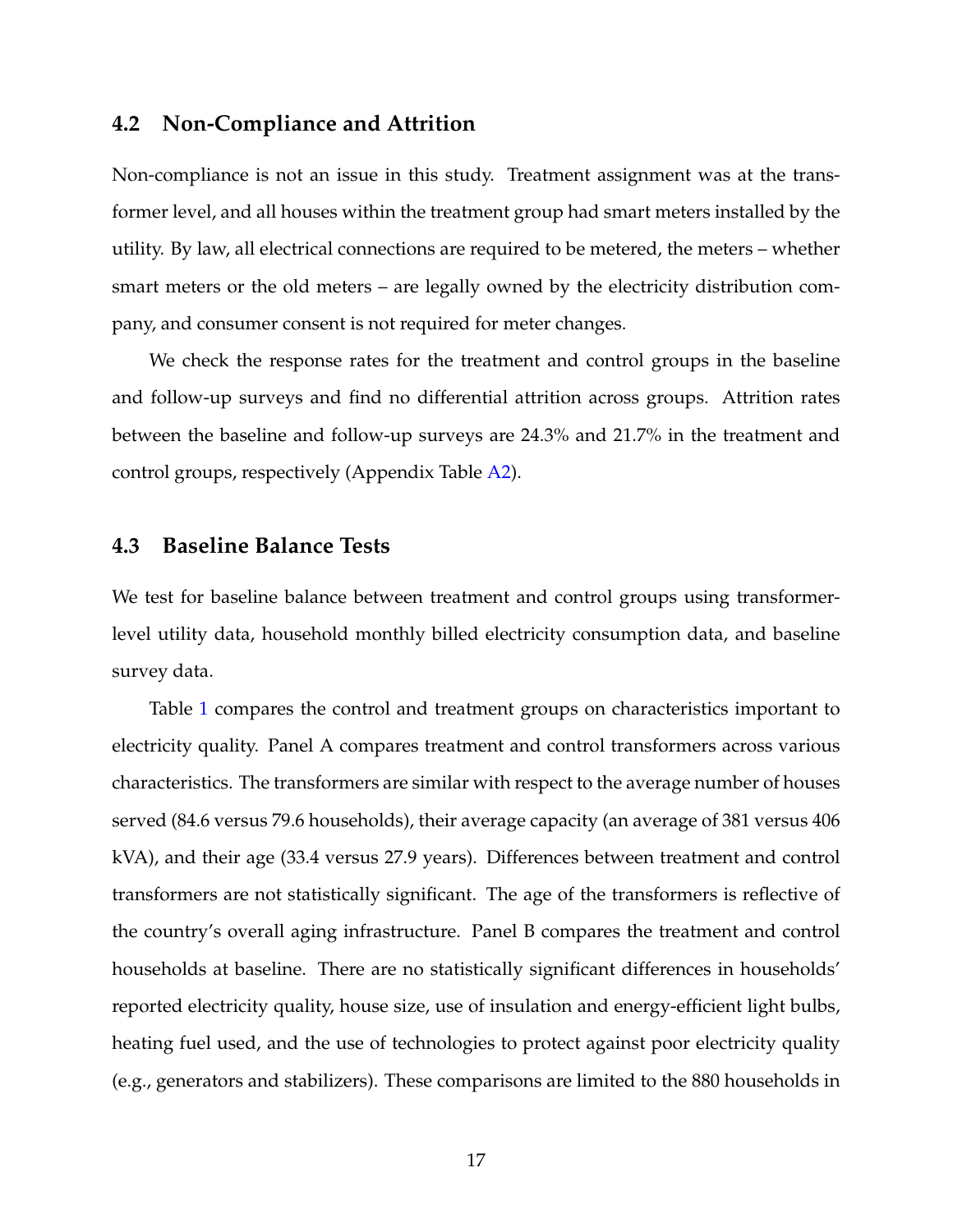the balanced panel; however, similar comparisons for the full 1,143 households surveyed at baseline provide similar results (Appendix Table [A3\)](#page-50-0).

Finally, we also test for balance across treatment and control houses using monthly household billed electricity consumption data. Figure [2](#page-37-0) graphs pre-treatment billed electricity consumption. The top panel plots the month-by-month differences between average electricity bills in the treatment and control groups, without controlling for any other variables. The graph shows no significant differences in monthly electricity bills before the intervention. Treatment households have slightly lower average electricity bills in July 2018, which is likely the result of outages required to install the intervention smart meters at these houses. The bottom panel plots the month-by-month average electricity bills for the treatment and control households. Both groups have similar seasonal consumption patterns; the average monthly electricity consumption in the winter is approximately three times that in the summer, which is indicative of households using electric heating during winter, but not air conditioning in the summer.

## <span id="page-18-0"></span>**5 Effects on Electricity Quality and Consumer Response**

In this section, we first confirm that the smart meter installation had the intended effect of improving electricity service quality. We then present estimates of the consumer response to smart meters and the electricity quality improvements, including billed electricity consumption, household expenditures, and energy efficiency investments.

## <span id="page-18-1"></span>**5.1 The Effects on Electricity Quality**

To estimate the intervention's effect on indicators of electricity quality, we employ the data on event alarms from the transformer-level smart meters during the post-intervention period. The outcome measures are the number of transformer-level events per day indi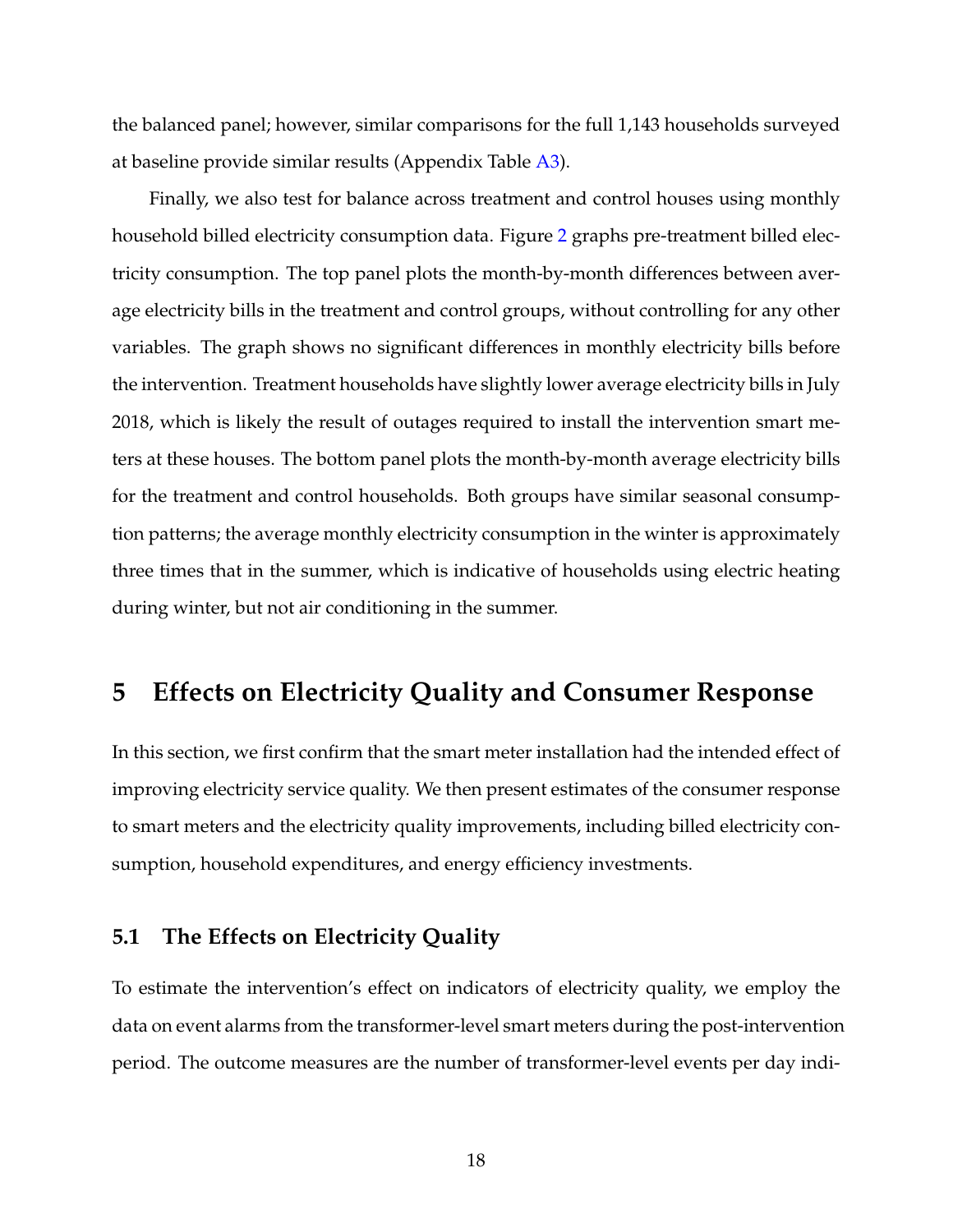cating either voltage fluctuations or power outages. We estimate the following equation:

$$
E_{gt} = \alpha \text{Treeat}_g + \delta' \mathbf{X}_g + \gamma_t + \epsilon_{gt},\tag{1}
$$

where  $E_{qt}$  is the number of times per day either voltage fluctuations or outage events is recorded by the transformer smart meter  $g$  in time period  $t$ . Treat<sub>g</sub> is an indicator of transformer treatment status equaling 1 for those randomly assigned to the treatment status.  $X_g$  is a vector of transformer characteristics that could affect electricity service quality (i.e., the number of households served by the transformer and the transformer's technical capacity), and  $\gamma_t$  are month-by-year fixed effects. Standard errors are clustered at the transformer level. Given the limited number of clusters, we also report the wildbootstrap *p*-values with main results.

Results are presented in Table [2.](#page-38-0) Column 1 presents results in which the number of voltage fluctuations per day is the outcome variable. We find significantly fewer voltage fluctuations events per day in the treatment group than in the control group after the intervention. Comparing the coefficient on Treat<sub>a</sub> with the control group mean – our estimate of the counterfactual – we see that these alarms are essentially eliminated within the treatment group. Column 2 displays results from regressions in which power outages are the outcome variable. This lack of a reduction in outages is likely because, as indicated by the control group mean of 0.518 outages per day, these were less problematic than voltage events and therefore had less room to improve.

Lastly, as a robustness check, we run these regressions again, this time using the "other" events as the outcome measure. This is the category of transformer-level smart meter alarms for which we anticipated no impacts, ex ante. The results in Columns 3 indeed show no significant differences between the treatment and control groups.

To check that the voltage fluctuation and outage events – as measured by the transformerlevel smart meters – are indeed picking up variations in the electricity quality experienced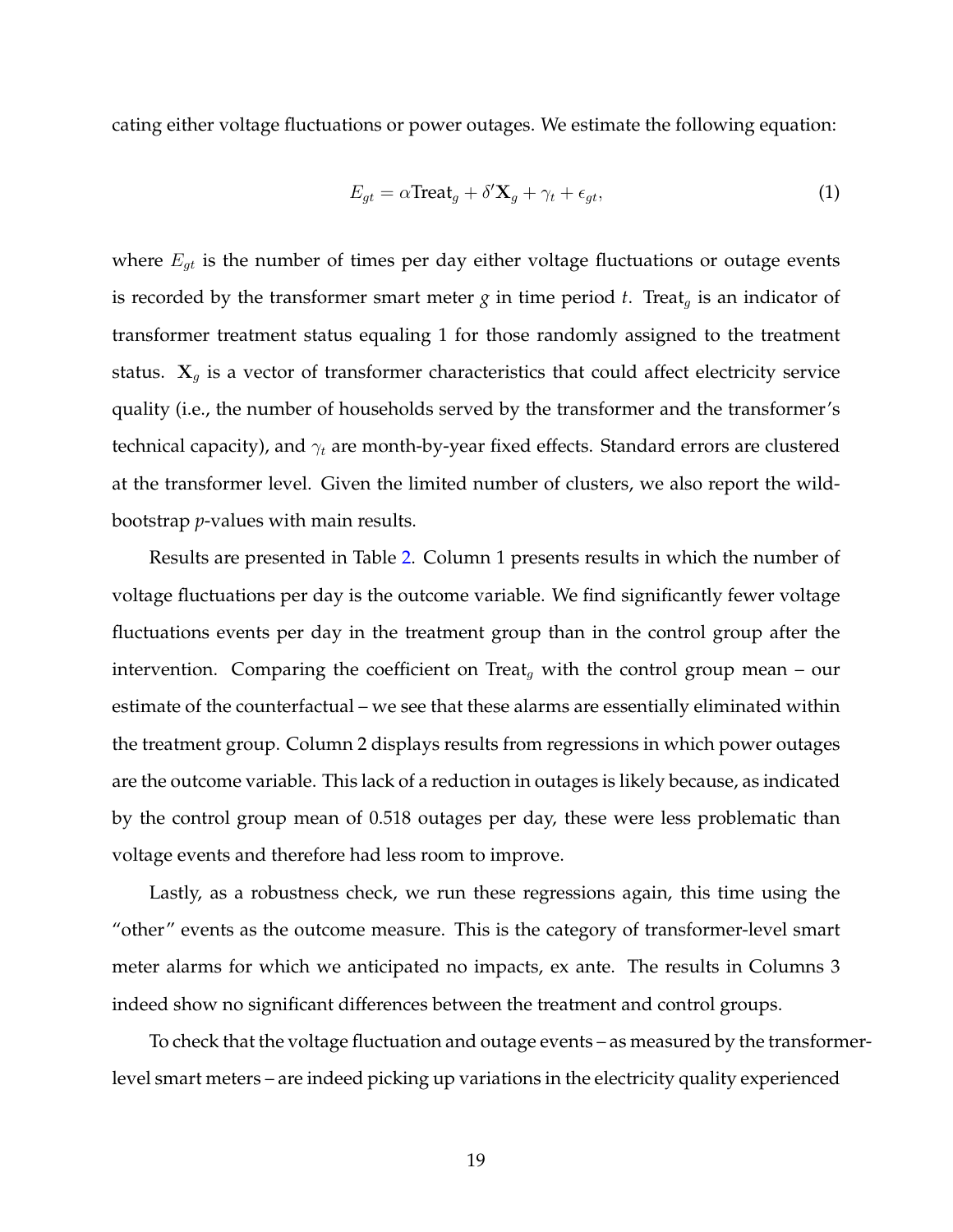by the households, we perform two additional robustness checks. First, we test the correlation between the transformer-level smart meter voltage fluctuation and outage events and the household reported electricity quality measures, which were collected via the follow-up survey implemented at approximately the same time. We find that transformer smart meter events indicating electricity quality problems are indeed negatively and significantly correlated with better household-reported electricity reliability (Appendix Ta-ble [A4\)](#page-51-0), showing that households' perceived electricity quality and the transformer-level electricity quality measures are aligned. As expected, theft events are not correlated with households' reported electricity quality.

Our second robustness check tests the correlation between the transformer smart meter events (our outcome measures in Table [2\)](#page-38-0) and events captured by the household smart meters. This can be done for only the treated households, where the intervention smart meters are installed. These two measures should not be perfectly correlated, for multiple reasons. First, household meters do not pick up exactly the same things as the transformer smart meters. Second, heterogeneity in electricity quality across households within a transformer's service area is expected. For example, households located closer to or farther from the transformer might experience voltage fluctuations differently: for example, those close to the transformer may be more likely to experience voltage spikes, whereas those far from the transformer may be more likely to experience voltage drops. Alternatively, an outage may impact one house served by a transformer or all the houses within that neighborhood. These two levels of smart meter alarms, however, should be positively correlated, and they are (Appendix Table [A5\)](#page-52-0).

### **5.2 Consumer Responses to Electricity Quality Changes**

As detailed in Section [2,](#page-7-0) the smart meters and the resulting electricity quality improvements could impact billed electricity consumption in multiple ways. These effects play a role in determining the extent to which consumers benefit from smart meter installation.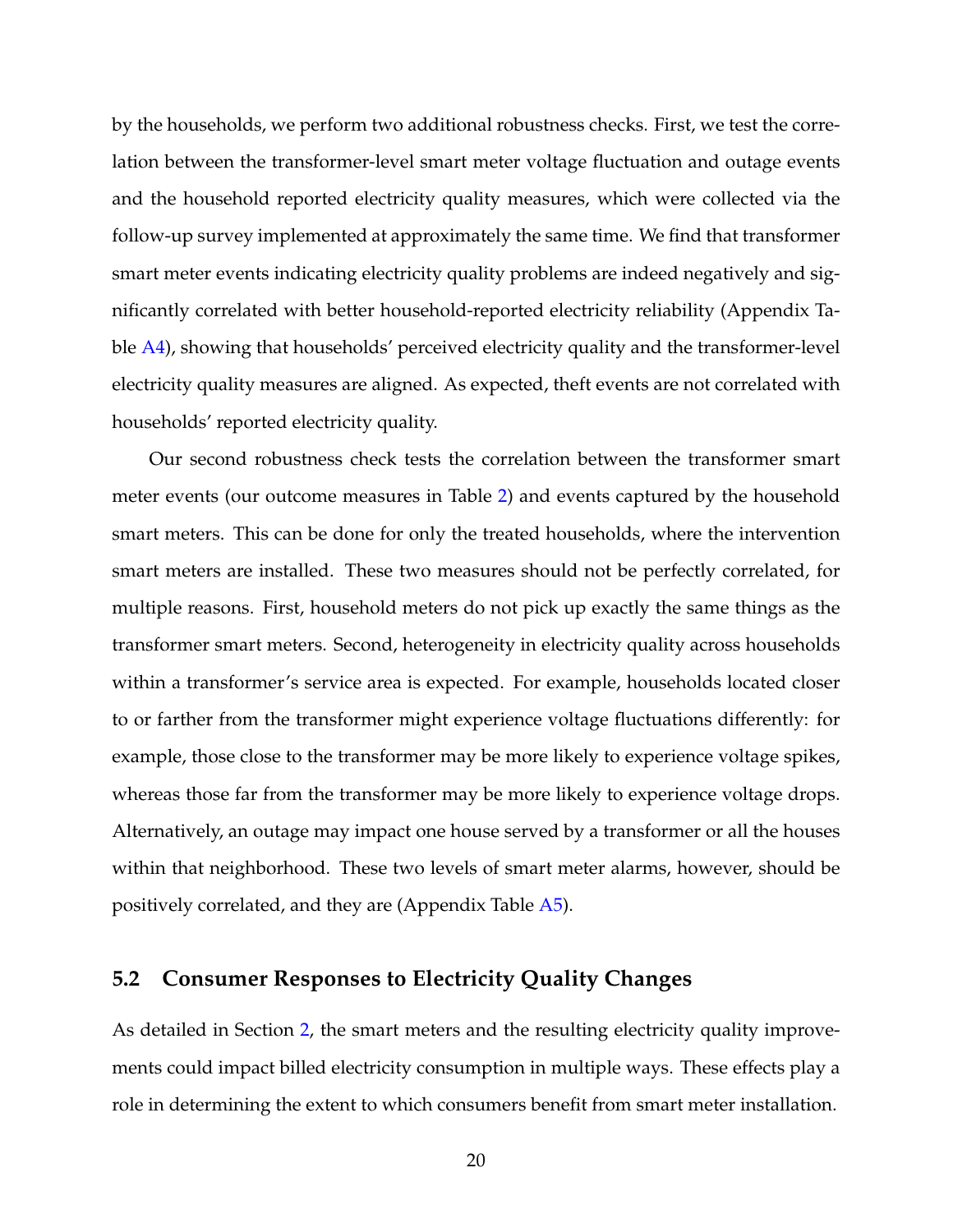#### **5.2.1 Billed Electricity Consumption**

To motivate further analysis, we first present an event study analysis that illustrates the impacts on monthly billed electricity consumption across seasons and over time. Figure [3](#page-39-0) shows a statistically significantly higher billed electricity consumption in treatment households, relative to control households, during the post-intervention peak months.

Building upon the event study, we estimate the impact of smart meters on household billed electricity consumption as follows:

$$
\text{Bill}_{igt} = \beta_1 \text{Treeat}_g \times \text{Post}_t + \lambda_i + \delta_t + \epsilon_{igt},\tag{2}
$$

where  $\text{Bill}_{\text{int}}$  is the monthly billed electricity consumption by household i in transformer g in month t. Treat<sub>g</sub> is the indicator of transformer treatment status, equaling 1 if the household is treated with a smart meter and 0 otherwise. The binary variable,  $\mathrm{Post}_t$ , is an indicator equaling 1 for months after the intervention. We run the regressions separately for the heating (November to March) and non-heating (April to October) seasons, given the heterogeneity in both consumption and service quality across seasons. November to March is the period of peak electricity consumption and also the time when electricity quality problems are worst.

We build upon this analysis to assess whether the interaction of the treatment with home ownership provides additional insights. We modify the equation above to include the interaction of Treat $_g$  times  $\mathrm{Post}_t$  with Owner $_i$ , which is a binary indicator variable that equals 1 if the respondent's family owns the home and 0 otherwise (i.e., if the respondent's family rents the house).

The results are presented in Table [3.](#page-40-0) We find that household billed consumption significantly increased during the heating season (Column 1). The increase is consistent with better service quality (i.e., fewer voltage fluctuations), as we found in Section [5.1.](#page-18-1) The billed electricity consumption in the non-heating season does not significantly differ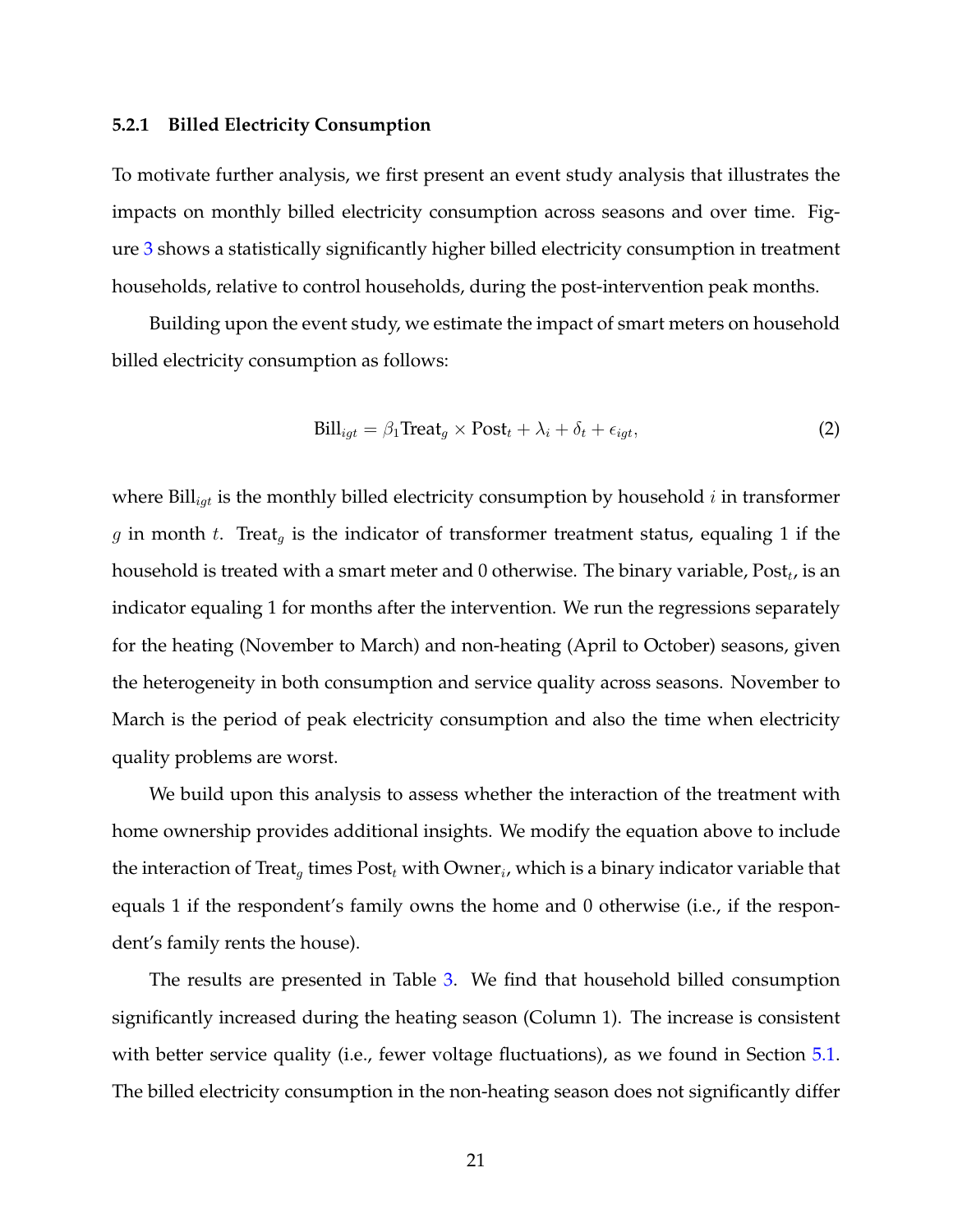from the control households (Column 2). This is also consistent with the expectation that although electricity quality had much room for improvement in the peak season, there was not as much of a problem in the off-peak season, leaving less room for improvements.

We address potential concerns with this estimation. One concern is that households with different consumption patterns pre-intervention (e.g., during the heating or nonheating season) will respond differently to the installation of smart meters. As a robustness check addressing this concern, we re-run the regressions controlling for monthly billed electricity consumption in 2017 (well before the smart meter installation). The corresponding results are robust to including these controls (Appendix Table [A6\)](#page-53-0). The second concern is regarding SUTVA: some might worry that the intervention in the treatment transformers could direct all utility effort away from the control transformers to the treatment transformers. We argue that, given this specific utility covers a territory with 7,633 transformers, of which approximately 700 are in this one city, we argue that any additional attention provided to the treatment transformers will not impact the untreated (essentially the remaining 690 transformers) in that city.

Transformer repairs and replacements appear to be the channel through which electricity service quality improved. Appendix [A2](#page-57-0) presents evidence on the mechanisms for electricity quality improvements, showing that the treated transformers were more likely to be overhauled or replaced (Appendix Table  $A10$ ) and the event alarms from the household smart meters directed utility attention to the transformers in greatest need of repairs (Appendix Table [A11\)](#page-60-0). Those transformer repairs result in improved electricity service quality, as measured by both event alarms (Appendix Table [A12\)](#page-61-0) and consumers' perceived quality improvements (Appendix Table [A13\)](#page-62-0).

Households can adapt to the improved service quality either behaviorally (e.g., reducing their use of appliances or increasing the amount of electricity stolen) or technologically (e.g., increasing the efficiency of their appliances or homes). We investigate these household adaptations further in the subsections that follow.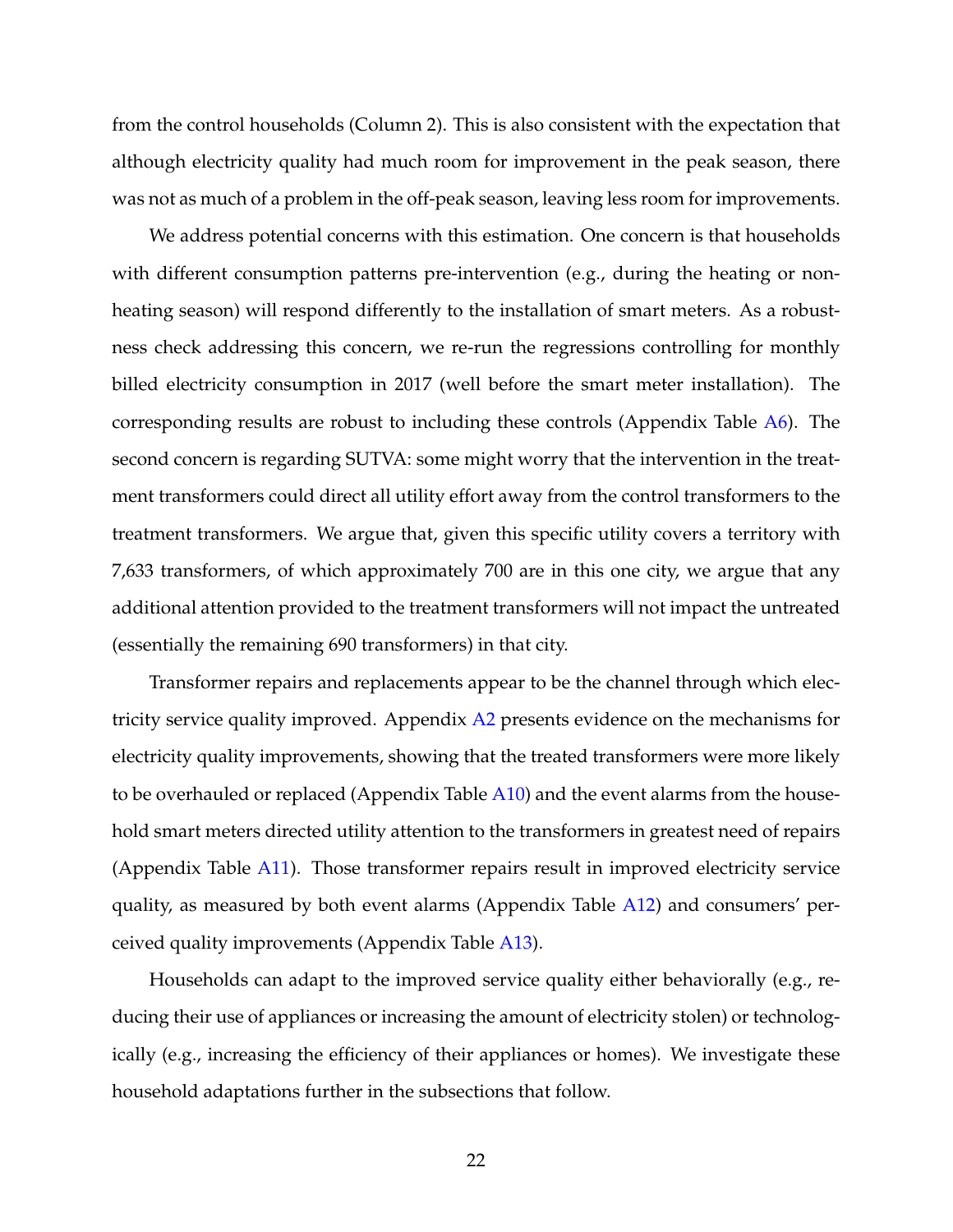#### **5.2.2 Electrical Appliances**

Thus far, we have shown that electricity quality improves after the intervention and that household billed electricity consumption data indicates that households are impacted by the electricity quality improvements.

To better understand households' responses to the improvements in electricity quality, in terms of technological adaptations and expenditures, we utilize household survey  $data<sup>15</sup>$  $data<sup>15</sup>$  $data<sup>15</sup>$  which asked about electrical appliance ownership and purchase timing, providing a panel dataset of these variables. The survey timing is important for understanding household changes; these follow-up data were collected after the households experienced the first post-installation peak (winter heating) season, but before the second.

We estimate the impact of treatment on household expenditures as follows:

$$
Appliance_{igt} = \beta_1 \text{Tree} t_g \times \text{Post}_t + \beta_2 \text{Post}_t + \lambda_i + \epsilon_{igt},\tag{3}
$$

where Appliance $_{i_{at}}$  is household ownership of items such as refrigerators, water heaters, and electric heaters. The indicator variables, Treat<sub>g</sub> and Post<sub>t</sub>, as well as household fixed effects, are defined as before. Standard errors are clustered at the transformer level. We also run these regressions with the interaction of treatment and home ownership, as we did with the previous analysis.

Table [4](#page-41-0) presents the corresponding results. In Panel A, we see a statistically significant increase in household electric heater ownership. This is consistent with households investing in more electrical appliances in response to the electricity quality improvements, specifically an appliance that is solely used in the peak consumption season, when the electricity quality improvements occur. None of the other expenditure categories change significantly between baseline and follow-up. Panel B, which presents the interaction effects, shows that the increase in the electric heater ownership is significantly

<span id="page-23-0"></span><sup>&</sup>lt;sup>15</sup>Without devices monitoring consumption by each individual appliance, we are unable to test specific behavioral adaptations.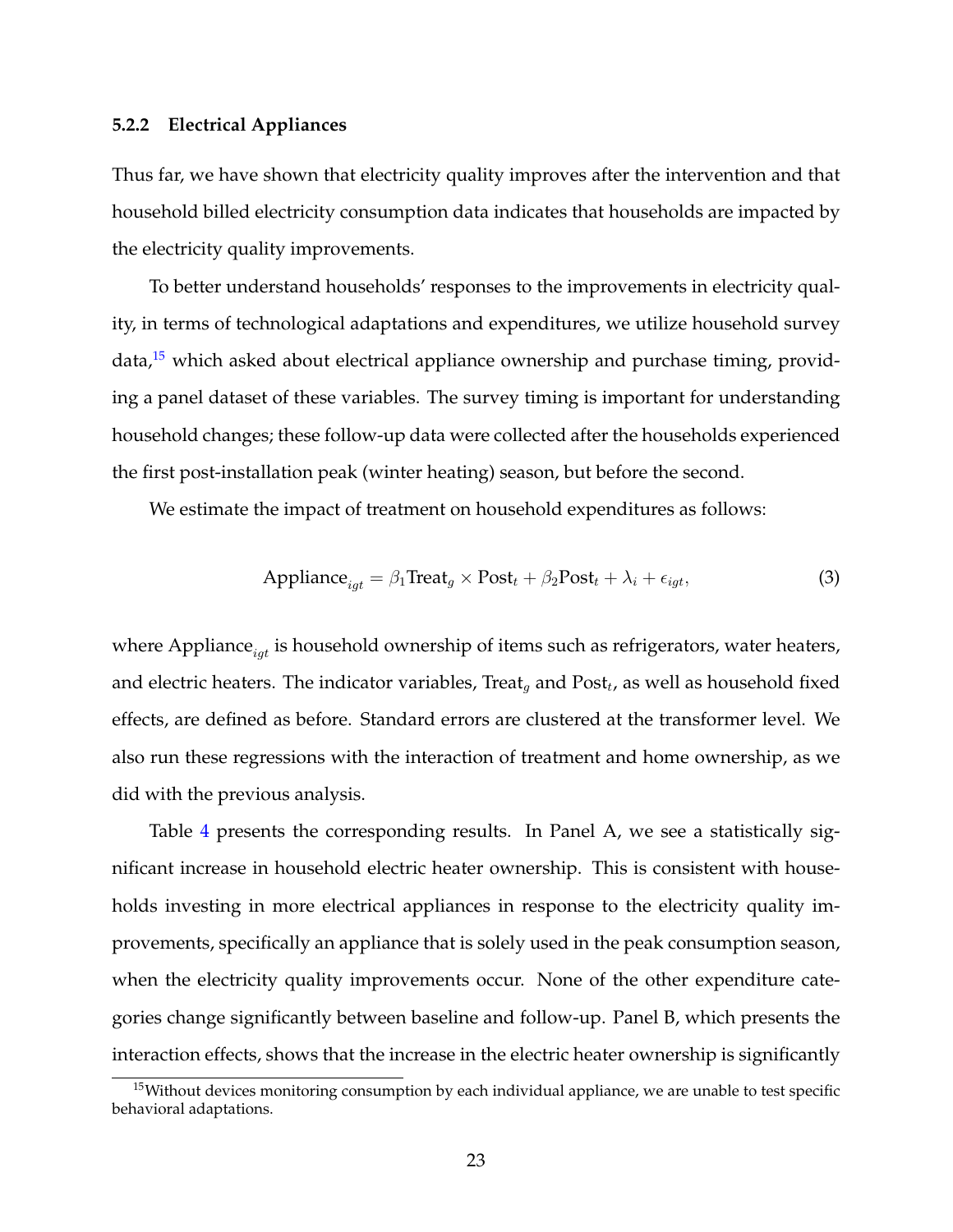larger among the treated renters than the treated home owners. This is consistent with the billed electricity consumption results.

#### **5.2.3 Energy Efficiency Investments**

After witnessing their electricity bills increase during the first heating season, treated households could increase the efficiency of their homes. With this possibility in mind, we asked follow-up survey respondents if they made any energy efficiency improvements to their house since the end of 2018 (i.e., the time of the meter installation).

We estimate the impacts of the smart meter intervention on households' investments in energy efficiency. Results are presented in Table [5.](#page-42-0) Treated households were more likely to report making energy efficiency improvements since the intervention. Specifically, treated households are significantly more likely to report having replaced the windows on their homes.

We also test as to whether the treated households made smaller-scale improvements to increase their energy efficiency, specifically energy-efficient light bulbs; however, due to our limited panel dataset, these analyses are likely under-powered. The coefficient is positive but is not statistically significant (Appendix Table [A7\)](#page-54-0). Electricity-related device ownership is also not affected, although it was also low within the control group (Appendix Table [A8\)](#page-55-0).

## <span id="page-24-0"></span>**6 Returns to Electricity Quality Improvements**

In an effort to value the benefits to consumers from the smart meter intervention, we estimate the returns to these electricity service quality improvements. To do so, we isolate the changes in billed electricity consumption resulting from the voltage fluctuation improvements induced by the household smart meter installation and the transformer repairs that followed.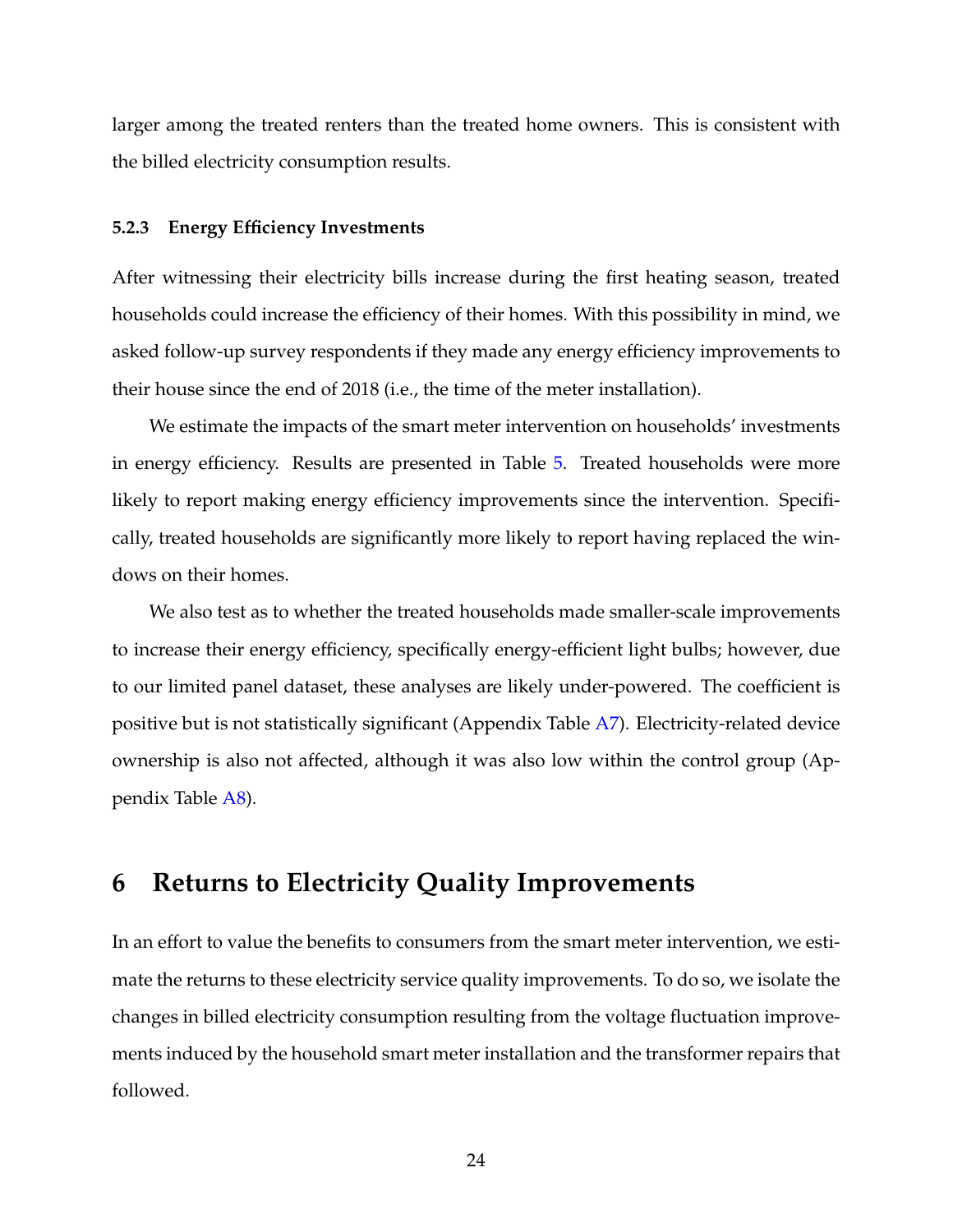This analysis requires the creation of several additional variables not employed in the earlier analyses. We create an aggregate reliability measure from transformer alarms and match them with corresponding served households. As a final outcome measure, we focus on the household billed electricity consumption during the peak season (i.e., from November to March of the next year), as that was the period of greatest electricity demand and worst service quality pre-intervention. We calculate the total billed electricity consumption during this period after the intervention for each household.

Using this post-period data of both electricity quality and billed electricity consumption, we estimate the returns to the smart meter installation and the resulting electricity quality improvements employing an instrumental variable approach. In the first stage, we estimate the effect of the smart meter intervention on electricity service quality as follows:

$$
Quality_{ig} = \alpha \text{Treeat}_g + X_i + \epsilon_{igt},\tag{4}
$$

where Quality $_{iq}$  is the monthly average number of voltage fluctuation events during the heating season experienced by household i served by transformer g. Treat<sub>q</sub> is an indicator of transformer treatment status.  $X_i$  is a vector of control variables, including household characteristics (e.g., number of rooms, home ownership indicator), transformer characteristics (e.g., number of household served by the transformer, capacity), and baseline billed electricity consumption and service quality measures.

In the second stage, we use the predicted change in electricity quality from the first stage to estimate the impact of improvement in electricity service quality on household billed electricity consumption. We do so as follows:

$$
q_{ig} = \beta \widehat{\text{Quality}}_{ig} + X_i + \epsilon_{igt},\tag{5}
$$

where  $q_{igt}$  is the total or average monetized billed electricity consumption during the heating season from November 2018 to March 2019 (kWh) for household *i* in transformer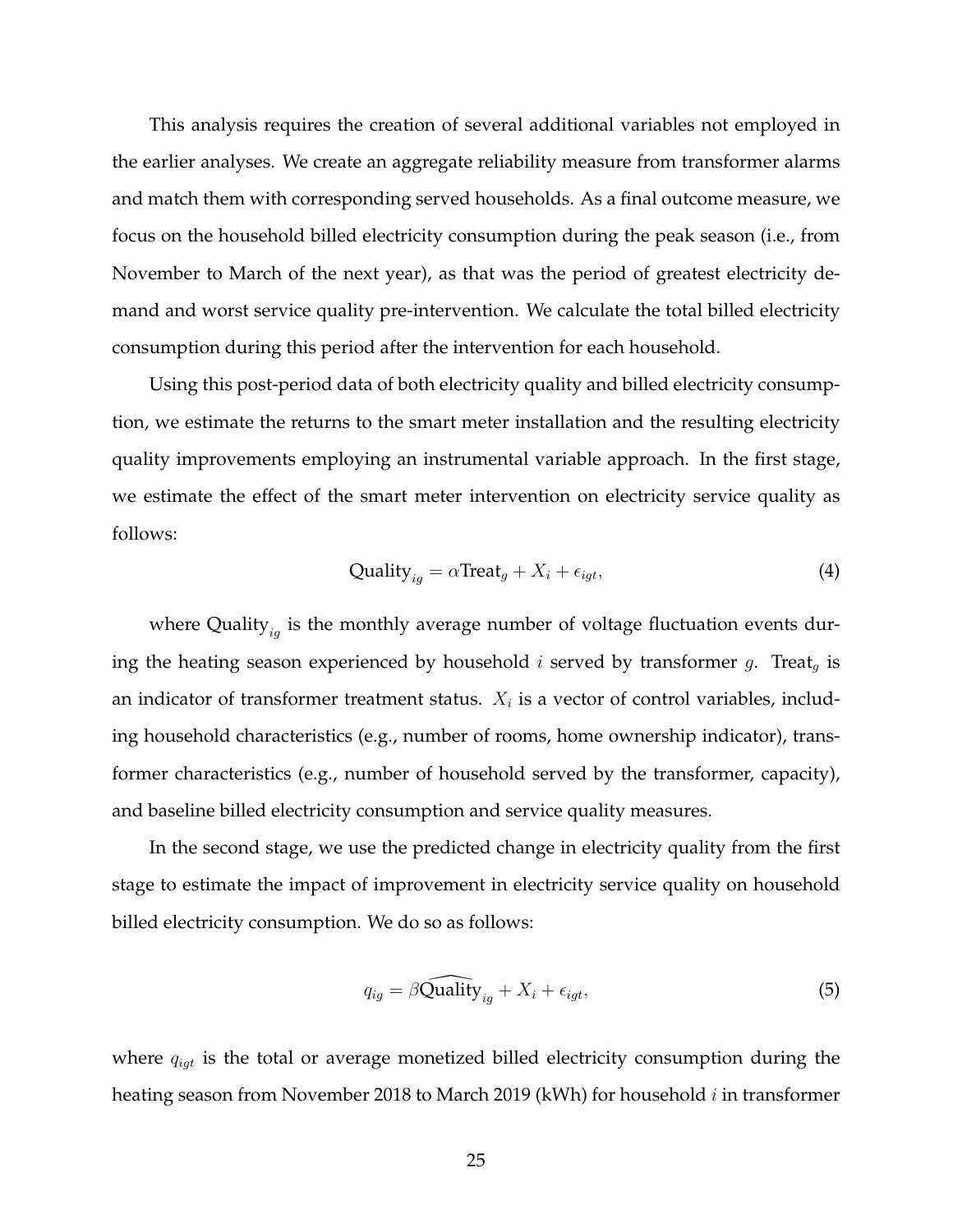g.  $\widehat{\text{Quality}}_{ig}$  is the estimated outcome from the first-stage regression.  $X_i$  is a vector of control variables same as above.

Results are in Table [6.](#page-43-0) Column 1 contains the results from the first-stage regression: the impact of transformer treatment assignment on electricity quality. Column 2 provides the second-stage results: the impact of estimated electricity quality on billed electricity consumption. The coefficients can be interpreted as the marginal increase in monetized electricity consumption with respect to the decrease in the monthly average outage or voltage fluctuation. Based on the regressions in Columns 1 and 2, we estimate that for the treated households, their returns to electricity quality improvements are 523.4 KGS (13.085 \* 40) over the 5 months period, which is approximately 7.64 USD per household. Columns 3 and 4 of the table provide a slightly different estimation, resulting in estimated returns to electricity quality improvements of approximately 9.23 USD per household over the five month period.

The estimation requires that the exclusion restriction holds. We argue this assumption is reasonable and discuss reasons as to why. First, we might be concerned that the smart meters are able to "read" electricity consumed at the low voltage and therefore can impact the electricity consumption through a channel other than changes in reliability. However, the meters automatically shutdown if voltage drops too far outside of the meter voltage bounds. This feature of the smart meters minimizes the potential for this to be a channel through which the smart meters might affect electricity consumption, and therefore call into question our IV strategy. Second, it is possible that households value the protective function through which the smart meters shut down the electricity connection upon voltage spike or drops, thereby encouraging them to invest in appliances. If this were the case, then we would expect that households would invest in some of the equipment that protects electricity appliances. If so, we should see that treated households invest less in such protective equipment than control households. We test for this and find that adoption of such technologies is low in both groups, and the difference be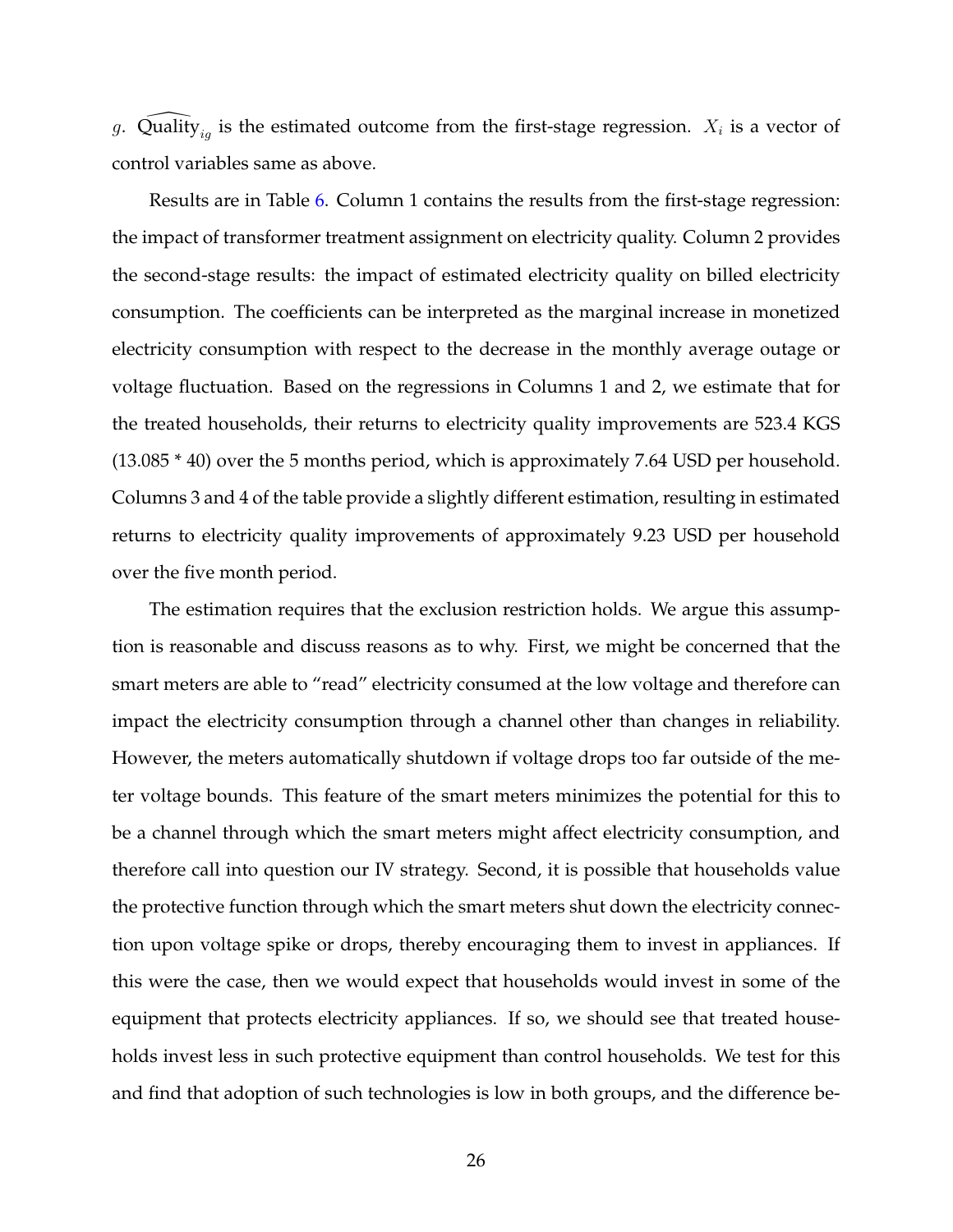tween the two is not statistically significant (Appendix Table [A8\)](#page-55-0). Lastly, one might be concerned that the increase in electricity consumption is due to a reduction in electricity theft rather than an improvement in electricity quality. The transformer-level smart meters also alert the utility of suspected theft events, so we check as to whether the treated and control group had differences in theft events post-intervention and we find no evidence that the intervention had any impact on this outcome measure (Appendix Table [A9\)](#page-56-0).

## <span id="page-27-0"></span>**7 Conclusions**

Results from this randomized experiment provide evidence on the effects of and returns to smart meters and the electricity quality improvements that followed. Utilities in both developed and developing countries are installing smart meters for a variety of purposes, such as reducing non-technical losses and increasing electricity service quality. These basic drivers play an important role in utility adoption of such smart technologies, yet to date they have received little attention in economics.

We find that consumers experienced improvements in electricity service quality following smart meter installation. These improvements include not only more stable voltage (i.e., fewer voltage fluctuations), but also the automatic shutoff that protects appliances against damage from voltage fluctuations. The returns to electricity quality improvements for consumers are substantial in magnitude. Better electricity service quality permitted greater electricity service consumption, and with those improvements, households invested more in electrical appliances.

These are important findings with implications for international development and energy policy. Although development organizations and national governments have long focused on electrification as a key ingredient to promote development, academic research on the returns to electrification remains mixed. Our findings lend credence to the claim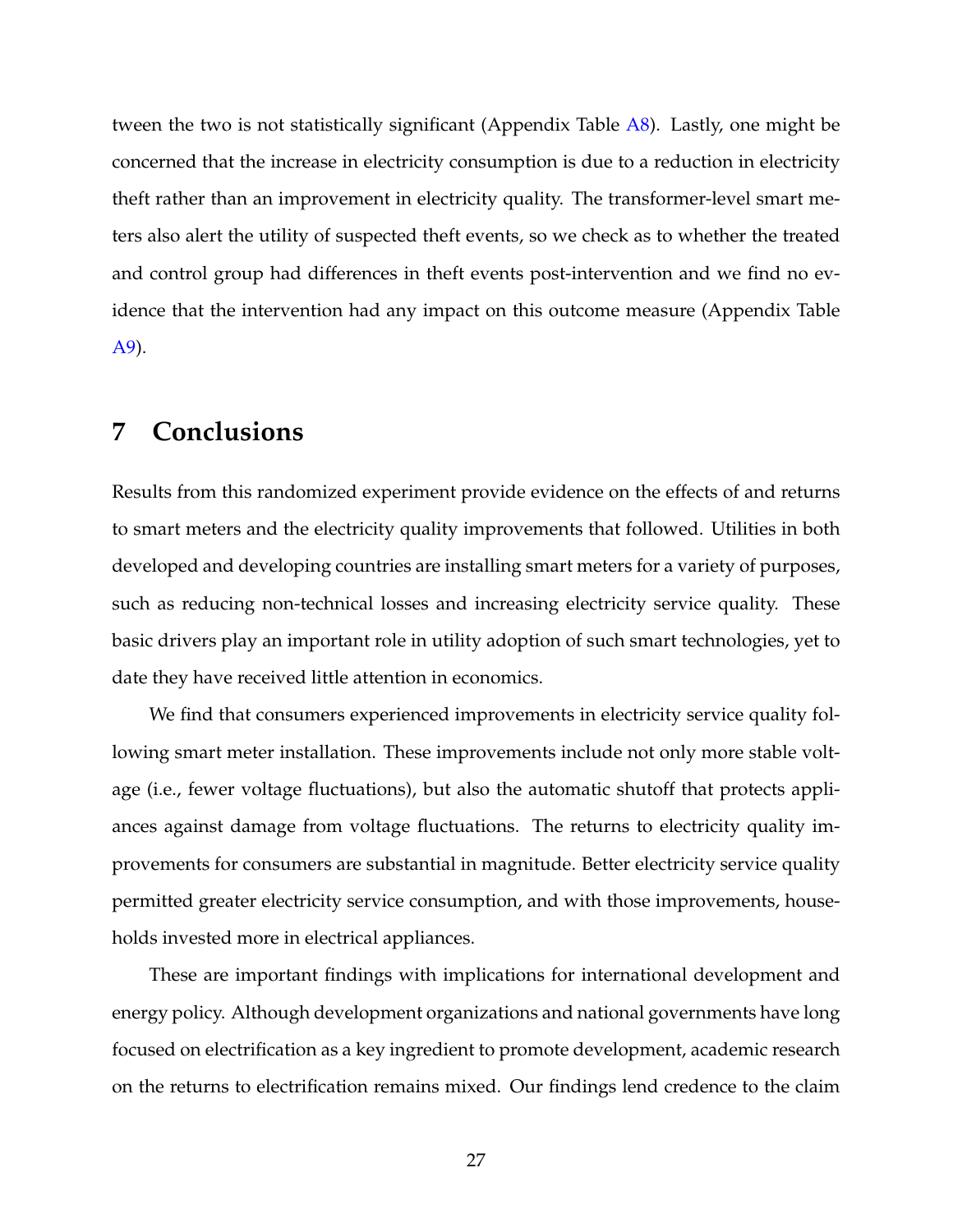that in efforts to maximize the benefits from electrification, attention must be paid to the quality of electrical service, not merely access to electrical connections. The substantial benefits that accrue to consumers also imply that only focusing on the returns from meters to utilities would underestimate the full benefits of the technology.

To conclude, we note a handful of factors could affect the impact of smart meters and, which provide interesting topics for future research. First, in our study, information from smart meters was important for inducing quality improvements. There might, however, be other cost-effective ways to improve service quality without installing smart meters on individual houses and these alternatives are worth investigating. Additionally, the setting's electrification status and history may be important in determining benefits from the smart meters. For example, new electricity consumers (those without prior electricity access) might respond differently to smart meters than households that previously had low-tech meters and were shifted to smart meters. Given the high electrification rates in this setting, the study provides evidence on the latter, not the former. Lastly, benefits will also depend on the functionalities of the new metering technology employed and the extent to which these functionalities provide additional benefits beyond the status quo. Comparing the functionalities of different metering technologies could also be a fruitful area for further research.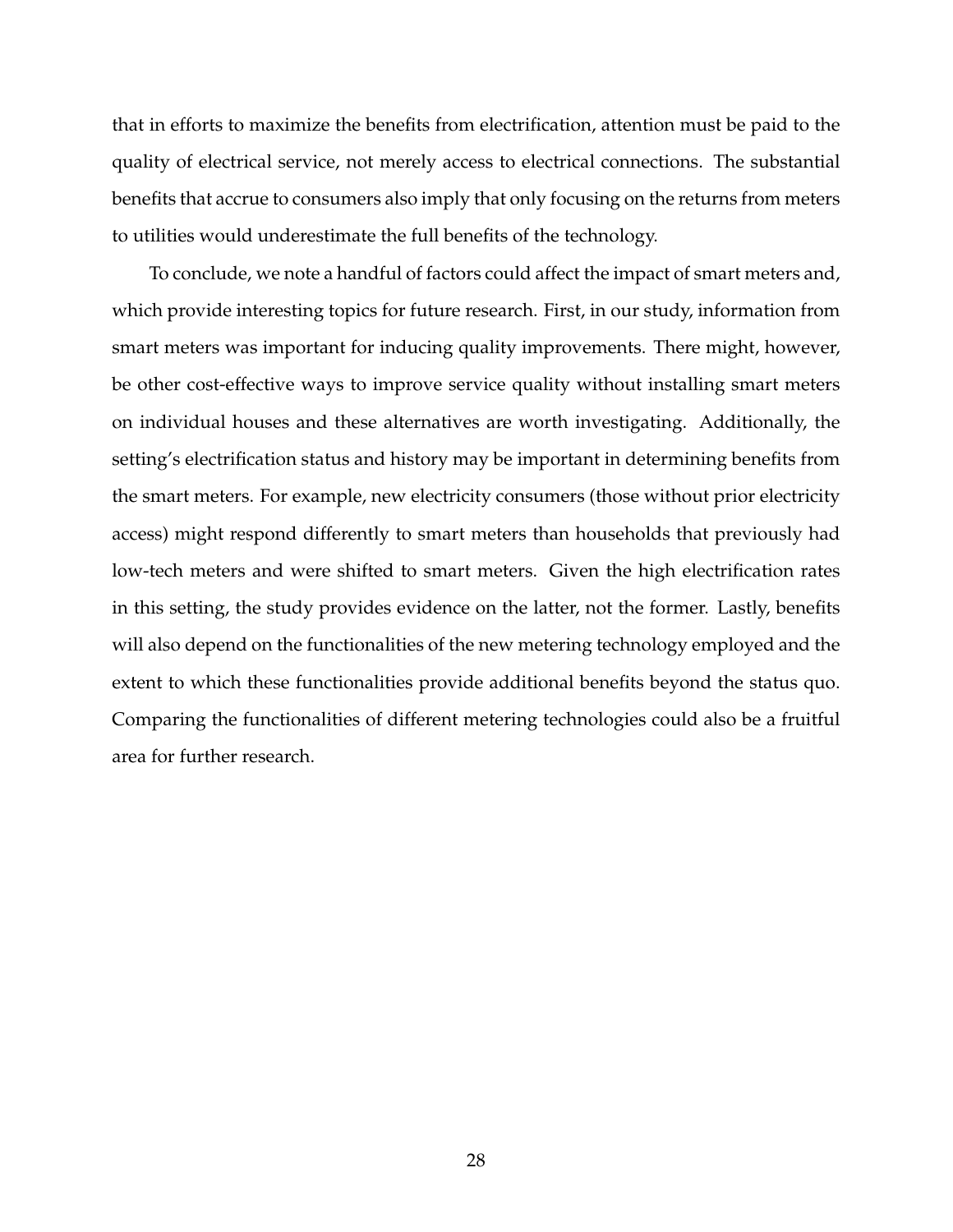## **References**

- <span id="page-29-1"></span>**Alberini, Anna, Jevgenijs Steinbuks, and Govinda Timilsina**, *How Valuable is the Reliability of Residential Electricity Supply in Low-Income Countries? Evidence from Nepal*, World Bank, Washington, DC, June 2020.
- <span id="page-29-9"></span>**Allcott, Hunt, Allan Collard-Wexler, and Stephen D. O'Connell**, "How Do Electricity Shortages Affect Industry? Evidence from India," *American Economic Review*, 2016, *106* (3), 587–624.
- <span id="page-29-7"></span>**Banerjee, Abhijit, Rema Hanna, Jordan Kyle, Benjamin A. Olken, and Sudarno Sumarto**, "Tangible Information and Citizen Empowerment: Identification Cards and Food Subsidy Programs in Indonesia," *Journal of Political Economy*, 2018, *126* (2), 451– 491.
- <span id="page-29-4"></span>**BC Hydro**, "BC Hydro Power Smart Fact Sheet," 2016. [https://www.bchydro.com/](https://www.bchydro.com/news/press_centre/news_releases/2016/smi-fact-sheet.html) [news/press\\_centre/news\\_releases/2016/smi-fact-sheet.html](https://www.bchydro.com/news/press_centre/news_releases/2016/smi-fact-sheet.html).
- <span id="page-29-8"></span>**Burlig, Fiona and Louis Preonas**, "Out of the Darkness and into the Light? Development Effects of Rural Electrification," *Energy Institute at Haas Working Paper Series*, 2016, *268*, 26.
- <span id="page-29-6"></span>**Callen, Michael, Saad Gulzar, Syed Ali Hasanain, and Yasir Khan**, "The Political Economy of Public Sector Absence: Experimental Evidence from Pakistan," Technical Report, National Bureau of Economic Research 2016.
- <span id="page-29-11"></span>**Carranza, Eliana and Robyn Meeks**, "Energy Efficiency and Electricity Reliability," *Review of Economics and Statistics*, forthcoming.
- <span id="page-29-10"></span>**Cole, Matthew A., Robert J. R. Elliott, Giovanni Occhiali, and Eric Strobl**, "Power Outages and Firm Performance in Sub-Saharan Africa," *Journal of Development Economics*, 2018, *134*, 150–159.
- <span id="page-29-5"></span>**Das, Jishnu, Alaka Holla, Aakash Mohpal, and Karthik Muralidharan**, "Quality and Accountability in Health Care Delivery: Audit-Study Evidence from Primary Care in India," *American Economic Review*, 2016, *106* (12), 3765–3799.
- <span id="page-29-2"></span>**Davis, Lucas W**, "Evaluating the Slow Adoption of Energy Efficient Investments," in "The Design and Implementation of U.S. Climate Policy," University of Chicago Press, 2012, p. 18.
- <span id="page-29-3"></span>, "Evidence of a Homeowner-Renter Gap for Electric Appliances," *Energy Institute at Haas Working Paper*, 2021, p. WP 316.
- <span id="page-29-0"></span>**Day, Ed**, "Moving beyond Energy Access – the Challenge and Impact of Unreliable Electricity in Emerging Economies," Technical Report, Energy and Economic Growth Energy Insight 2020.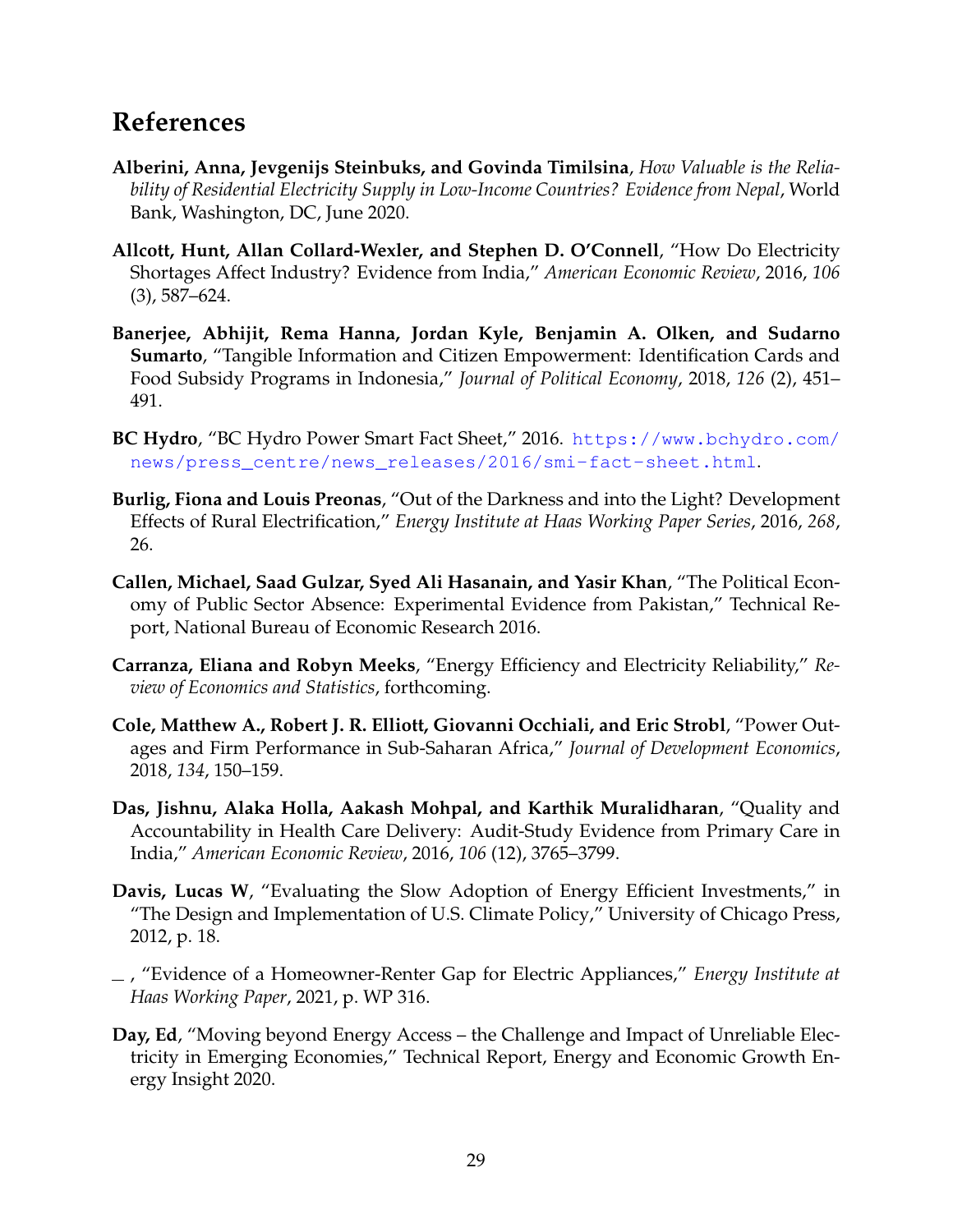- <span id="page-30-2"></span>**Deutschmann, Joshua W., Agnieszka Postepska, and Leopold Sarr**, "Measuring Willingness to Pay for Reliable Electricity: Evidence from Senegal," *World Development*, February 2021, *138*, 105209.
- <span id="page-30-9"></span>**Dhaliwal, Iqbal and Rema Hanna**, "The Devil Is in the Details: The Successes and Limitations of Bureaucratic Reform in India," *Journal of Development Economics*, 2017, *124*, 1–21.
- <span id="page-30-10"></span>**Dinkelman, Taryn**, "The Effects of Rural Electrification on Employment: New Evidence from South Africa," *American Economic Review*, 2011, *101* (7), 3078–3108.
- <span id="page-30-8"></span>**Duflo, Esther, Rema Hanna, and Stephen P Ryan**, "Incentives Work: Getting Teachers to Come to School," *American Economic Review*, 2012, *102* (4), 1241–1278.
- <span id="page-30-3"></span>**Duke Energy Progress**, "Smart Grid Frequently Asked Questions," 2020. [https://www.duke-energy.com/our-company/about-us/smart-grid/](https://www.duke-energy.com/our-company/about-us/smart-grid/smart-meter) [smart-meter](https://www.duke-energy.com/our-company/about-us/smart-grid/smart-meter).
- <span id="page-30-4"></span>**ESMAP**, "Mini Grids for Half a Billion People: Market Outlook and Handbook for Decision Makers," Technical Report, The World Bank 2019.
- <span id="page-30-11"></span>**Fisher-Vanden, Karen, Erin T. Mansur, and Qiong Juliana Wang**, "Electricity Shortages and Firm Productivity: Evidence from China's Industrial Firms," *Journal of Development Economics*, 2015, *114*, 172–188.
- <span id="page-30-13"></span>**Fowlie, Meredith and Robyn Meeks**, "The Economics of Energy Efficiency in the Developing World," *Review of Environmental Economics and Policy*, 2021.
- <span id="page-30-7"></span>**Glover, J. Duncan, Mulukutla S. Sarma, and Thomas J. Overbye**, *Power System Analysis and Design*, Cengage Learning; 5th edition, 2011.
- <span id="page-30-12"></span>**Hardy, Morgan and Jamie Lee Mccasland**, "Lights off, Lights on: The Effects of Electricity Shortages on Small Firms," *Working paper*, 2019.
- <span id="page-30-6"></span>**Ito, Koichiro, Takanori Ida, and Makoto Tanaka**, "Moral Suasion and Economic Incentives: Field Experimental Evidence from Energy Demand," *American Economic Journal: Economic Policy*, 2018, *10* (1), 240–267.
- <span id="page-30-5"></span>**Jack, Kelsey and Grant Smith**, "Charging Ahead: Prepaid Metering, Electricity Use, and Utility Revenue," *American Economic Journal: Applied Economics*, April 2020, *12* (2), 134– 168.
- <span id="page-30-0"></span>**Jacome, Veronica, Noah Klugman, Catherine Wolfram, Belinda Grunfeld, Duncan Callaway, and Isha Ray**, "Power Quality and Modern Energy for All," *Proceedings of the National Academy of Sciences*, 2019, *116* (33), 16308–16313.
- <span id="page-30-1"></span>**Jayachandran, Seema**, "How Economic Development Influences the Environment," Technical Report w29191, National Bureau of Economic Research, Cambridge, MA August 2021.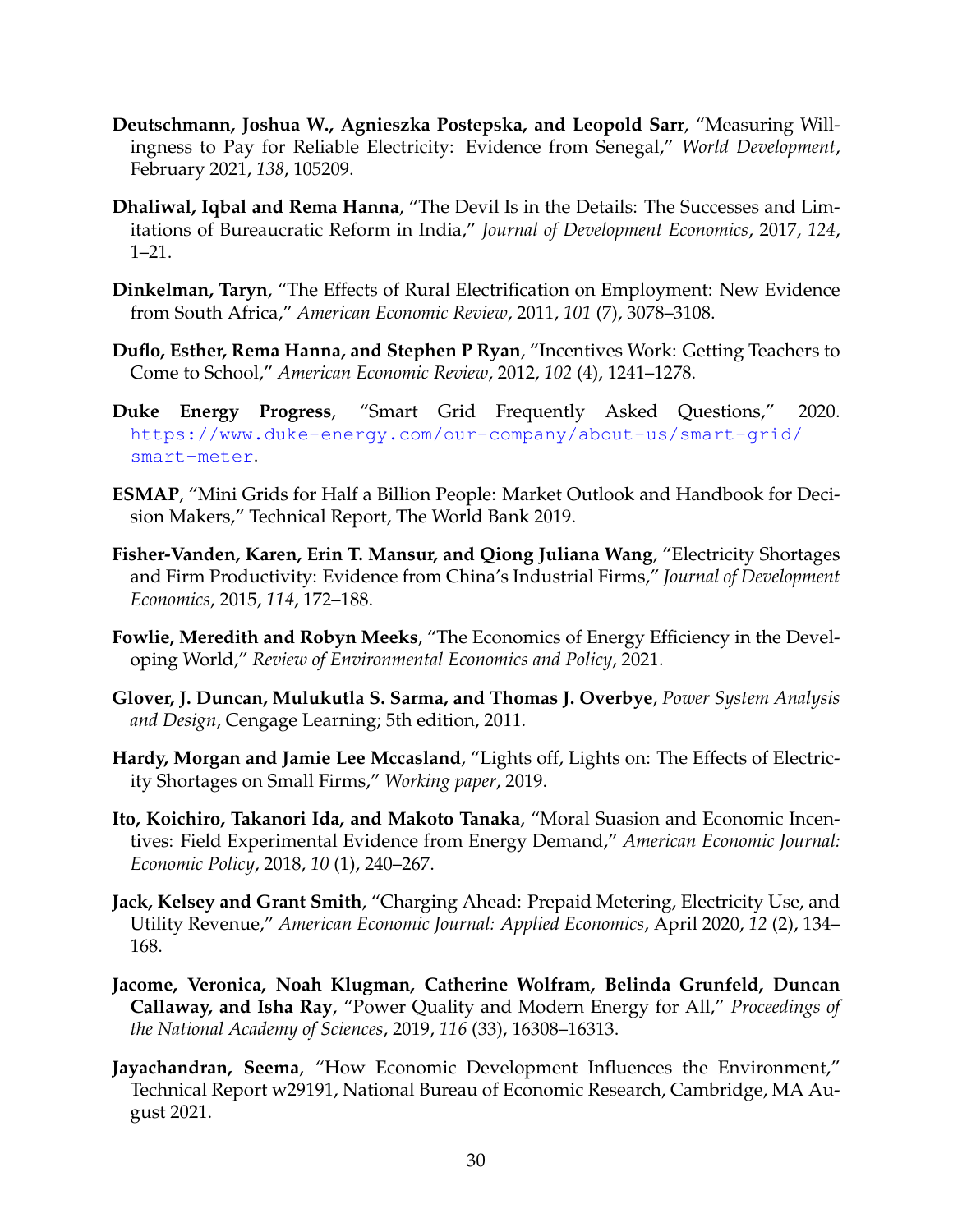- <span id="page-31-5"></span>**Jessoe, Katrina and David Rapson**, "Knowledge Is (Less) Power: Experimental Evidence from Residential Energy Use," *American Economic Review*, 2014, *104* (4), 1417–1438.
- <span id="page-31-9"></span>**Kassem, Dana**, "Does Electrification Cause Industrial Development? Grid Expansion and Firm Turnover in Indonesia," 2021, p. 62.
- <span id="page-31-12"></span>**Klytchnikova, Irina and Michael Lokshin**, "Measuring Welfare Gains from Better Quality Infrastructure," *Journal of Infrastructure Development*, 2009, *1* (2), 87–109.
- <span id="page-31-3"></span>**Largue, Pamela**, "China leads smart electric meter market," *Smart Energy International*, January 2018.
- <span id="page-31-8"></span>**Lee, Kenneth, Edward Miguel, and Catherine Wolfram**, "Experimental Evidence on the Economics of Rural Electrification," *Journal of Political Economy*, 2020, *128* (4), 1523–1565.
- <span id="page-31-7"></span>**Lipscomb, Molly, A. Mushfiq Mobarak, and Tania Barham**, "Development Effects of Electrification: Evidence from the Topographic Placement of Hydropower Plants in Brazil," *American Economic Journal: Applied Economics*, 2013, *5* (2), 200–231.
- <span id="page-31-11"></span>**Mahadevan, Meera**, "You Get What You Pay For: Electricity Quality and Firm Dynamics," *Working Paper*, 2021.
- <span id="page-31-1"></span>**McRae, Shaun**, "Reliability, Appliance Choice, and Electricity Demand," *Working paper*, 2010.
- <span id="page-31-4"></span> $\_$ , "Efficiency and Equity Effects of Electricity Metering: Evidence from Colombia," *Working paper*, 2015a.
- <span id="page-31-13"></span>, "Infrastructure Quality and the Subsidy Trap," *American Economic Review*, 2015b, *105*  $(1)$ , 35–66.
- <span id="page-31-10"></span>**Meeks, Robyn, Hope Thompson, and Zhenxuan Wang**, "Electrification to Grow Manufacturing? Evidence from Nepal," *Duke Global Working Paper*, March 2021, *36*, 66.
- <span id="page-31-2"></span>**Meles, Tensay Hadush, Alemu Mekonnen, Abebe D. Beyene, Sied Hassen, Subhrendu K. Pattanayak, Samuel Sebsibie, Thomas Klug, and Marc Jeuland**, "Households' valuation of power outages in major cities of Ethiopia: An application of stated preference methods," *Energy Economics*, 2021, *102*, 105527.
- <span id="page-31-6"></span>**Muralidharan, Karthik, Paul Niehaus, Sandip Sukhtankar, and Jeffrey Weaver**, "Improving Last-Mile Service Delivery Using Phone-Based Monitoring," Technical Report, National Bureau of Economic Research 2018.
- <span id="page-31-14"></span>**Obozov, A., R. Isaev, V. Valiyev, Y. Hasanov, I. Mirzaliyev, and F. Imamverdiyev**, "Prospects of Use of Renewable Energy Resources and Energy-Efficient Technologies in Azerbaijan and Kyrgyzstan," *EcoMod Network Report*, 2013.
- <span id="page-31-0"></span>**Pargal, Sheoli and Sudeshna Ghosh Banerjee**, "More Power to India: The Challenge of Electricity Distribution," Technical Report, The World Bank 2014.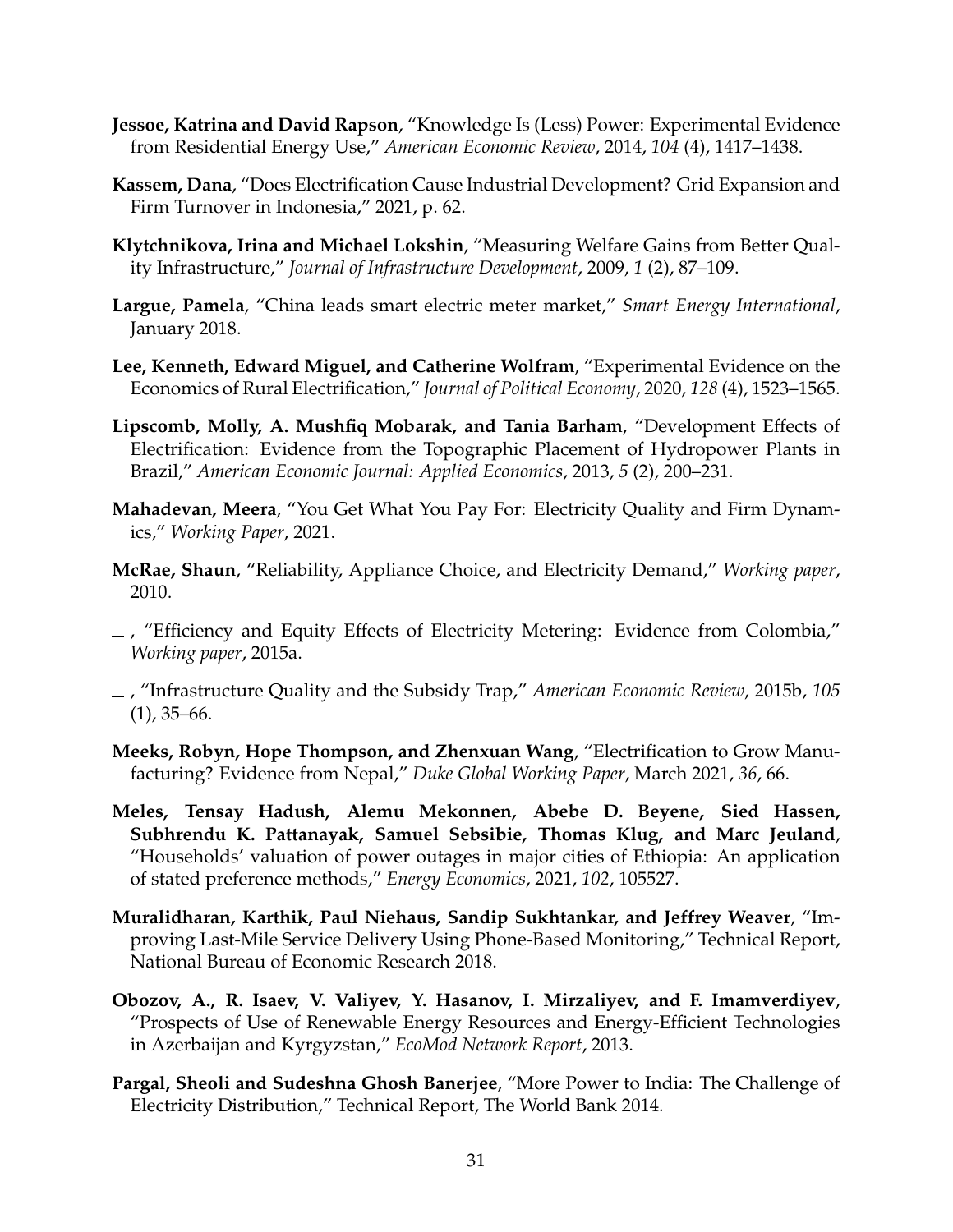- <span id="page-32-10"></span>**Rud, Juan Pablo**, "Electricity Provision and Industrial Development: Evidence from India," *Journal of Development Economics*, 2012, *97* (2), 352–367.
- <span id="page-32-1"></span>**Samad, Hussain and Fan Zhang**, "Benefits of Electrification and the Role of Reliability: Evidence from India," *World Bank Policy Research Working Papers*, November 2016.
- <span id="page-32-6"></span>**Singh, Rajesh Kumar**, "India Plans to Spend \$21 Billion on Smart Power Meter Rollout," *Bloomberg Quint*, February 2020.
- <span id="page-32-7"></span>**Sprinz, James**, "Global trends in smart metering," *Smart Energy International*, December 2018.
- <span id="page-32-13"></span>**Steinbuks, J. and V. Foster**, "When do firms generate? Evidence on in-house electricity supply in Africa," *Energy Economics*, 2010, *32* (3), 505–514.
- <span id="page-32-2"></span>**Timilsina, Govinda, Prakash Sapkota, and Jevgenijs Steinbuks**, *How Much Has Nepal Lost in the Last Decade Due to Load Shedding? An Economic Assessment Using a CGE Model*, World Bank, Washington, DC, June 2018.
- <span id="page-32-0"></span>**Trimble, Chris, Masami Kojima, Ines Perez Arroyo, and Farah Mohammadzadeh**, "Financial Viability of Electricity Sectors in Sub-Saharan Africa: Quasi-Fiscal Deficits and Hidden Costs," Technical Report, The World Bank 2016.
- <span id="page-32-4"></span>**United Nations**, "Sustainable Development Goal 7: Ensure access to affordable, reliable, sustainable and modern energy," 2020. [http://www.un.org/](http://www.un.org/sustainabledevelopment/energy/) [sustainabledevelopment/energy/](http://www.un.org/sustainabledevelopment/energy/).
- <span id="page-32-8"></span>**U.S. Department of Energy**, "Municipal Utilities' Investment in Smart Grid Technologies Improves Services and Lowers Costs," *Smart Grid Investment Grant Program (SGIG) Reports on Technology Applications and Results*, 2014.
- <span id="page-32-14"></span>**U.S. Energy Information Administration**, "Electricity Explained: How Electricity is Delivered to Consumers," October 2019a. [https://www.eia.gov/](https://www.eia.gov/energyexplained/electricity/delivery-to-consumers.php) [energyexplained/electricity/delivery-to-consumers.php](https://www.eia.gov/energyexplained/electricity/delivery-to-consumers.php).
- <span id="page-32-5"></span>, "U.S. EIA Frequently Asked Questions," October 2019b. [https://www.eia.gov/](https://www.eia.gov/tools/faqs/faq.php?id=108&t=3) [tools/faqs/faq.php?id=108&t=3](https://www.eia.gov/tools/faqs/faq.php?id=108&t=3).
- <span id="page-32-12"></span>**Usmani, Faraz and T. Robert Fetter**, "Fracking, Farmers, and Rural Electrification in India," *Working Paper*, 2019.
- <span id="page-32-11"></span>**Van de Walle, Dominique, Martin Ravallion, Vibhuti Mendiratta, and Gayatri Koolwal**, "Long-Term Impacts of Household Electrification in Rural India," Technical Report, The World Bank 2013.
- <span id="page-32-9"></span>**Wolak, Frank A.**, "Do Residential Customers Respond to Hourly Prices? Evidence from a Dynamic Pricing Experiment," *American Economic Review*, 2011, *101* (3), 83–87.
- <span id="page-32-3"></span>**Wolfram, Catherine, Orie Shelef, and Paul Gertler**, "How Will Energy Demand Develop in the Developing World?," *Journal of Economic Perspectives*, 2012, *26* (1), 119–138.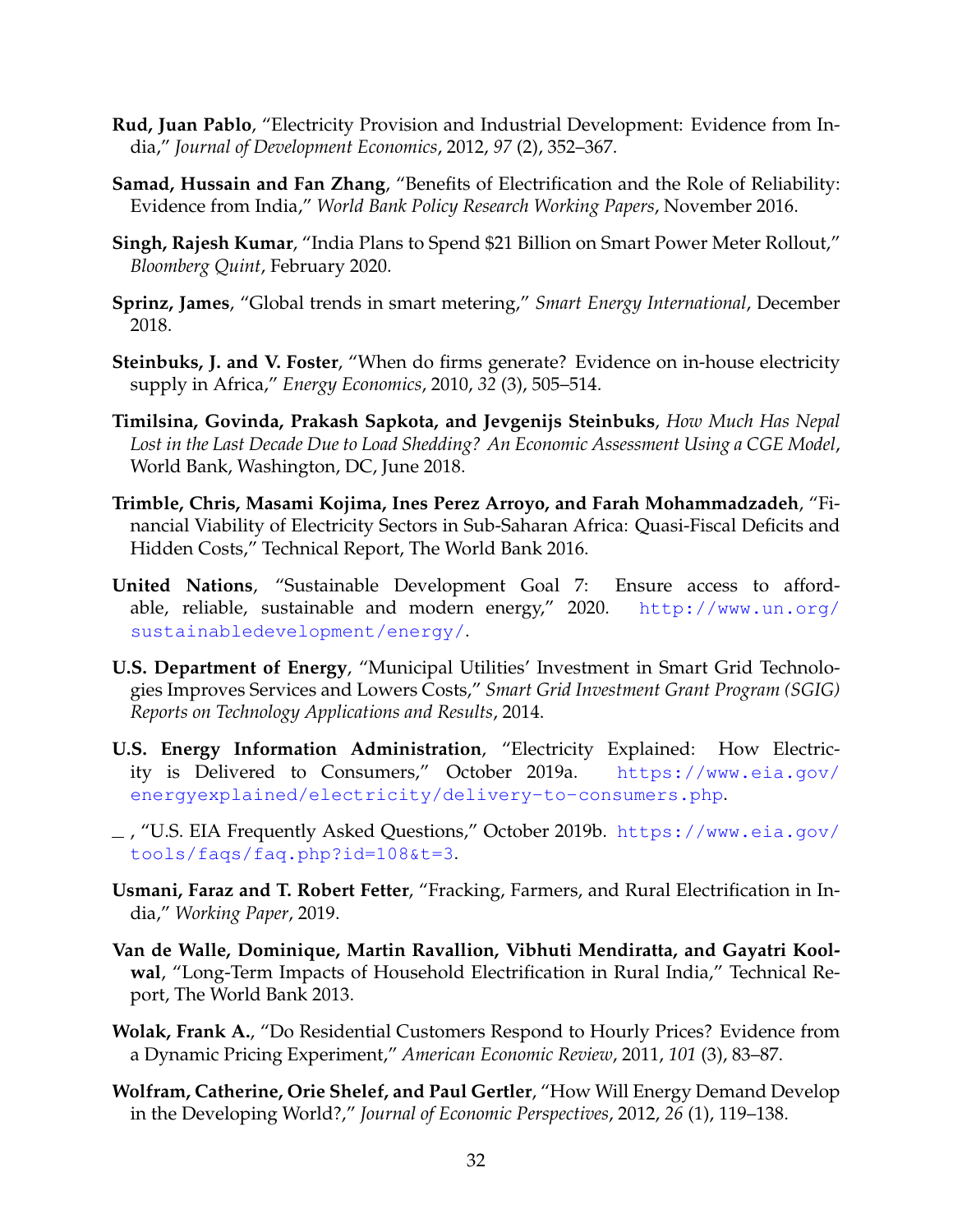- <span id="page-33-2"></span>**World Bank**, "Analysis of the Kyrgyz Republic's Energy Sector," Technical Report, The World Bank May 2017.
- <span id="page-33-3"></span> $\_$ , "Kyrgyz Republic: Country Economic Update," Technical Report Update No. 5 2017.
- <span id="page-33-0"></span>**Zhang, Fan**, "In the Dark: How Much Do Power Sector Distortions Cost South Asia?," Technical Report, The World Bank 2018.
- <span id="page-33-1"></span>**Zozulinsky, A.**, "Kyrgyzstan: Power Generation and Transmission," Technical Report, BISNIS 2007.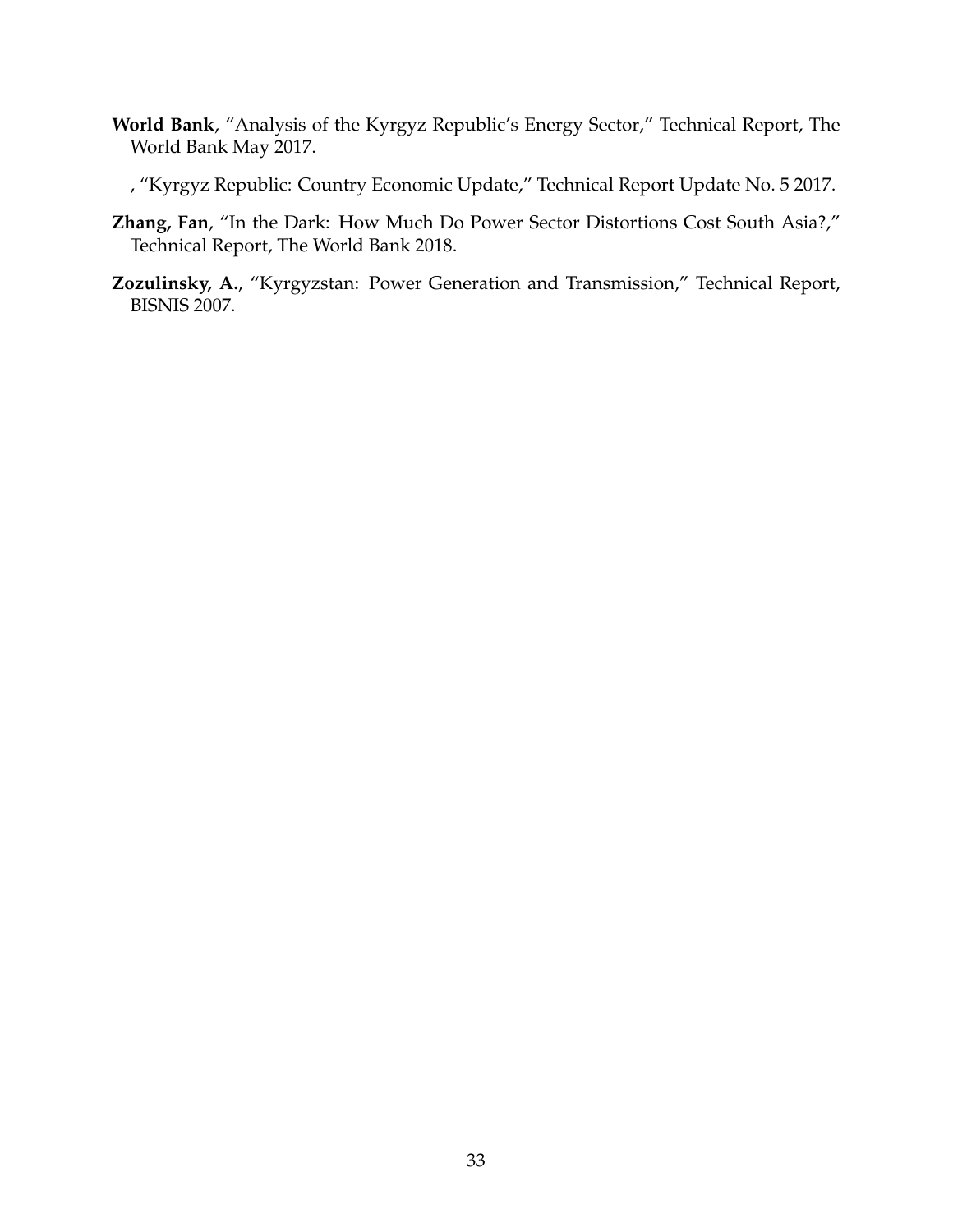**Figures and Tables**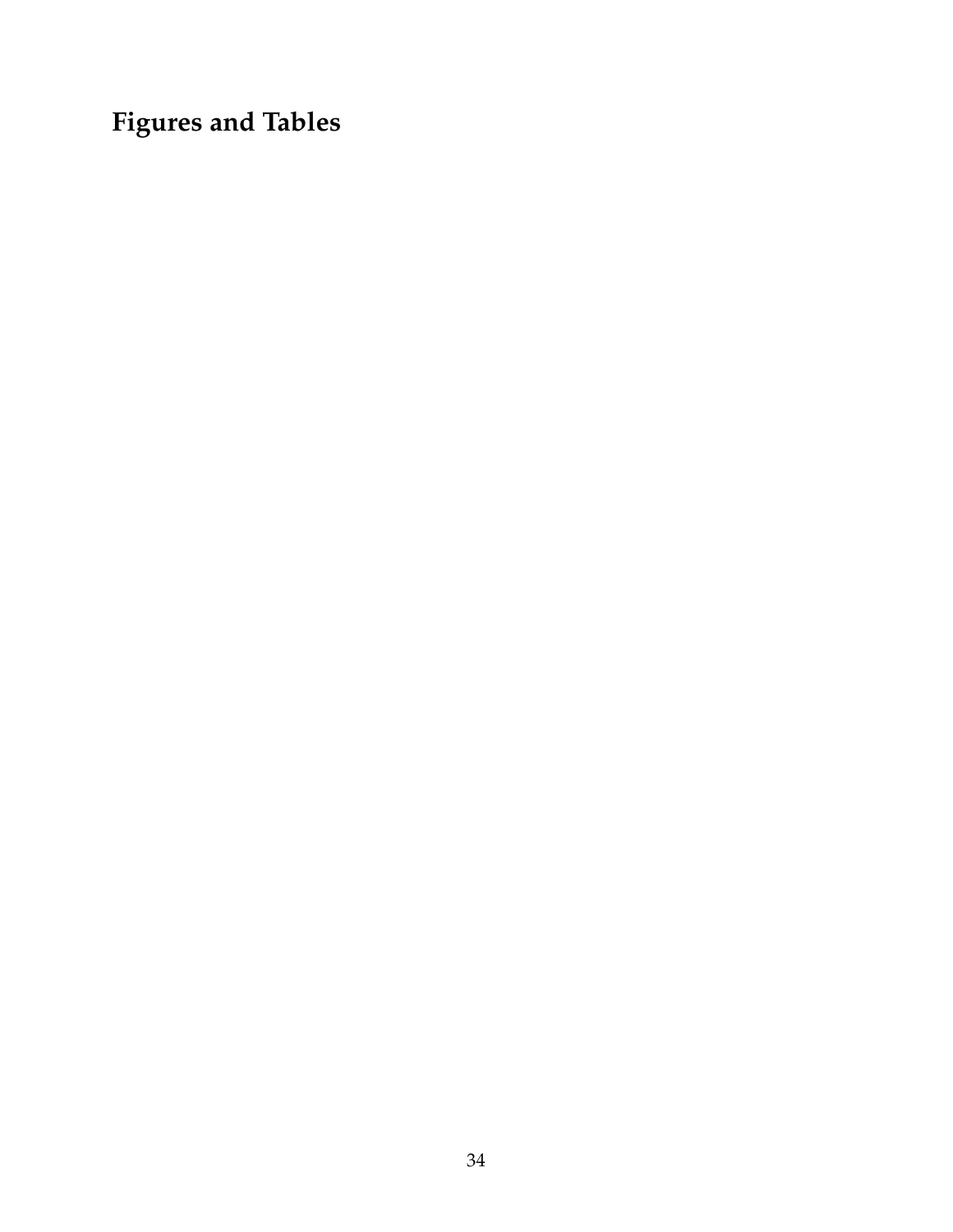Scenario 1: Unreliable service

<span id="page-35-0"></span>

Scenario 2: Low service quality



**Figure 1:** Framework for Impacts of Service Quality on Electricity Services Consumed

*Notes:* Graphs based on insights from [Klytchnikova and Lokshin](#page-31-12) [\(2009\)](#page-31-12) and [McRae](#page-31-13) [\(2015b\)](#page-31-13). In both scenarios the demand curve with standard quantity is denoted by  $D_S$ , and when facing the tariff price,  $p^0$ , households will consume quantity  $q_S$ . In Scenario 1, in which there is an outage, the demand curve during the outage will be  $D_N$ . The quantity that the utility reports on a monthly electricity bill is  $q_{Avg}$ , which results from an average of demand during periods with standard electricity service  $(D<sub>S</sub>)$  and periods with outages  $(D_N)$ . In Scenario 2, in which there are voltage fluctuations (e.g., low voltage), the demand curve is represented by  $D_L$  and the quantity observed on the electricity bill is  $q_L$ . The arrows denote the direction of the impact that smart meters would have on the quantity.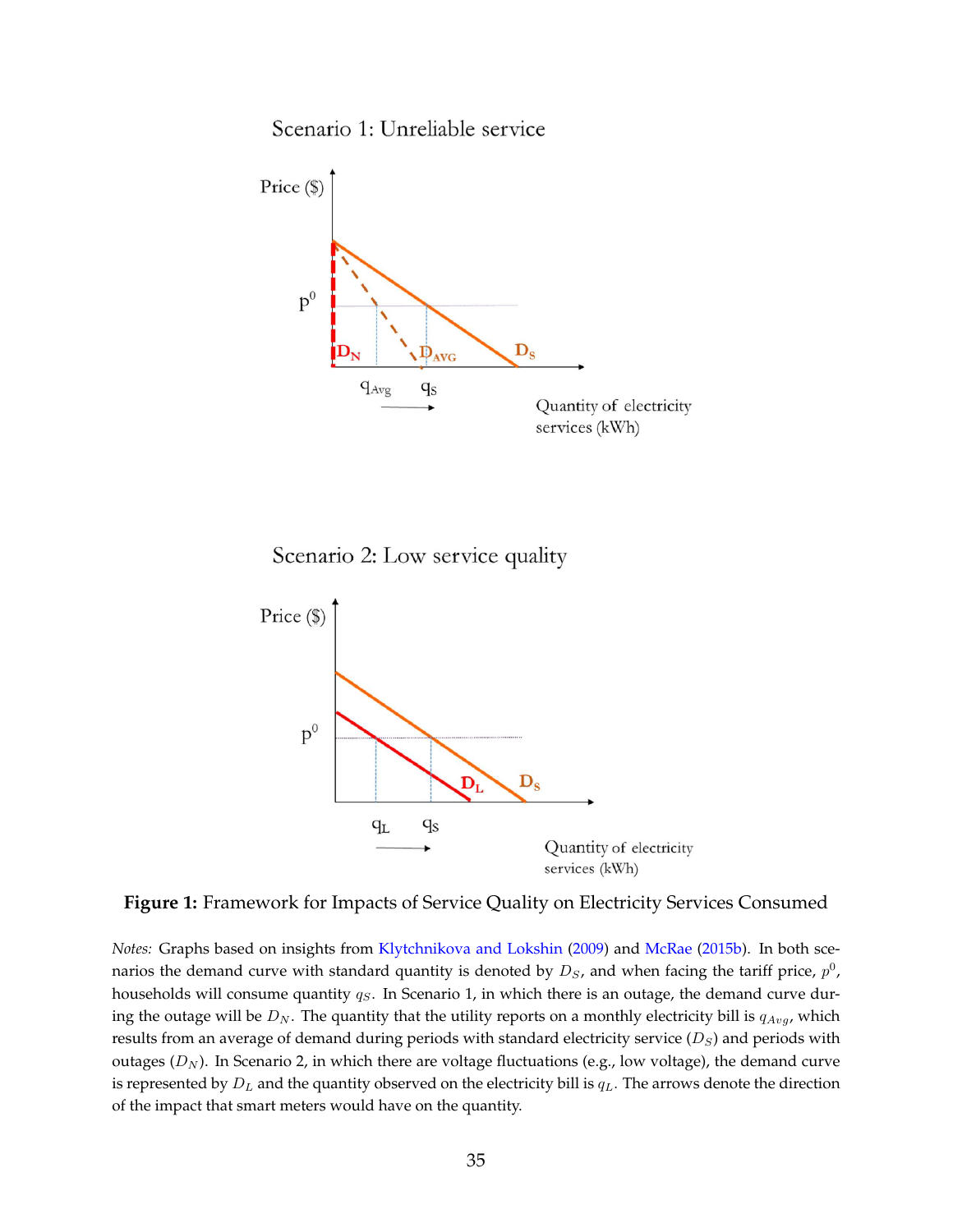<span id="page-36-0"></span>

|                                                | Control   | Treatment | Difference |
|------------------------------------------------|-----------|-----------|------------|
| Panel A: Transformer Characteristics           |           |           |            |
| Number of Households                           | 84.600    | 79.600    | $-5.000$   |
|                                                | (44.560)  | (54.726)  | (22.317)   |
| Capacity (kVA)                                 | 381.000   | 406.000   | 25.000     |
|                                                | (263.963) | (181.365) | (101.277)  |
| Age (Years)                                    | 33.400    | 27.900    | $-5.500$   |
|                                                | (17.475)  | (20.328)  | (8.477)    |
| Panel B: Household Characteristics             |           |           |            |
| Number of Rooms in the House                   | 2.996     | 2.919     | 0.077      |
|                                                | (1.284)   | (1.130)   | (0.222)    |
| Homes Owned                                    | 0.831     | 0.781     | 0.050      |
|                                                | (0.375)   | (0.414)   | (0.044)    |
| Homes with Insulation                          | 0.160     | 0.267     | $-0.107$   |
|                                                | (0.367)   | (0.443)   | (0.075)    |
| Houses Using Energy-Efficient Light Bulbs      | 0.193     | 0.200     | $-0.007$   |
|                                                | (0.395)   | (0.401)   | (0.056)    |
| <b>Houses Using Central Heating</b>            | 0.038     | 0.084     | $-0.046$   |
|                                                | (0.191)   | (0.277)   | (0.053)    |
| <b>Houses Using Electric Heating</b>           | 0.616     | 0.700     | $-0.084$   |
|                                                | (0.487)   | (0.459)   | (0.064)    |
| Reporting 1+ Outages Per Week (Jan.–Feb. 2018) | 0.445     | 0.450     | $-0.005$   |
|                                                | (0.498)   | (0.498)   | (0.118)    |
| Reporting 1+ Voltage Fluctuations Per Week     | 0.703     | 0.702     | 0.001      |
|                                                | (0.457)   | (0.458)   | (0.109)    |
| Houses with Electric Generators                | 0.002     | 0.007     | $-0.005$   |
|                                                | (0.047)   | (0.083)   | (0.003)    |
| <b>Houses with Stabilizers</b>                 | 0.004     | 0.005     | $-0.000$   |
|                                                | (0.067)   | (0.068)   | (0.004)    |
| Houses with Appliance Damage                   | 0.187     | 0.252     | $-0.066$   |
|                                                | (0.390)   | (0.435)   | (0.100)    |
| Observations                                   | 450       | 430       | 880        |
| <b>Transformers</b>                            | 10        | 10        | 20         |

### **Table 1:** Balance Test: Household Characteristics

*Notes:* We report the mean values of transformer and household characteristic variables. Transformer data in Panel A are provided by the electricity utility. Household data in Panel B are from the baseline household survey conducted in spring 2018. Robust standard errors are clustered at the transformer level.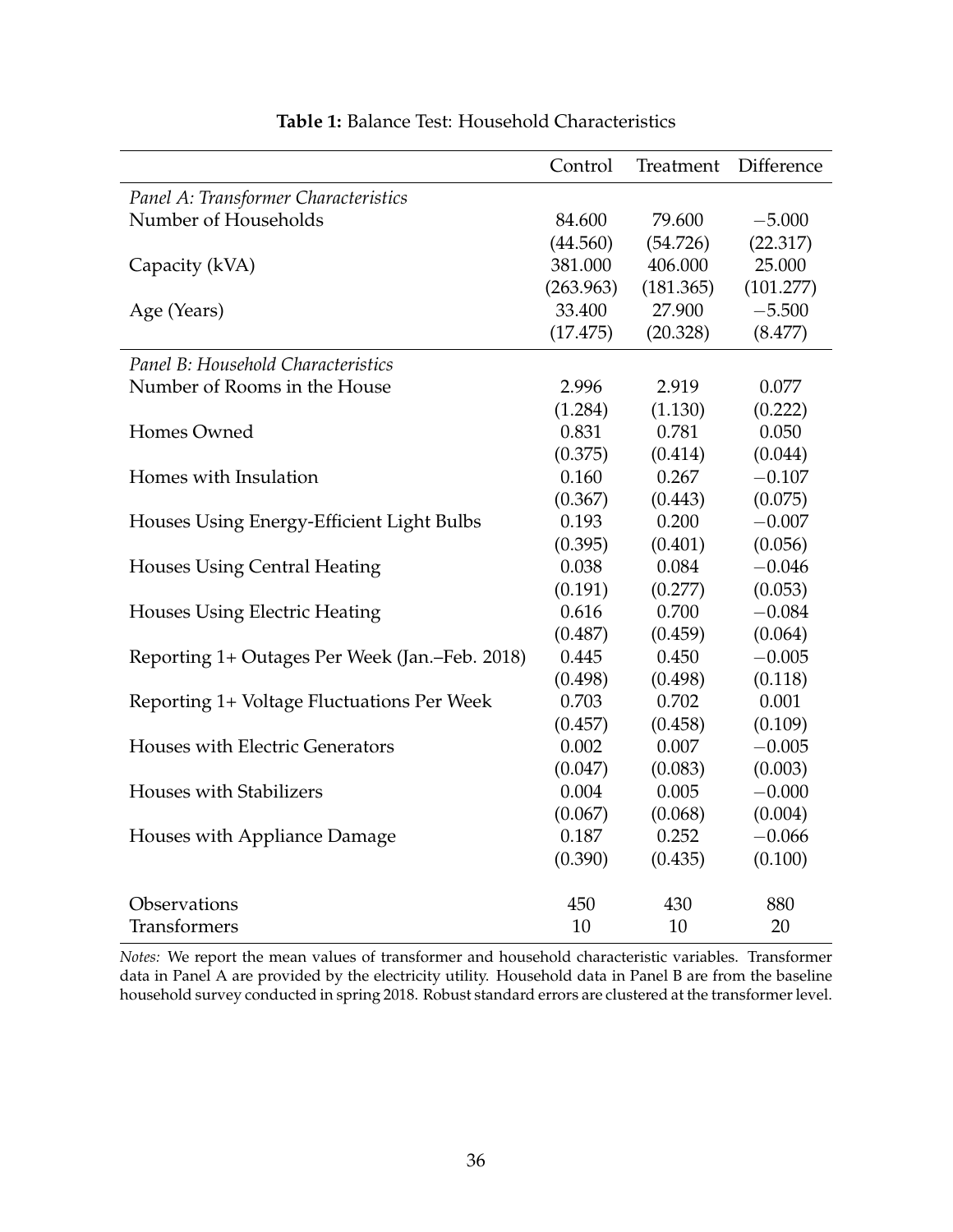<span id="page-37-0"></span>

**Figure 2:** Billed Electricity Consumption before Smart Meter Installation

*Notes:* Billing data are provided by the electricity utility. The vertical axis is the average electricity billing measured in KGS. The analysis here is a simple comparison between treatment and control households. The standard errors are clustered at the transformer level.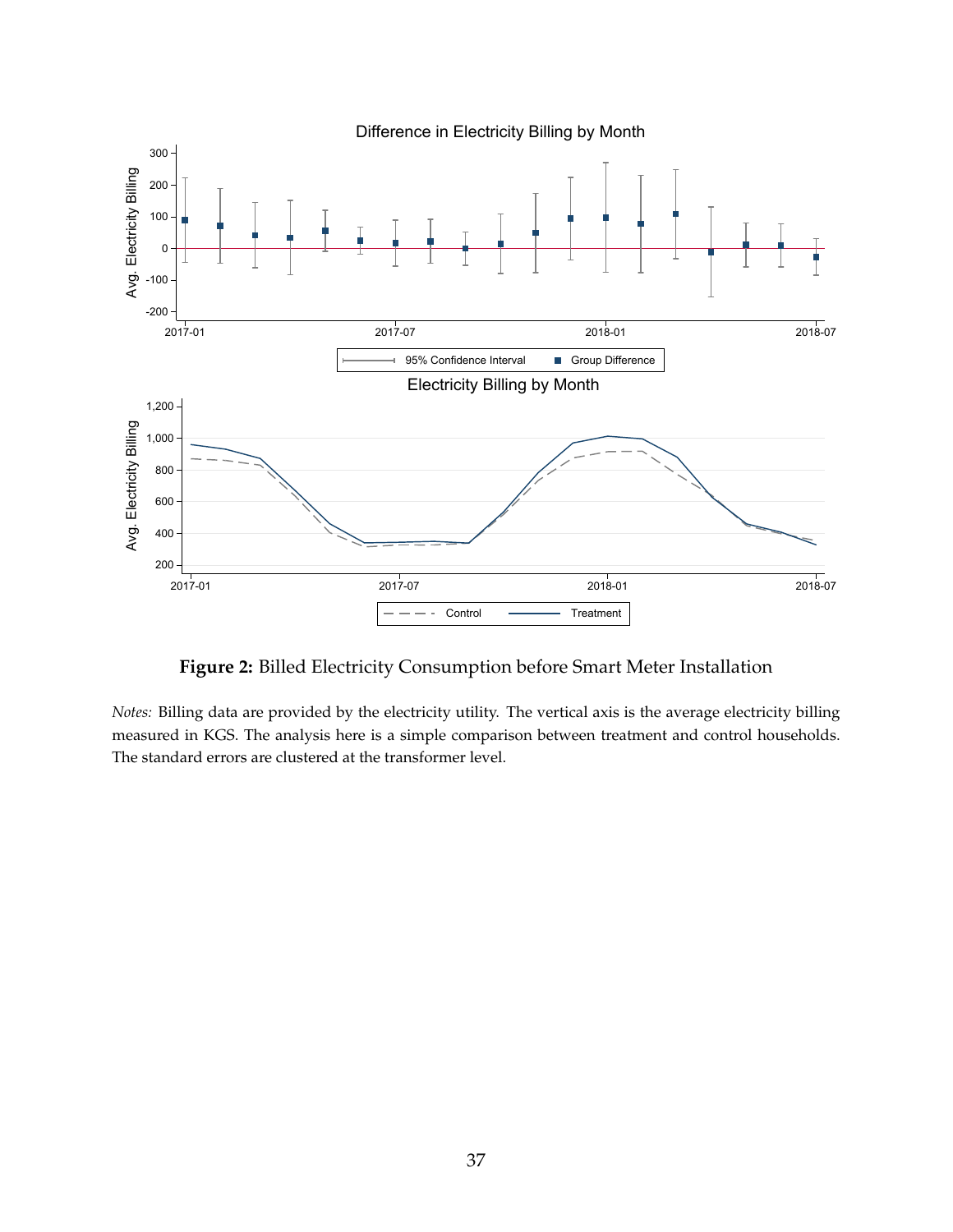|                                    | (1)        | (2)     | (3)     |
|------------------------------------|------------|---------|---------|
| Alarms (in one day) indicating:    | Voltage    | Outage  | Other   |
|                                    |            |         |         |
| Treat                              | $-2.283**$ | 0.035   | 0.962   |
|                                    | (0.988)    | (0.029) | (0.908) |
|                                    | [0.004]    | [0.258] | [0.429] |
|                                    |            |         |         |
| Mean of Control Group              | 2.324      | 0.525   | 0.228   |
| <b>Observations</b>                | 8,355      | 8,355   | 8,355   |
| R-squared                          | 0.104      | 0.052   | 0.042   |
| <b>Transformer Characteristics</b> |            |         |         |
| Month-by-Year FE                   |            |         |         |

<span id="page-38-0"></span>**Table 2:** Transformer-Level Smart Meter Events: Electricity Quality

*Notes:* Event data are provided by the electricity utility covering the period from September 2018 to March 2020. The outcome variables are the number of these events recorded by the transformer smart meter per day. Regressions control for transformer characteristics including the number of households served by the transformer and its capacity. Standard errors are clustered at the transformer level and included in parentheses (\*  $p < 0.1$ , \*\*  $p < 0.05$ , \*\*\*  $p < 0.01$ ). Wild-bootstrap  $p$ -values are reported in brackets.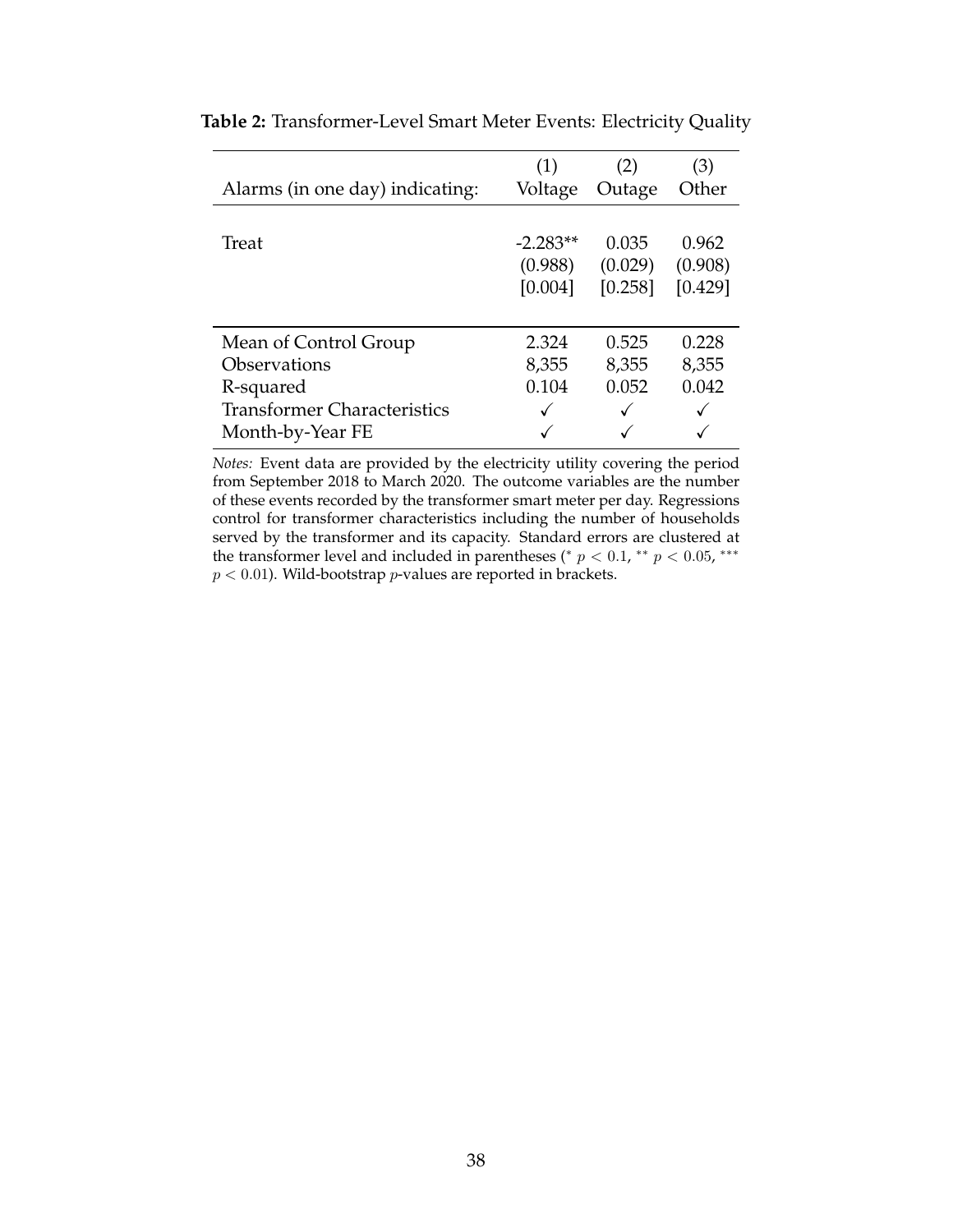<span id="page-39-0"></span>

**Figure 3:** Billed Electricity Consumption (kWh/month) after Smart Meter Installation

*Notes:* Billing data are provided by the electricity utility. The analysis here is a basic comparison, and no other control variables are included. Addresses that have businesses at the location are dropped. The standard errors are clustered at the transformer level.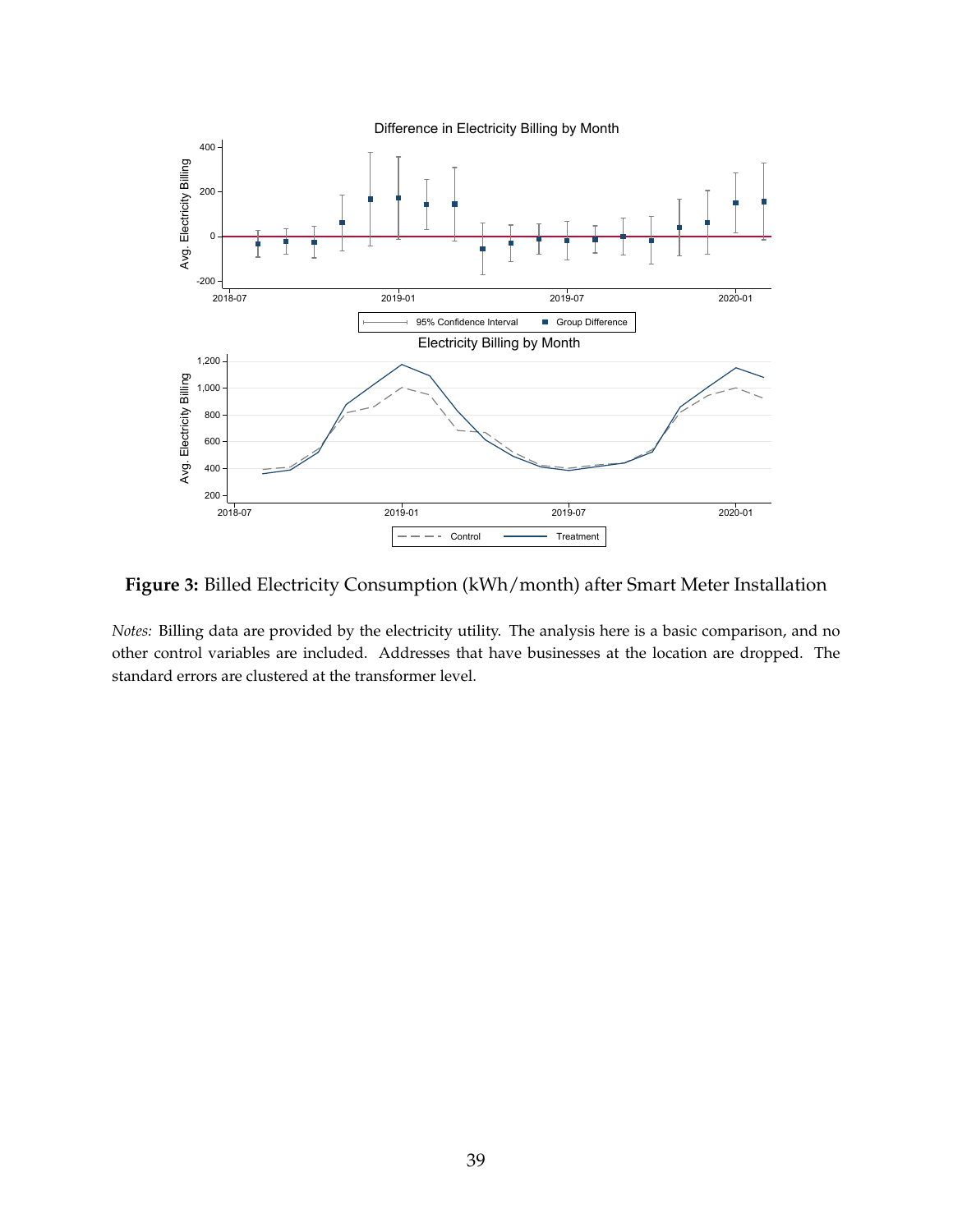|                                    | (1)       | $\left( 2\right)$                                                   | (3)         | $\left( 4\right)$ |
|------------------------------------|-----------|---------------------------------------------------------------------|-------------|-------------------|
| Monthly electricity bill in:       |           | Heating Season Non-heating Season Heating Season Non-heating Season |             |                   |
|                                    |           |                                                                     |             |                   |
| Treat $\times$ Post                | 50.698*** | $-15.077$                                                           | 145.316***  | $-22.783$         |
|                                    | (15.518)  | (13.132)                                                            | (48.847)    | (18.353)          |
|                                    | [0.006]   | [0.304]                                                             | [0.017]     | [0.225]           |
| Treat $\times$ Post $\times$ Owner |           |                                                                     | $-114.524*$ | 10.061            |
|                                    |           |                                                                     | (59.951)    | (19.247)          |
|                                    |           |                                                                     | [0.106]     | [0.622]           |
| Mean of Control Group              | 806.223   | 415.017                                                             | 806.223     | 415.017           |
| <b>Observations</b>                | 13,021    | 17,245                                                              | 13,021      | 17,245            |
| Number of Households               | 871       | 871                                                                 | 871         | 871               |
| Adjusted R-squared                 | 0.091     | 0.271                                                               | 0.091       | 0.271             |
| Household Fixed Effects            | √         |                                                                     |             |                   |
| Month-by-Year Fixed Effects        |           |                                                                     |             |                   |

**Table 3:** Billed Electricity Consumption by Season (Heating vs. Non-heating)

<span id="page-40-0"></span> *Notes:* Billing data are provided by the electricity utility covering the period between January 2017 and March 2020. Control group means are for the baseline (pre-intervention) period. The outcome variable is the monthly billed electricity consumption (kWh/month)for a household forward by one month. Standard errors are clustered at the transformer level and included in parentheses (\*  $p < 0.1$ ,  $^{**}$   $p < 0.05$ ,  $^{***}$   $p < 0.01$ ). Wild-bootstrap  $p$ -values are reported in brackets.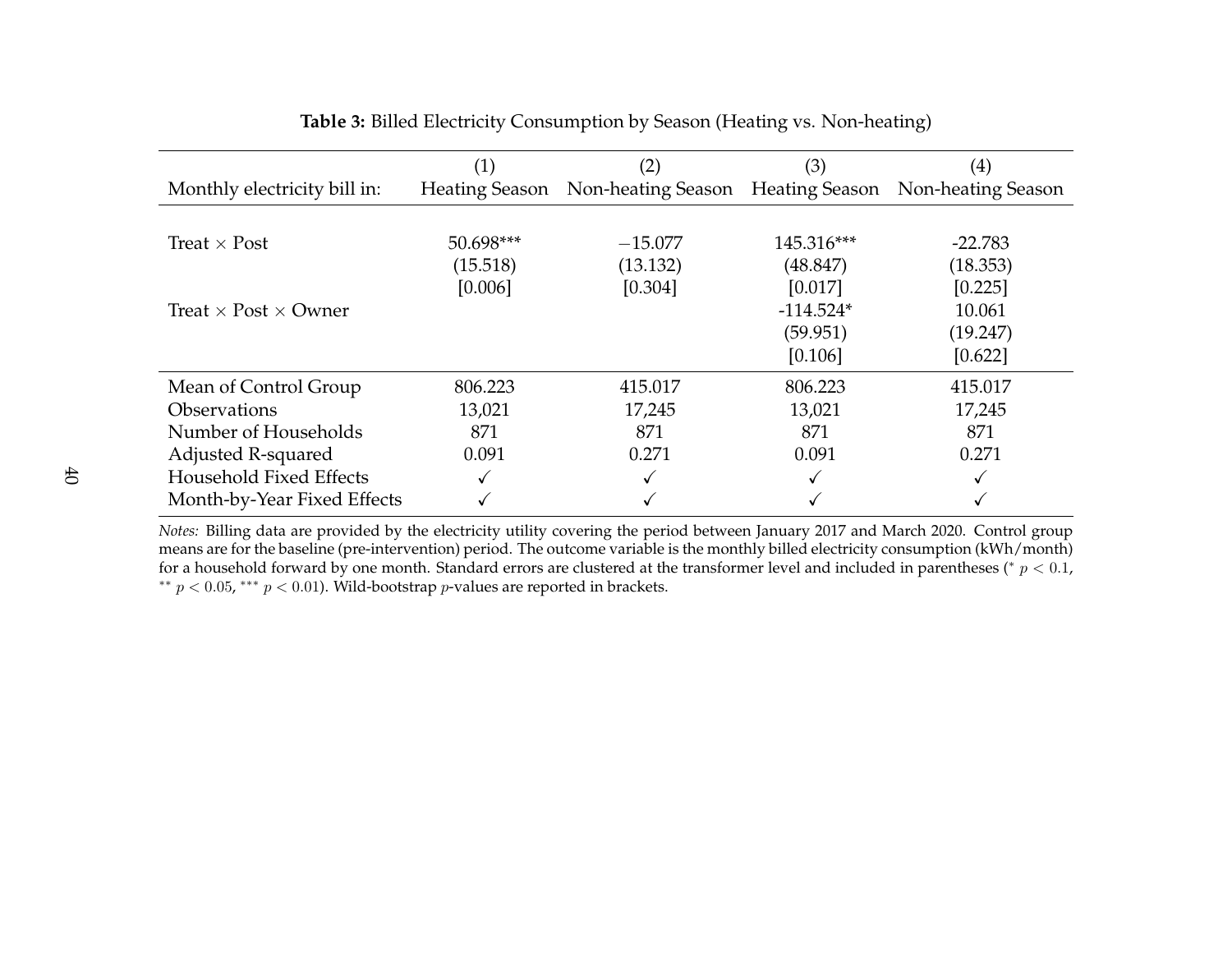|                                    | (1)<br>Refrigerator | (2)<br>Clothes<br>Washer | (3)<br>Color TV | (4)<br>Sound<br>Equipment | (5)<br>Computer/<br>Laptop | (6)<br>Water<br>Heater | (7)<br>Cell Phone<br>Charger | (8)<br>Electric<br>Heater |
|------------------------------------|---------------------|--------------------------|-----------------|---------------------------|----------------------------|------------------------|------------------------------|---------------------------|
| Panel A: Overall effect            |                     |                          |                 |                           |                            |                        |                              |                           |
| Treat $\times$ Post                | $-0.017$            | 0.010                    | 0.007           | $-0.002$                  | $-0.026$                   | 0.001                  | 0.109                        | $0.094*$                  |
|                                    | (0.012)             | (0.033)                  | (0.027)         | (0.002)                   | (0.022)                    | (0.017)                | (0.102)                      | (0.050)                   |
|                                    | [0.189]             | [0.781]                  | [0.808]         | [0.466]                   | [0.257]                    | [0.942]                | [0.314]                      | [0.125]                   |
| Panel B: Heterogeneous effect      |                     |                          |                 |                           |                            |                        |                              |                           |
| Treat $\times$ Post                | 0.032               | 0.018                    | 0.023           | $-0.000$                  | $-0.031$                   | $-0.018$               | 0.184                        | $0.171**$                 |
|                                    | (0.000)             | (0.055)                  | (0.034)         | (0.000)                   | (0.028)                    | (0.033)                | (0.115)                      | (0.064)                   |
|                                    | [0.226]             | [0.787]                  | [0.587]         | $\left[ . \right]$        | [0.358]                    | [0.662]                | [0.140]                      | [0.062]                   |
| Treat $\times$ Post $\times$ Owner | $-0.060$            | $-0.011$                 | $-0.019$        | $-0.003$                  | 0.007                      | 0.024                  | $-0.094$                     | $-0.099**$                |
|                                    | (0.000)             | (0.046)                  | (0.036)         | (0.000)                   | (0.036)                    | (0.034)                | (0.097)                      | (0.043)                   |
|                                    | [0.025]             | [0.833]                  | [0.64]          | [0.485]                   | [0.899]                    | [0.505]                | [0.378]                      | [0.061]                   |
| Mean of Control Group              | 0.827               | 0.836                    | 0.862           | 0.142                     | 0.184                      | 0.433                  | 0.702                        | 0.722                     |
| Observations                       | 1,760               | 1,760                    | 1,760           | 1,760                     | 1,760                      | 1,760                  | 1,760                        | 1,760                     |
| R-squared                          | 0.931               | 0.861                    | 0.843           | 0.997                     | 0.946                      | 0.971                  | 0.734                        | 0.883                     |
| Control Household FE               | ✓                   | $\checkmark$             | ✓               | $\checkmark$              | ✓                          | ✓                      | $\checkmark$                 | ✓                         |

#### <span id="page-41-0"></span>**Table 4:** Electrical Appliance Ownership

*Notes: D*ata collected through household follow-up survey in May 2019. The outcome variables are dummy variables indicating whether the household owned certain<br>electric appliances. Robust standard errors are clustered at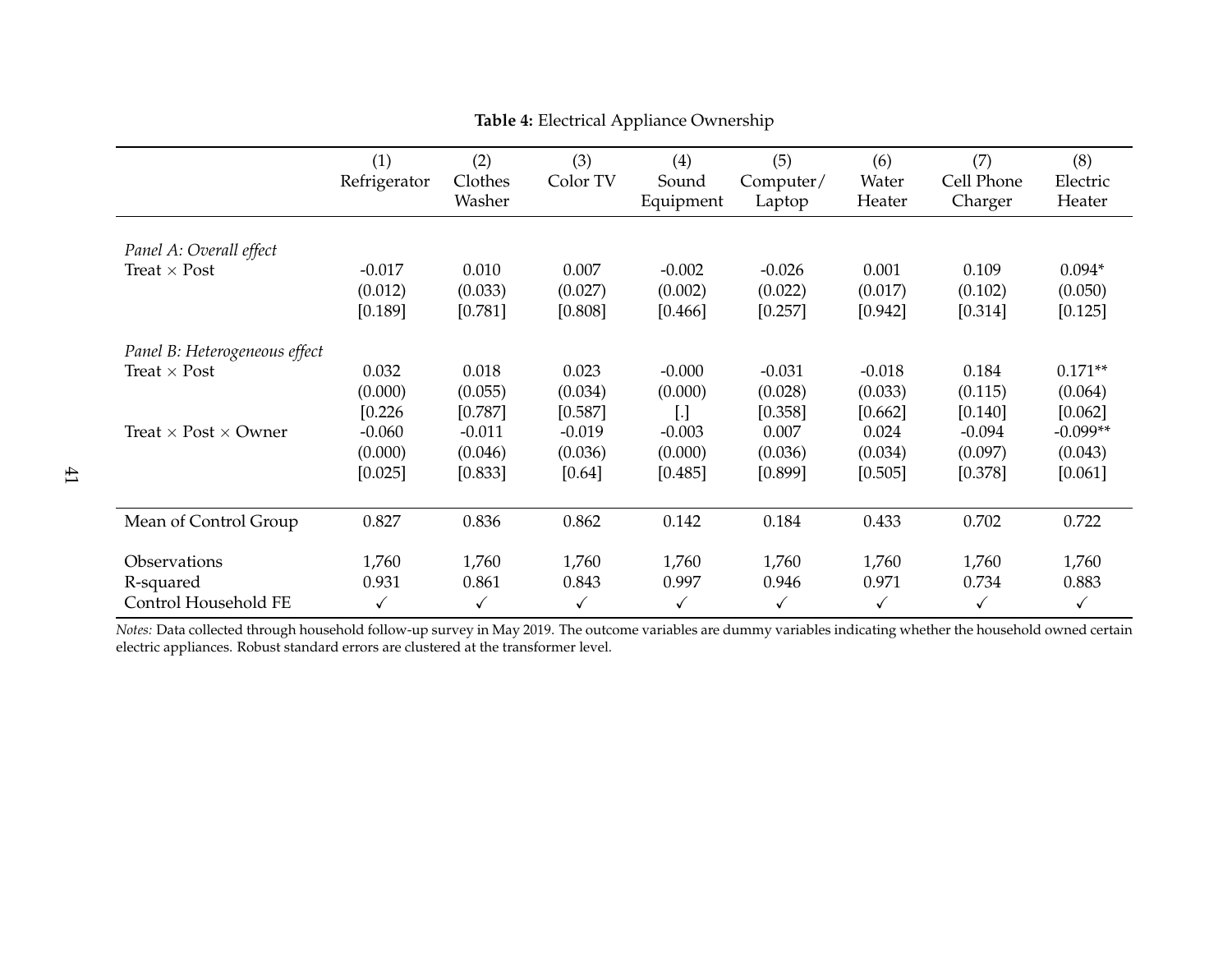| Energy efficiency changes:                               | made any changes            |                             | installed insulation           |                                | replaced windows                 |                             | insulated windows              |                                |
|----------------------------------------------------------|-----------------------------|-----------------------------|--------------------------------|--------------------------------|----------------------------------|-----------------------------|--------------------------------|--------------------------------|
|                                                          | (1)                         | (2)                         | (3)                            | (4)                            | (5)                              | (6)                         | (7)                            | (8)                            |
| Treat $\times$ Post                                      | 0.063<br>(0.049)<br>[0.191] | 0.007<br>(0.065)<br>[0.918] | $-0.011$<br>(0.054)<br>[0.843] | $-0.041$<br>(0.047)<br>[0.411] | $0.090***$<br>(0.031)<br>[0.006] | 0.021<br>(0.044)<br>[0.698] | $-0.002$<br>(0.002)<br>[0.466] | $-0.000$<br>(0.000)<br>IJ      |
| Treat $\times$ Post $\times$ Owner                       |                             | 0.073<br>(0.087)<br>[0.470] |                                | 0.039<br>(0.060)<br>[0.573]    |                                  | 0.084<br>(0.069)<br>[0.300] |                                | $-0.003$<br>(0.000)<br>[0.485] |
| Mean of Control Group                                    |                             | 0.205                       |                                | 0.109                          | 0.080                            |                             |                                | 0.004                          |
| <b>Observations</b><br>R-squared<br>Control Household FE | 1,760<br>0.572<br>✓         | 1,760<br>0.574<br>✓         | 1,760<br>0.529<br>√            | 1,760<br>0.530<br>√            | 1,760<br>0.541<br>✓              | 1,760<br>0.542<br>✓         | 1,760<br>0.501<br>√            | 1,760<br>0.501<br>√            |

<span id="page-42-0"></span>**Table 5:** Changes in Home Energy Efficiency

 *Notes:* Data collected through the household follow-up survey in May 2019. The outcome variables are binary variables created using survey responses indicating whether the household made certain changes to the house "since last summer" (when the smart meters were installed) and equaling <sup>1</sup> if the household made the corresponding change. The outcome variable in columns <sup>1</sup> and <sup>2</sup> equals <sup>1</sup> if the household reported making any of energy efficiency changes reported in columns <sup>2</sup> through 7, and zero otherwise. Robust standarderrors are clustered at the transformer level and included in parentheses (\*  $p < 0.1$ , \*\*  $p < 0.05$ , \*\*\*  $p < 0.01$ ).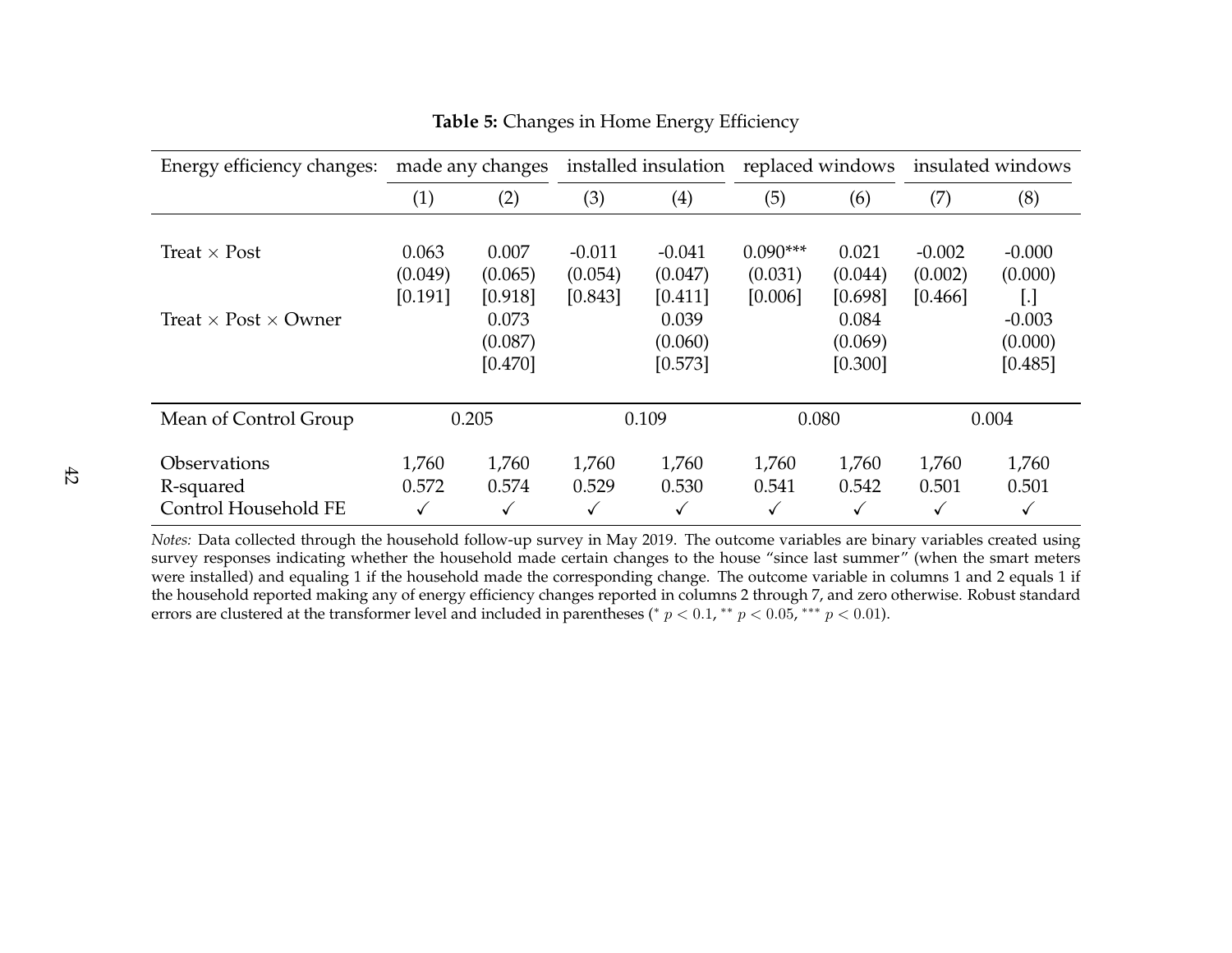<span id="page-43-0"></span>

|                          | (1)          | (2)            | (3)          | $\left( 4\right)$ |
|--------------------------|--------------|----------------|--------------|-------------------|
|                          | Quality      | Bill sum: all  | Quality      | Bill mean: per    |
|                          | alarms       | heating months | alarms       | heating month     |
|                          |              |                |              |                   |
| Treat                    | $-40.284***$ |                | $-40.284***$ |                   |
|                          | (11.331)     |                | (11.337)     |                   |
|                          | [0.008]      |                | [0.008]      |                   |
| Quality alarms           |              | $-13.085**$    |              | $-3.140**$        |
|                          |              | (5.678)        |              | (1.305)           |
|                          |              | $0.065$ ]      |              | [0.055]           |
|                          |              |                |              |                   |
| Observations             | 871          | 871            | 871          | 864               |
| R-squared                | 0.445        | 0.711          | 0.445        | 0.713             |
| <b>Baseline Controls</b> |              |                |              |                   |
| Estimate                 | IV Stage 1   | IV Stage 2     | IV Stage 1   | IV Stage 2        |
| K-P F-statistics         |              | 12.64          |              | 12.66             |

#### **Table 6:** Returns to Electricity Service Quality Improvements

*Notes:* Regressions are restricted to the households for which we have a balanced panel. The "Quality alarms" variable is the transformer-level monthly average alarms indicating problems during the heating season. "Bill sum" is the total monetized electricity consumption for all fiver winter heating months from November to March. "Bill mean" is the average monthly monetized electricity bill per month during the winter heating season. All regressions control for both households (number of rooms, whether the home is owned or rented) and transformer characteristics (number of households served by the transformer and the transformer capacity (kW)). Additionally, regressions control for the baseline electricity quality, using household self-reported reliability from the baseline survey conducted in May 2018. Columns 1 and 2 control for the baseline bill sum. Columns 3 and 4 control for baseline bill mean. Standard errors are clustered at the transformer level and included in parentheses (\*  $p < 0.1$ , \*\*  $p < 0.05$ , \*\*\*  $p < 0.01$ ). Wild-bootstrap  $p$ -values are reported in brackets.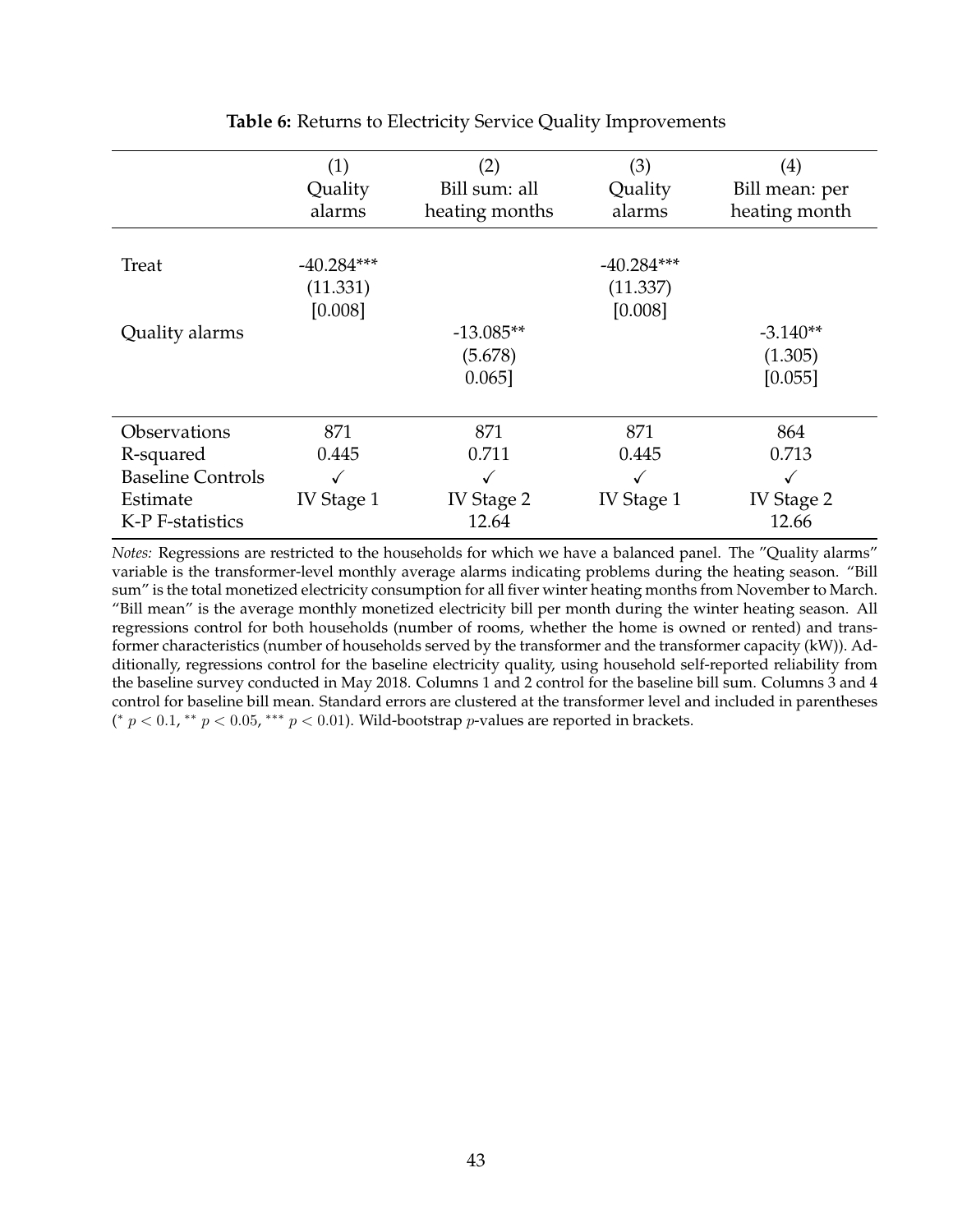# **APPENDIX: FOR ONLINE PUBLICATION**

## **A1 Additional Figures and Tables**

# <span id="page-44-0"></span>Electricity generation, transmission, and distribution



Source: Adapted from National Energy Education Development Project (public domain)

### **Figure A1:** Intervention within the distribution system

*Notes:* Figure from U.S. Energy Information Administration's website [\(U.S. Energy Information Adminis](#page-32-14)[tration,](#page-32-14) [2019a\)](#page-32-14) explaining electricity delivery. Our project operated and collected data at these last stages of the distribution system: the neighborhood transformer and the houses. The intervention in this study consists of smart meters installed at households in the treatment group but not in the control group. In addition to the intervention, smart meters are installed at all 20 neighborhood transformers for measuring outcomes.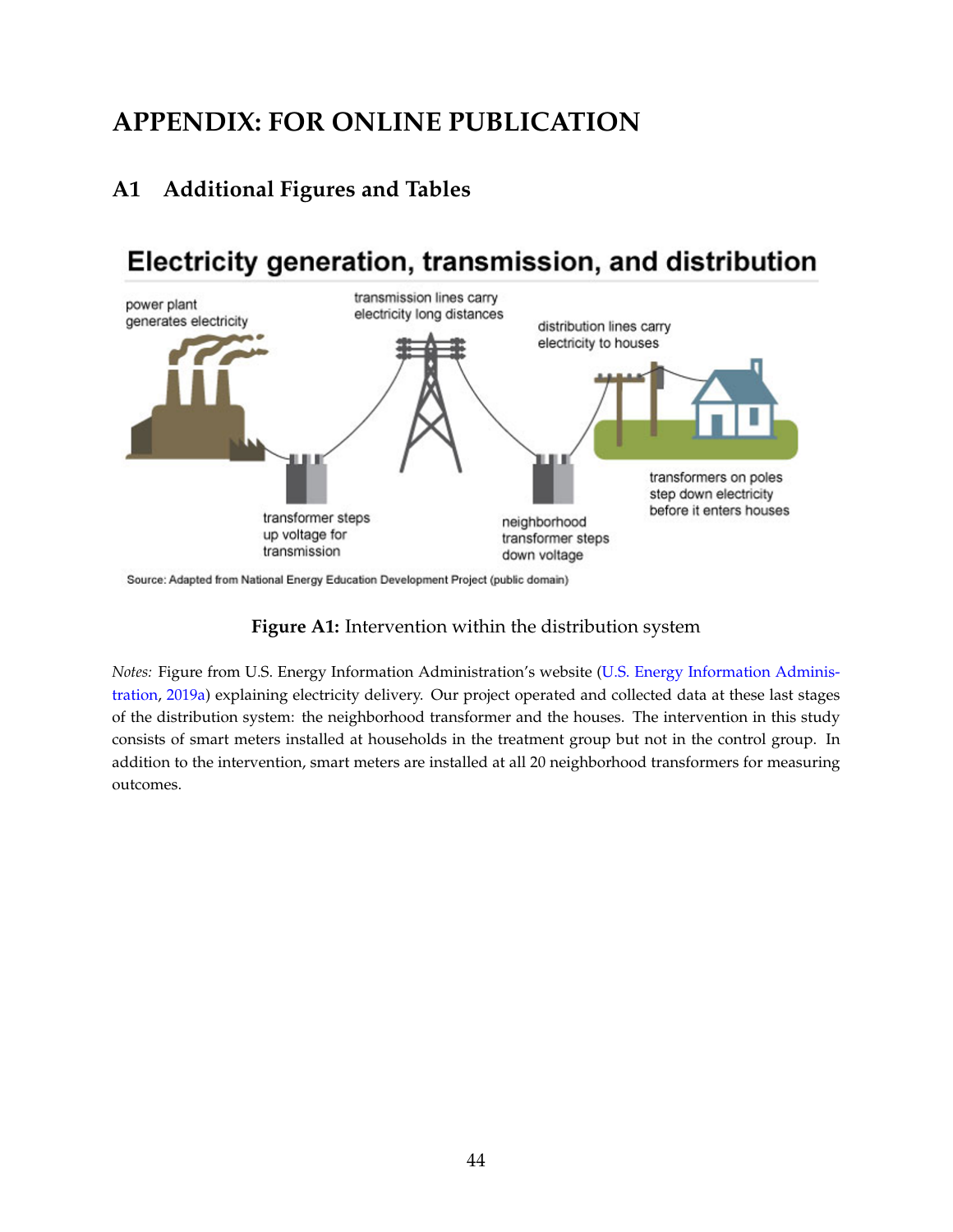<span id="page-45-0"></span>

**Figure A2:** Transformer Locations

*Notes:* This map shows the study transformer locations, which are located within one city in the Kyrgyz Republic. The transformers are all located within an approximately two-square-mile area. Each transformer serves a neighborhood of electricity consumers. We hide the identifying information.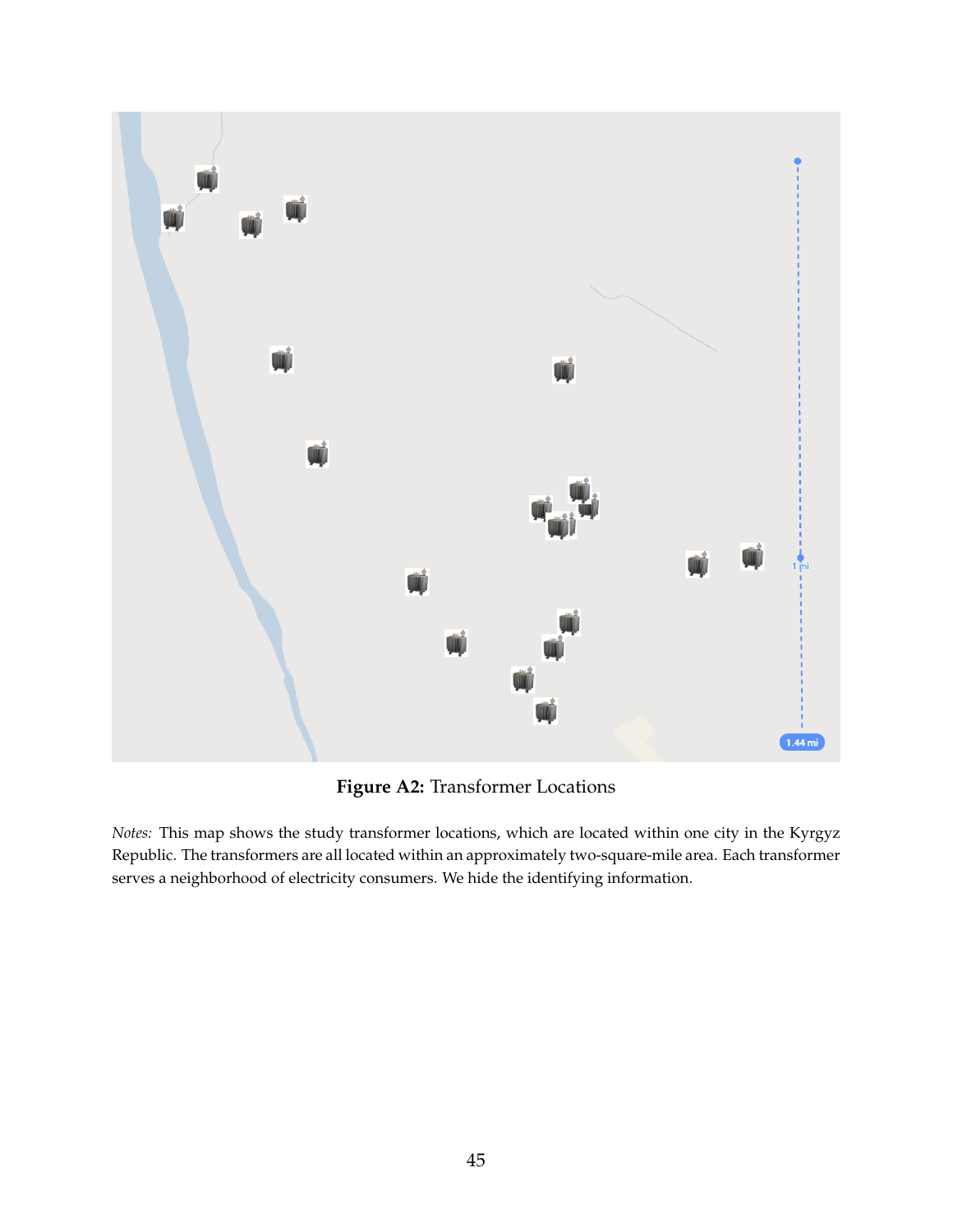<span id="page-46-0"></span>

**Figure A3:** Randomized Design

*Notes:* Randomization occurred at the transformer level, with 20 transformers randomly assigned to either treatment or control status. Households in the treatment transformer group (798) had smart meters installed. Households in the control transformer group (846) retained their old meters.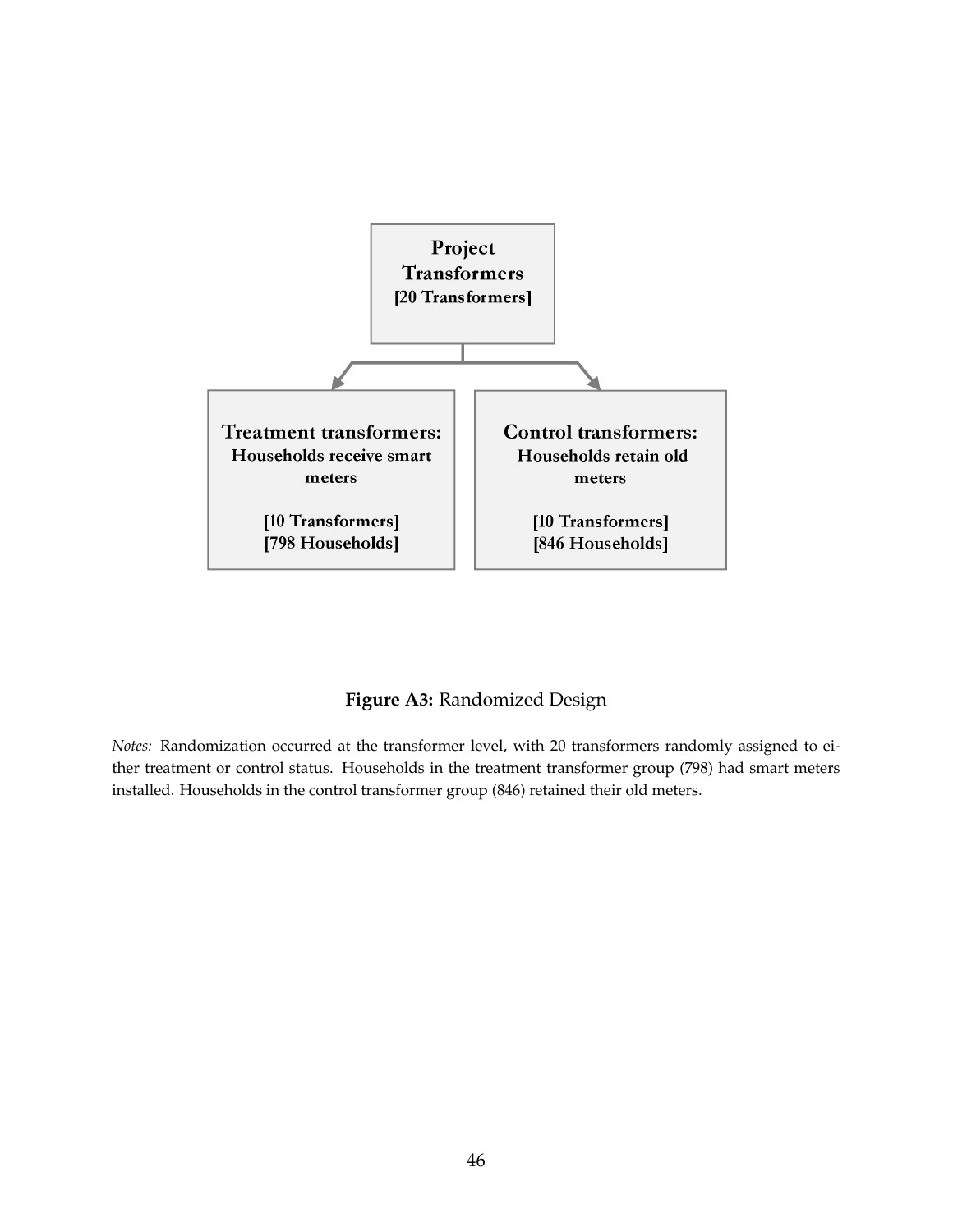<span id="page-47-0"></span>

### **Figure A4:** Timeline of Meter Installation and Data Collection

*Notes:* Monthly billed electricity consumption data are provided by the electricity utility. The transformer smart meters were installed just before the intervention to ensure outcome measures were collected by the time of the intervention. The installation of the household smart meters was the intervention. Once the transformer and household smart meters were installed, the technology sends the data directly to the utility. We receive those data from the utility's server.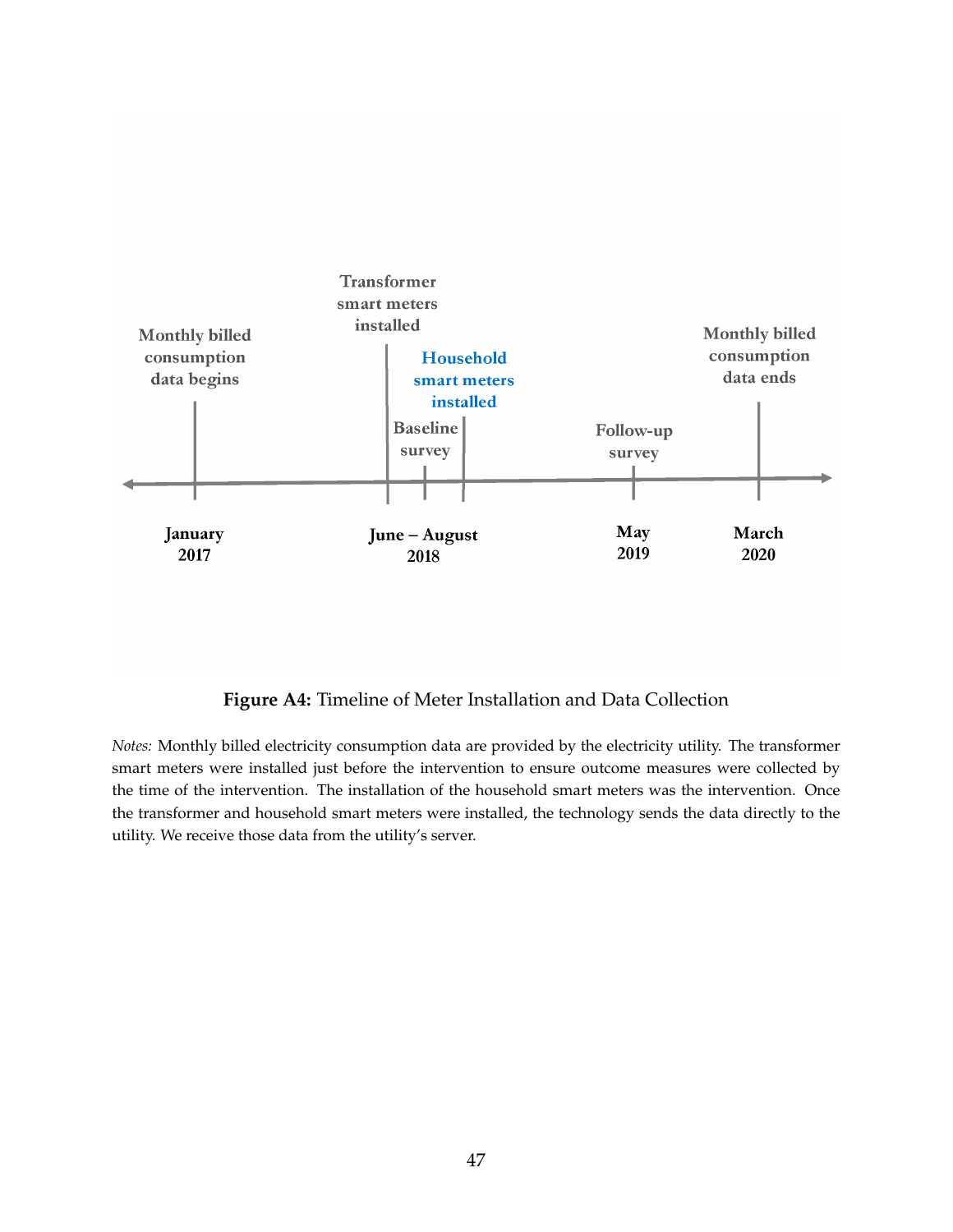<span id="page-48-0"></span>

| <b>Event Category</b> | Event Type                                                                                          | Count  | Percentage |
|-----------------------|-----------------------------------------------------------------------------------------------------|--------|------------|
|                       | Over voltage L1 start                                                                               | 13,484 | 27.71%     |
| Voltage Quality       | Over voltage L2 start                                                                               | 9,096  | 18.69%     |
|                       | Over voltage L3 start                                                                               | 6,592  | 13.55%     |
|                       | Disconnect relay                                                                                    | 53     | $0.11\%$   |
|                       | Limiter threshold exceeded                                                                          | 4,683  | 9.62%      |
|                       | Manual connection                                                                                   | 45     | $0.09\%$   |
| Power Outage          | Power down (long power failure)                                                                     | 2,300  | 4.73%      |
|                       | Power down (short power failure)                                                                    | 552    | 1.13%      |
|                       | Power up (long power failure)                                                                       | 2,365  | 4.86%      |
|                       | Power up (short power failure)                                                                      | 555    | 1.14%      |
|                       | Association authentication failure                                                                  | 58     | 0.12%      |
|                       | Clock adjusted (new date/time)                                                                      | 1      | $0.00\%$   |
| Other                 | Clock adjusted (old date/time)                                                                      | 1      | $0.00\%$   |
|                       | Current reverse generation in any phase                                                             | 3,305  | $6.79\%$   |
|                       | Module power down                                                                                   | 2,490  | 5.12%      |
| Total                 |                                                                                                     | 48,664 | 100.0%     |
|                       | Notes: Evant data are provided by the smart meters installed at the transformers. Categorization is |        |            |

## **Table A1:** Categorization of events: transformer smart meters

*Notes*: Event data are provided by the smart meters installed at the transformers. Categorization is based on the technical manual from the manufacturer of the smart meters. "Other" events are all those that do not fit into the first categories (voltage quality, and power outages).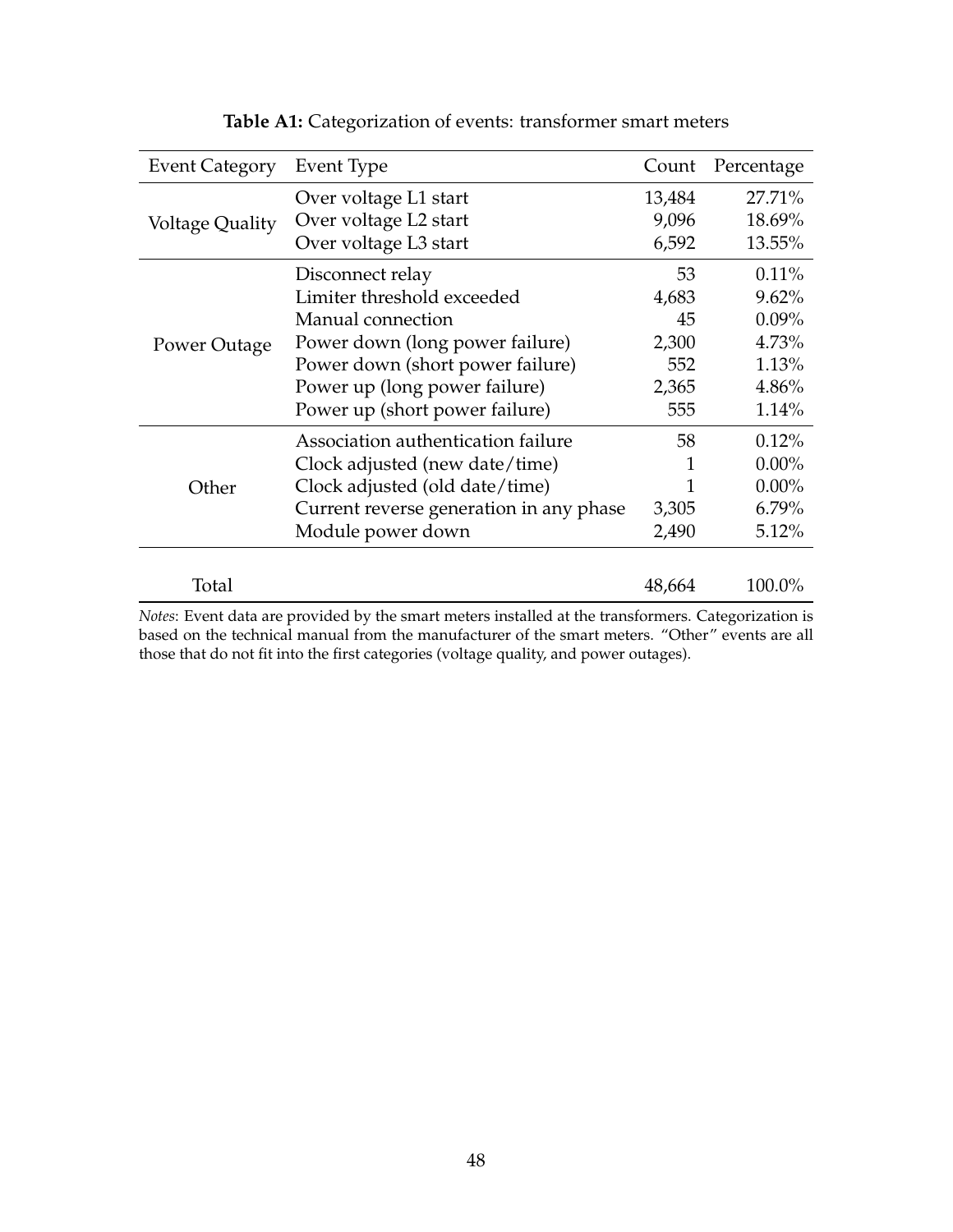<span id="page-49-0"></span>

| Group     |     | Baseline Responses Follow-Up Responses Response Change |          |
|-----------|-----|--------------------------------------------------------|----------|
| Control   | 575 | 450                                                    | 78.6%    |
| Treatment | 568 | 430                                                    | $75.5\%$ |

**Table A2:** Check for Differential Attrition

*Notes:* This table reports the number of responses by treatment group in the baseline and follow-up surveys. Column 3 reports the number of responses in the follow-up survey (Column 2) divided by the number of responses in the baseline survey (Column 1).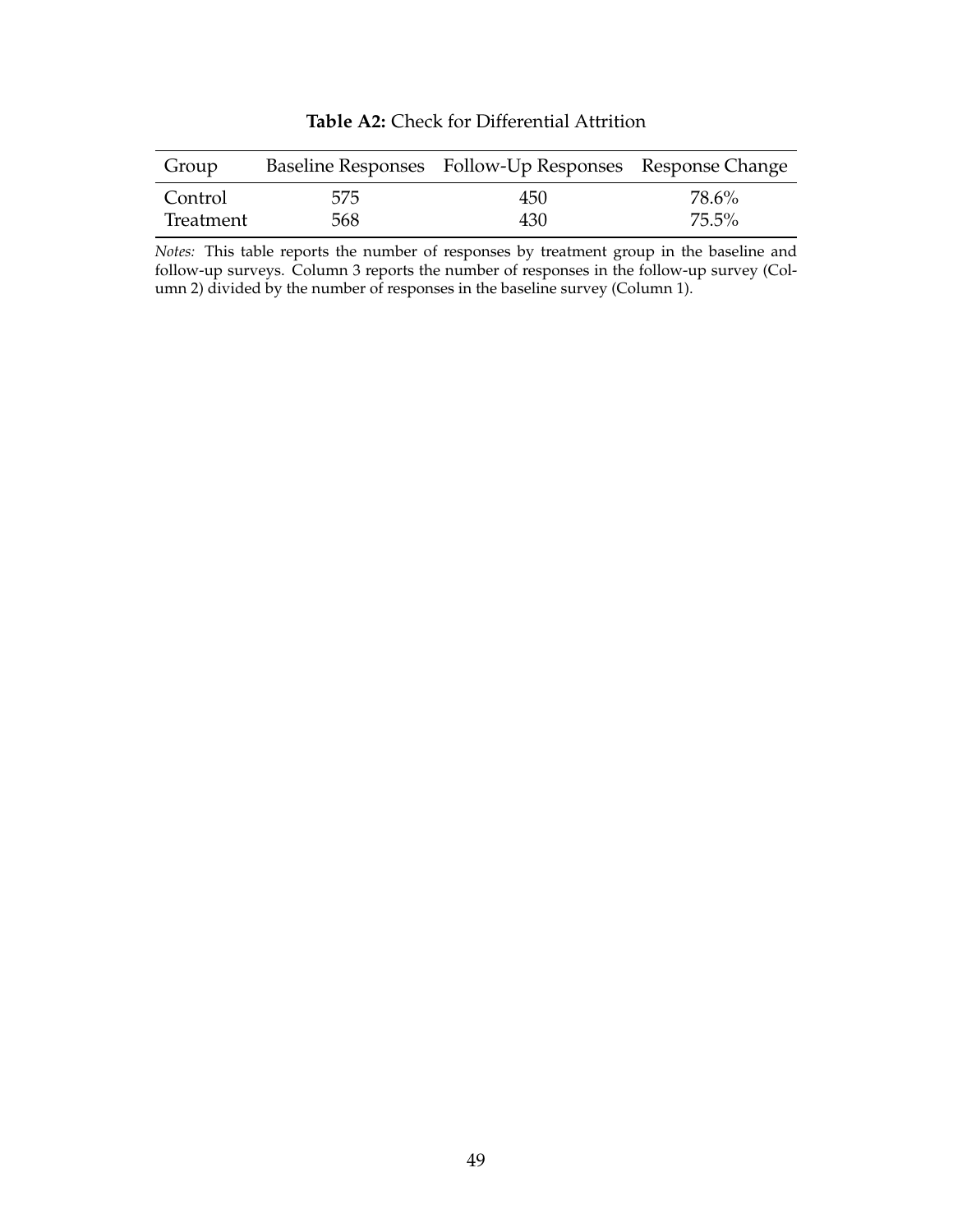| <b>VARIABLES</b>                               | Control | Treatment | Difference |
|------------------------------------------------|---------|-----------|------------|
| Number of Rooms in the House                   | 2.977   | 2.958     | 0.020      |
|                                                | (1.268) | (1.251)   | (0.231)    |
| Homes Owned                                    | 0.826   | 0.778     | 0.048      |
|                                                | (0.379) | (0.416)   | (0.043)    |
| Homes with Insulation                          | 0.162   | 0.264     | $-0.102$   |
|                                                | (0.369) | (0.441)   | (0.071)    |
| Houses Using Energy-Efficient Light Bulbs      | 0.191   | 0.208     | $-0.017$   |
|                                                | (0.394) | (0.406)   | (0.052)    |
| Houses Using Central Heating                   | 0.035   | 0.079     | $-0.044$   |
|                                                | (0.183) | (0.270)   | (0.050)    |
| <b>Houses Using Electric Heating</b>           | 0.614   | 0.688     | $-0.074$   |
|                                                | (0.487) | (0.464)   | (0.070)    |
| Reporting 1+ Outages Per Week (Jan.–Feb. 2018) | 0.482   | 0.452     | 0.030      |
|                                                | (0.500) | (0.498)   | (0.114)    |
| Reporting 1+ Voltage Fluctuations Per Week     | 0.717   | 0.695     | 0.022      |
|                                                | (0.451) | (0.461)   | (0.104)    |
| Houses with Electric Generators                | 0.003   | 0.005     | $-0.002$   |
|                                                | (0.059) | (0.073)   | (0.003)    |
| <b>Houses with Stabilizers</b>                 | 0.005   | 0.005     | $-0.000$   |
|                                                | (0.072) | (0.073)   | (0.004)    |
| Houses with Appliance Damage                   | 0.183   | 0.239     | $-0.056$   |
|                                                | (0.387) | (0.427)   | (0.092)    |
| Observations                                   | 575     | 568       | 1,143      |

<span id="page-50-0"></span>**Table A3:** Balance Test on Household Characteristics Based on All Households

*Notes:* We report the mean values of household characteristic variables. Household data were collected via the baseline household survey, conducted in spring 2018. Robust standard errors are clustered at the transformer level.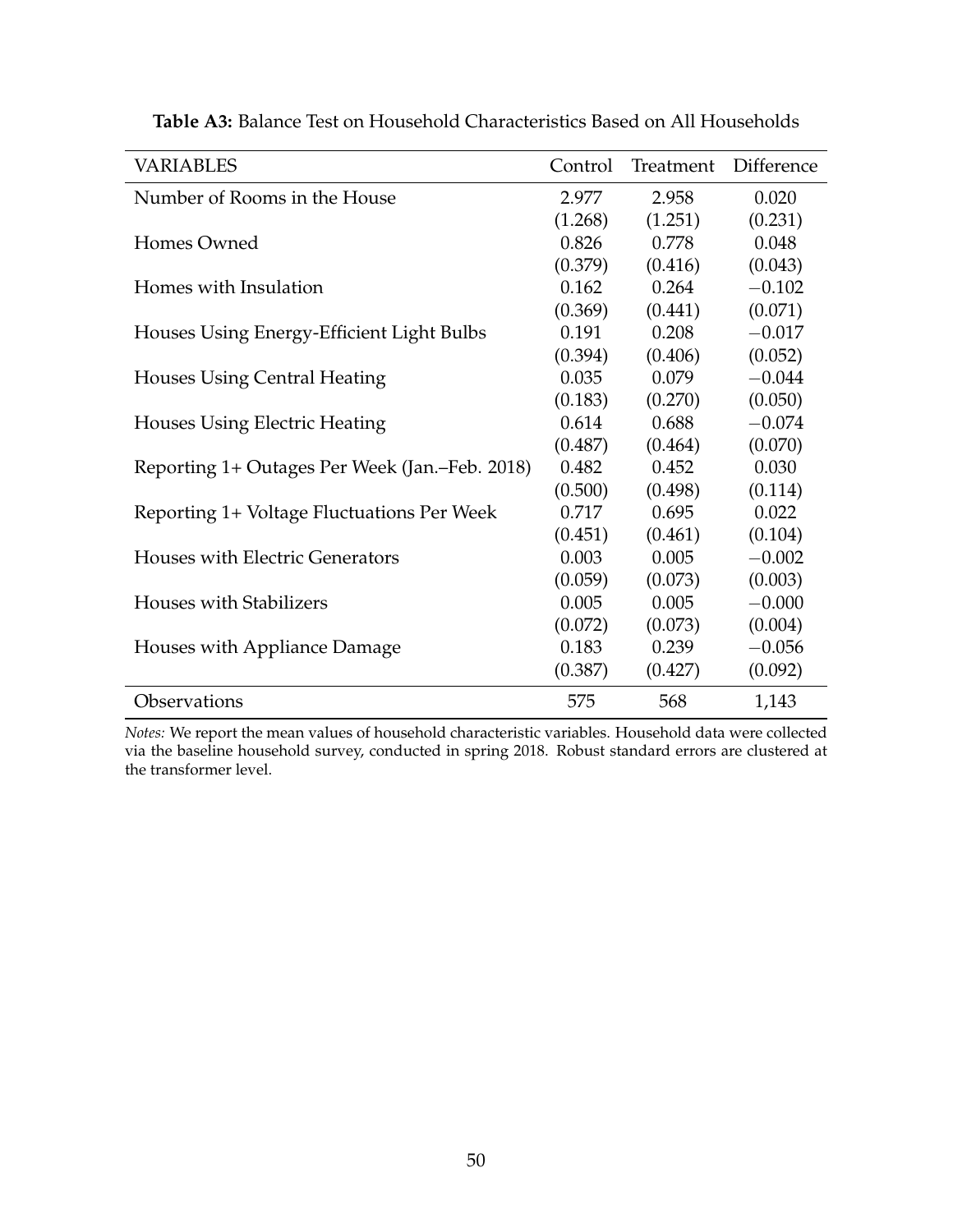<span id="page-51-0"></span>

| <b>Table A4:</b> Correlation between Reported Electricity Quality and Events Recorded by |  |  |
|------------------------------------------------------------------------------------------|--|--|
| <b>Smart Meters</b>                                                                      |  |  |

| <b>VARIABLES</b>      | Reliability Reported by Household |                   |                     |  |  |
|-----------------------|-----------------------------------|-------------------|---------------------|--|--|
|                       | (1)                               | $\left( 2\right)$ | (3)                 |  |  |
| <b>Quality Events</b> | $-0.200***$<br>(0.069)            |                   |                     |  |  |
| <b>Power Events</b>   |                                   | $-0.181*$         |                     |  |  |
| <b>Theft Events</b>   |                                   | (0.095)           | $-0.712$<br>(0.835) |  |  |
| Observations          | 871                               | 871               | 871                 |  |  |

*Notes:* Event data are from the household smart meters. The household self-reported reliability data are from the follow-up survey, conducted in May 2019. Reliability is measured as the negative of the total number of outage and voltage fluctuation events within a week, self-reported by the households during the previous winter. Standard errors are clustered at the transformer level and displayed in parentheses (\*  $p < 0.1$ , \*\*  $p < 0.05$ , \*\*\*  $p < 0.01$ ).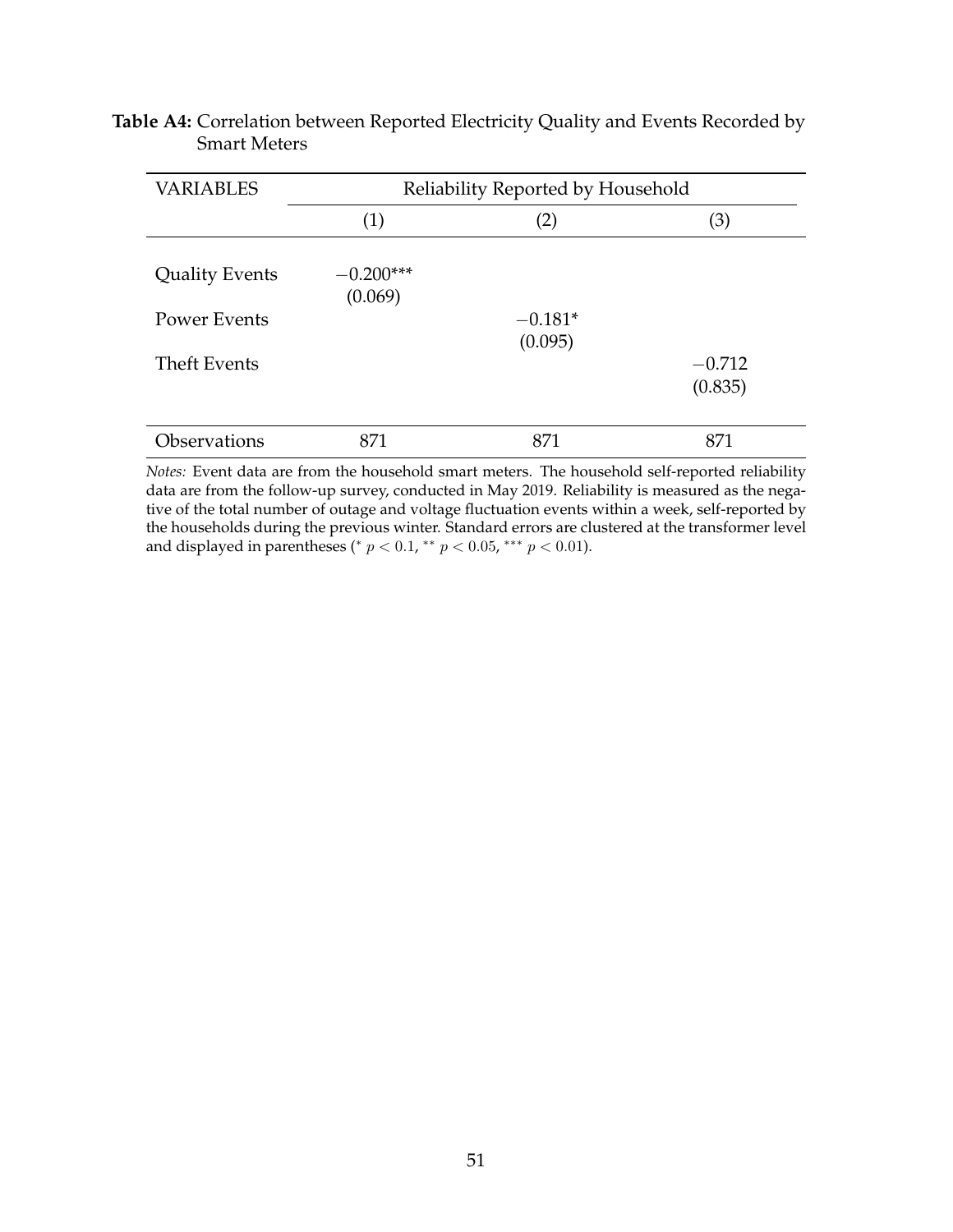<span id="page-52-0"></span>

|               |  | <b>Table A5:</b> Correlation between Events Measured by Transformer and Household Smart |  |
|---------------|--|-----------------------------------------------------------------------------------------|--|
| <b>Meters</b> |  |                                                                                         |  |

| <b>VARIABLES</b>                 |                       |                       | Household Events: Voltage Household Events: Outage |                       |  |
|----------------------------------|-----------------------|-----------------------|----------------------------------------------------|-----------------------|--|
|                                  | (2)<br>(1)            |                       | (3)                                                | (4)                   |  |
| Transformer Events: Voltage      | $0.038***$<br>(0.003) | $0.039***$<br>(0.004) |                                                    |                       |  |
| Transformer Events: Outage       |                       |                       | $0.098***$<br>(0.017)                              | $0.099***$<br>(0.017) |  |
| <b>Observations</b>              | 70,497                | 70,497                | 70,497                                             | 70,497                |  |
| R-squared                        | 0.016                 | 0.016                 | 0.023                                              | 0.025                 |  |
| <b>Transformer Fixed Effects</b> |                       |                       |                                                    |                       |  |

*Notes:* Event data are from either the transformer smart meters (the independent variable) or the household smart meters (the dependent variable). Robust standard errors are clustered at the transformer level and displayed in parentheses (\*  $p < 0.1$ , \*\*  $p < 0.05$ , \*\*\*  $p < 0.01$ ).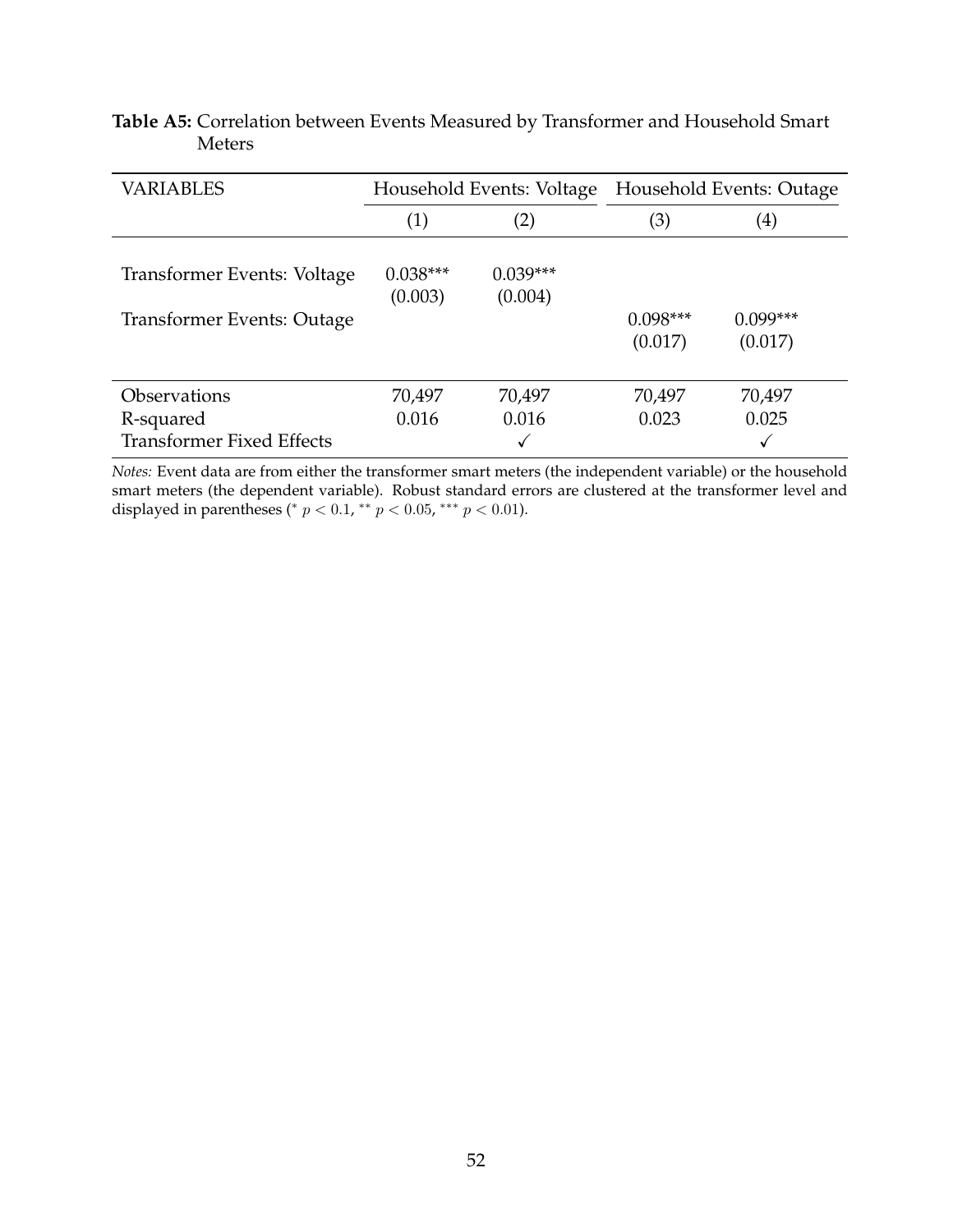|                                    | $\left( 1\right)$ | $\left( 2\right)$                                                   | (3)         | $\left( 4\right)$ |
|------------------------------------|-------------------|---------------------------------------------------------------------|-------------|-------------------|
| Monthly electricity bill in:       |                   | Heating Season Non-heating Season Heating Season Non-heating Season |             |                   |
|                                    |                   |                                                                     |             |                   |
| Treat $\times$ Post                | 49.574**          | 10.598                                                              | 161.337***  | $-0.572$          |
|                                    | (22.279)          | (17.360)                                                            | (46.658)    | (17.766)          |
| Treat $\times$ Post $\times$ Owner |                   |                                                                     | $-133.175*$ | 14.598            |
|                                    |                   |                                                                     | (62.027)    | (22.655)          |
| Mean of Control Group              | 847.541           | 428.688                                                             | 847.541     | 428.688           |
| <b>Observations</b>                | 8,504             | 10,963                                                              | 8,504       | 10,962            |
| Number of Households               | 864               | 860                                                                 | 864         | 860               |
| Adjusted R-squared                 | 0.102             | 0.287                                                               | 0.103       | 0.287             |
| <b>Household Fixed Effects</b>     |                   |                                                                     |             |                   |
| Month-by-Year Fixed Effects        |                   |                                                                     |             |                   |

**Table A6:** Robustness Check: Billed Electricity Consumption by Season (Heating vs. Non-heating)

<span id="page-53-0"></span> *Notes:* In this analysis, we add household's 2017 billed consumption as <sup>a</sup> control. Billing data are provided by the electricity utility covering the period between January 2017 and March 2020. Control group means are for the baseline (pre-intervention) period. The outcome variable is the monthly billed electricity consumption (kWh/month) for <sup>a</sup> household forward by one month. Standard errorsare clustered at the transformer level and included in parentheses (\*  $p < 0.1$ , \*\*  $p < 0.05$ , \*\*\*  $p < 0.01$ ). Wild-bootstrap p-values are reported in brackets.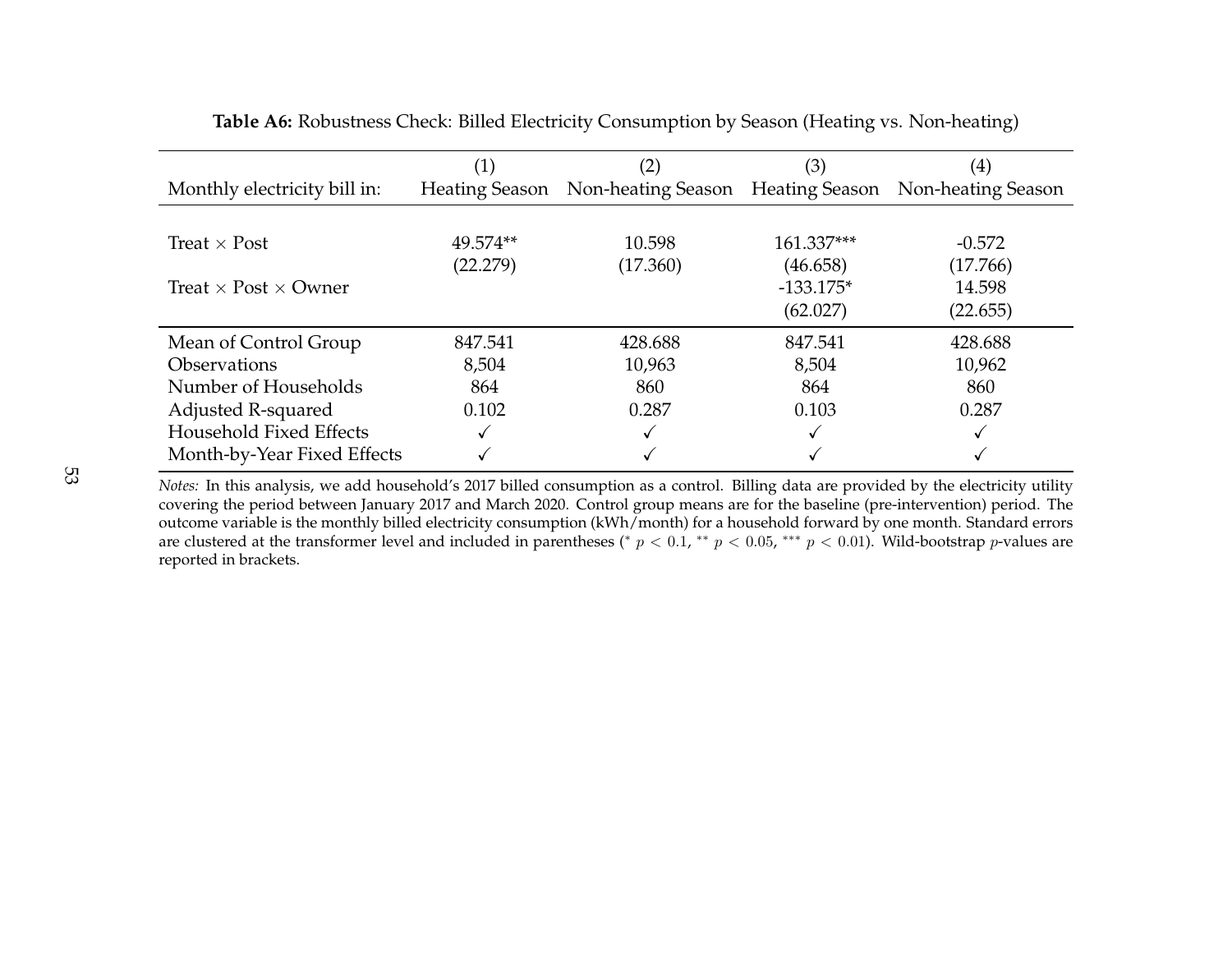<span id="page-54-0"></span>

|                                    | (1)<br>EE lighting | (2)<br>EE lighting |
|------------------------------------|--------------------|--------------------|
| $Treat \times Post$                | 0.056<br>(0.099)   | 0.014<br>(0.134)   |
| Treat $\times$ Post $\times$ Owner |                    | 0.054<br>(0.090)   |
| Mean of Control Group              | 0.193              | 0.193              |
| Observations<br>R-squared          | 1,758<br>0.594     | 1,758<br>0.595     |
| Control Household FE               |                    |                    |

**Table A7:** Use of Energy-Efficient Light Bulbs

*Notes:* Data collected through baseline and follow-up surveys. *EElight* is a binary variable that equals 1 if the household uses energy-efficient light bulbs in the home. We use a balanced panel restricted to households in both the baseline and followup surveys. Robust standard errors are clustered either at the transformer level and included in parentheses (\*  $p < 0.1$ , \*\*  $p < 0.05$ , \*\*\*  $p < 0.01$ ).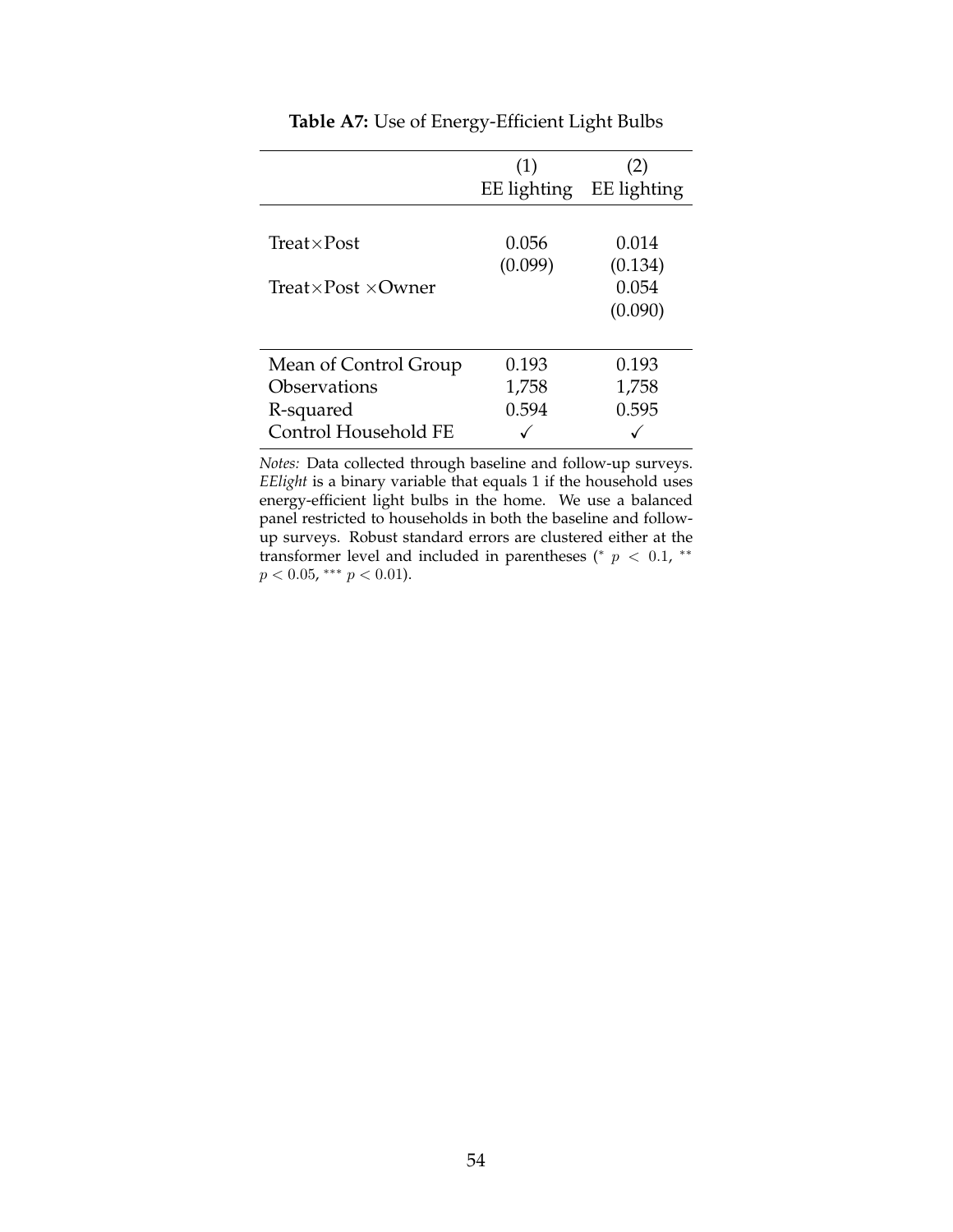| <b>VARIABLES</b>                                                                          | $\left(1\right)$<br>Electricity<br>Generator | $\left( 2\right)$<br>Stabilizer | (3)<br>Battery<br>with<br>Inverter | (4)<br>Uninterruptible Solar Panel<br>Power Supply | (5)                          | (6)<br>Solar Water<br>Heater | (7)<br>Other Solar<br>Device |
|-------------------------------------------------------------------------------------------|----------------------------------------------|---------------------------------|------------------------------------|----------------------------------------------------|------------------------------|------------------------------|------------------------------|
| Treat                                                                                     | 0.003<br>(0.008)                             | $-0.002$<br>(0.005)             | 0.000<br>(0.000)                   | $-0.002$<br>(0.002)                                | 0.000<br>(0.000)             | $-0.002$<br>(0.002)          | 0.000<br>(0.000)             |
| Mean of Control Group<br><b>Observations</b><br>R-squared<br><b>Basic Characteristics</b> | 0.009<br>1,125<br>0.005<br>$\checkmark$      | 0.011<br>1,125<br>0.002         | 0.000<br>1,125<br>0.000            | 0.002<br>1,125<br>0.001<br>√                       | 0.000<br>1,125<br>0.000<br>√ | 0.002<br>1,125<br>0.001      | 0.000<br>1,125<br>0.000<br>√ |

<span id="page-55-0"></span>**Table A8:** Electricity-Related Device Ownership

 *Notes:* Data collected through the household follow-up survey in May 2019. The outcome variables are dummy variables indicating whether the household owned certain electricity-related devices. We control for household basic characteristics, including the number of rooms in <sup>a</sup> house and whether the house isowner occupied. Robust standard errors are clustered at the transformer level. (\*  $p < 0.1$ , \*\*  $p < 0.05$ , \*\*\*  $p < 0.01$ ).<br>
51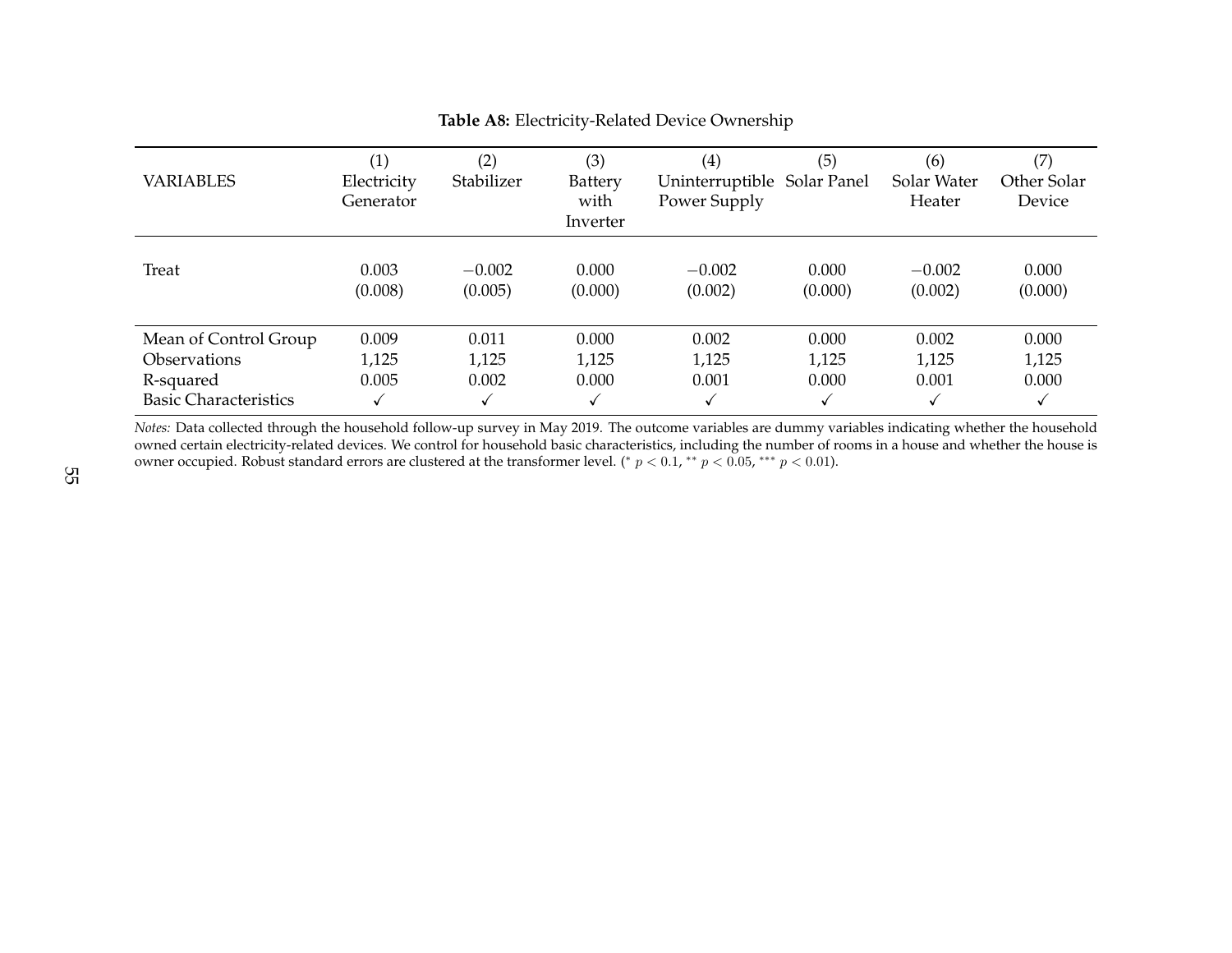<span id="page-56-0"></span>

|                                    | (1)     |
|------------------------------------|---------|
| Alarms in one day indicating       | theft   |
|                                    |         |
| Treat                              | 0.787   |
|                                    | (0.902) |
|                                    | [0.703] |
|                                    |         |
| Mean of Control Group              | 0.343   |
| Observations                       | 8,355   |
| R-squared                          | 0.037   |
| <b>Transformer Characteristics</b> |         |
| Year-Month FE                      |         |

#### **Table A9:** Theft Alarms

*Notes:* Event data are provided by the electricity utility covering the period from September 2018 to March 2020. The outcome variables are the number of these events recorded by the transformer smart meter per day. Regressions control for transformer characteristics including the number of households served by the transformer and its capacity. Standard errors are clustered at the transformer level and included in parentheses (\*  $p < 0.1$ , \*\*  $p < 0.05$ , \*\*\*  $p < 0.01$ ). Wildbootstrap p-values are reported in brackets.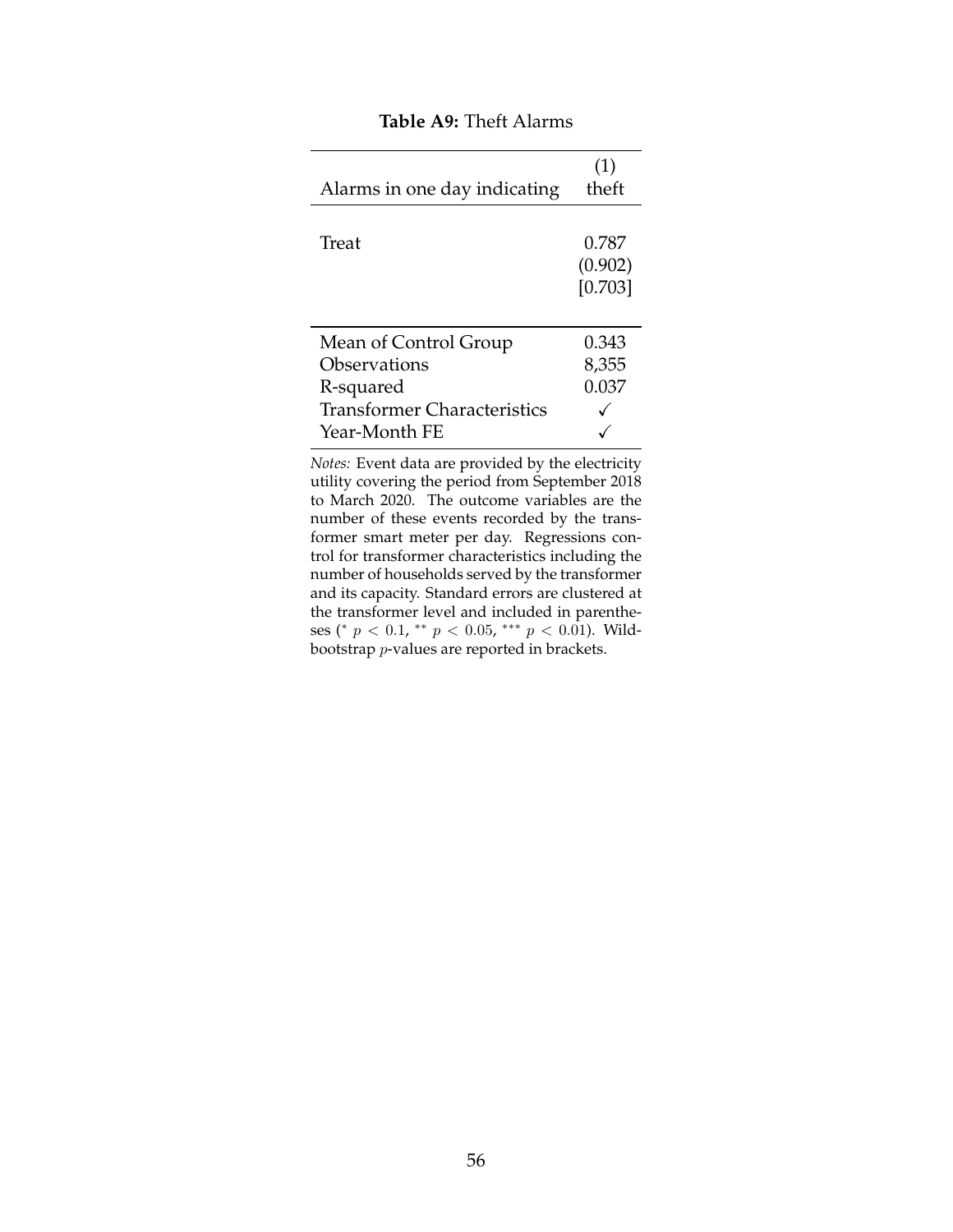### <span id="page-57-0"></span>**A2 Mechanisms for Electricity Quality Improvements**

How did smart meters lead to electricity quality improvements? Smart meters provide information to the electricity utility via high frequency readings, allowing the utility to more rapidly identify problematic locations within the distribution network. We found support for these industry claims via discussions with consumers.<sup>[16](#page-57-1)</sup>

We test whether the household smart meters induced transformer replacements and maintenance overhauls, using electricity utility panel data for the 20 transformers over a 33-month period covering both before and after the intervention. We estimate the following equation:

$$
y_{gt} = \alpha \text{Treeat}_g \times \text{Post}_t + \beta \text{Post}_t + \lambda_g + \epsilon_{gt},\tag{A1}
$$

in which the outcome variable is the number of times transformer *g* was replaced or overhauled within month *t*. Treat<sub>g</sub> is an indicator for the treated transformers, while  $\text{Post}_t$  is an indicator for the post-intervention period. We include transformer fixed effects  $\lambda_q$  to control for transformer characteristics that are fixed over time.

The results, presented in Appendix Table [A10,](#page-59-0) are informative in several respects. First, transformer replacements and overhauls are infrequent; the control group baseline mean shows that the monthly probability of replacement or overhaul was low. Second, the coefficient (Post) indicates a slight, albeit non-significant, increase in replacements and overhauls for all study transformers after the intervention. Lastly, the coefficient on the interaction term shows that treated transformers, serving the houses that received the smart meters, were almost 5% more likely to be overhauled or replaced after the intervention. This suggests that the household-level smart meters are drawing the utility to make improvements.

<span id="page-57-1"></span><sup>&</sup>lt;sup>16</sup>Prior to the smart meter installation, consumers reported of frequent complaints to the electricity utility about voltage fluctuations, appliance damage, and the inability to power certain electrical appliances. These consumers reported previously submitting requests to the utility for neighborhood transformer repairs that went without replacement or extensive overhaul. Prior research has highlighted transformers as a critical component in determining electricity service quality [\(Carranza and Meeks,](#page-29-11) [forthcoming\)](#page-29-11).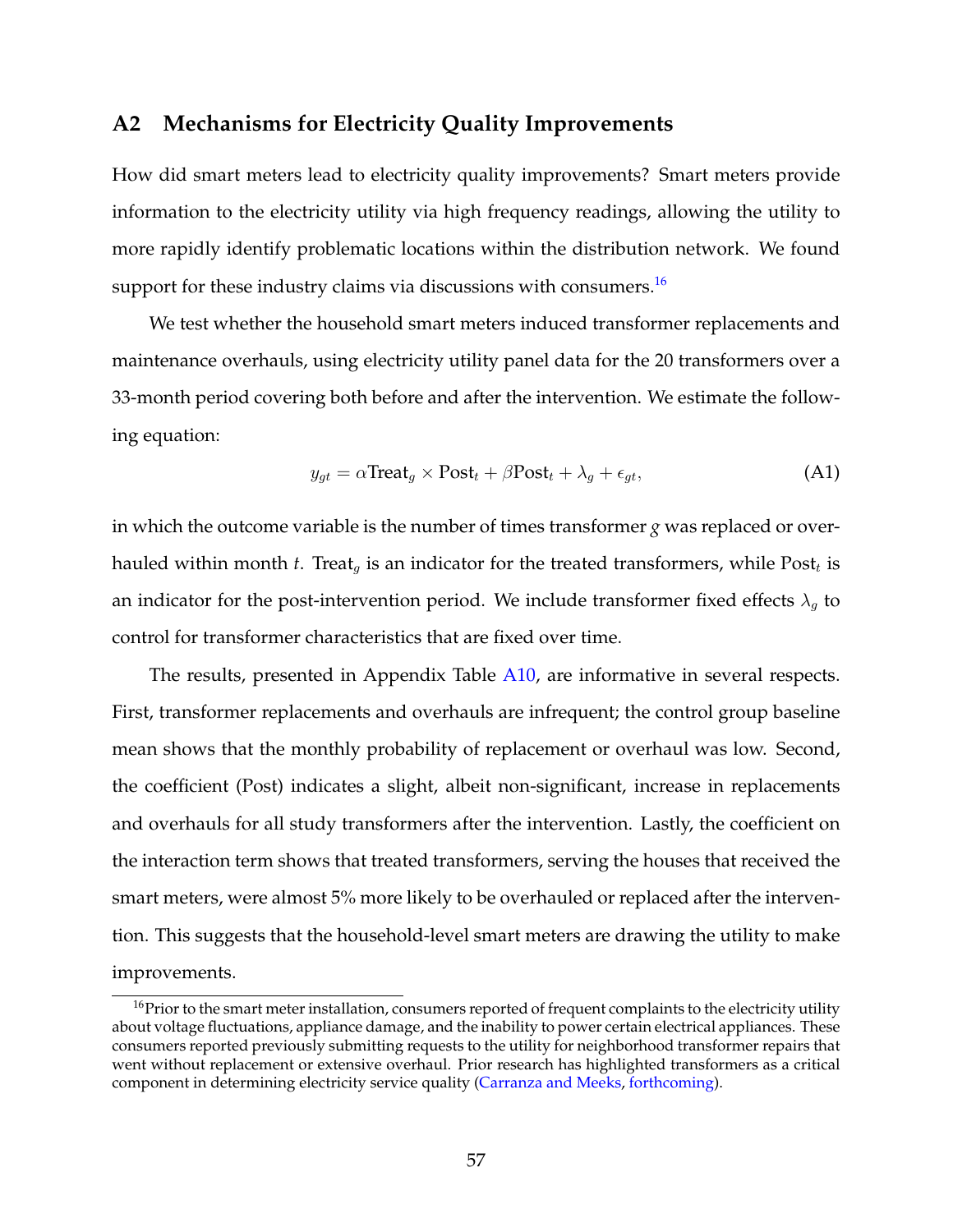Is the utility responding to information from the household smart meters or just to knowledge of an ongoing study? To shed light on this question, we test whether greater frequency of household-level smart meter alarms per day, which indicate more electricity quality problems, are associated with a greater probability of a transformer being replaced or overhauled.<sup>[17](#page-58-0)</sup> Indeed, treated transformers that were replaced did have significantly more household-level alarms per day prior to the replacement (Appendix Table [A11\)](#page-60-0), lending support to the suggestion that the household-level intervention directed utility attention to the places in greatest need.

We conduct two additional sets of analyses to understand whether transformer replacements and overhauls actually result in better electricity service quality. First, if alarms are indicative of electricity quality problems and the transformer replacements and overhauls fix those problems, then we should see a decline in alarms following transformer replacement. Indeed, a decline in the number of household-level smart meter alarms per day follows transformer replacement (Appendix Table [A12\)](#page-61-0). Second, we use the household reported voltage, outage, and overall quality measures from the baseline and follow-up surveys. We find that transformer replacement is a significant driver of respondents' perceived quality improvements (Appendix Table [A13\)](#page-62-0); however, we are cautious not to interpret this as a causal relationship, given that replacements and repairs are determined by electricity service quality.

<span id="page-58-0"></span> $17$ We limit this analysis to the period before the first transformer was replaced.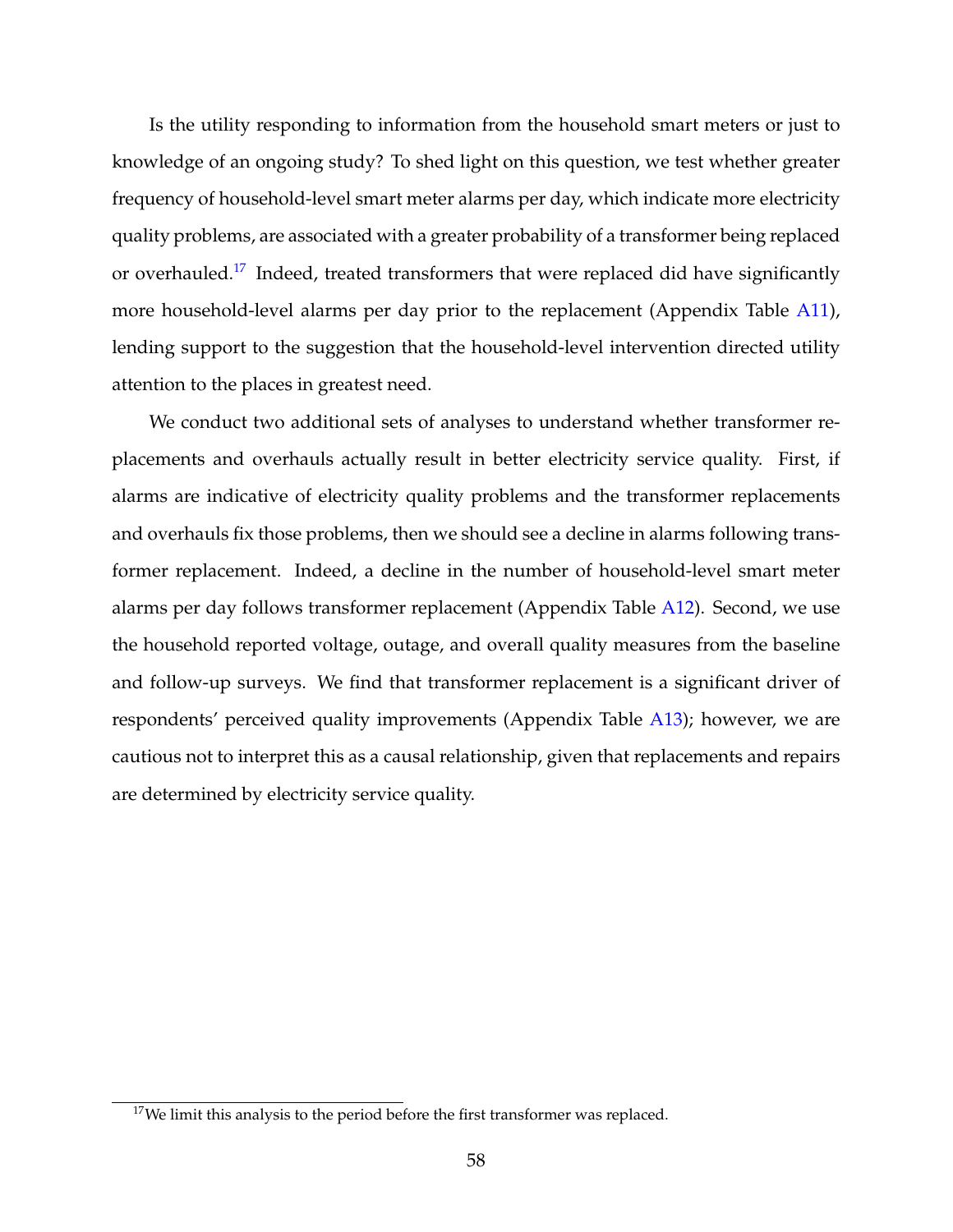|                                       | Transformer Replaced<br>or Overhauled  |
|---------------------------------------|----------------------------------------|
| Treat $\times$ Post                   | $0.048*$<br>(0.028)                    |
| Post                                  | [0.116]<br>0.026<br>(0.021)<br>[0.205] |
|                                       |                                        |
| Mean of Control Group<br>Observations | 0.02<br>660                            |
| R-squared                             | 0.026                                  |
| <b>Transformer Fixed Effects</b>      |                                        |

## <span id="page-59-0"></span>**Table A10:** Transformer-Level Replacement and Overhauls

*Notes:* Transformer maintenance data are provided by the electricity utility covering the period from January 2017 to October 2019. The mean of the control group is calculated for the baseline period. The outcome variable is the transformer-level number of planned overhauls and replacements in a month. *Treat* is a binary variable that equals 1 if the transformer belongs to the treatment group. *Post* is a binary variable that equals 1 for the period after August 2018. We control for transformer fixed effects. Standard errors are clustered at the transformer level and included in parentheses (\*  $p < 0.1$ , \*\*  $p < 0.05$ , \*\*\*  $p < 0.01$ ). Wild-bootstrap *p*-values are reported in brackets.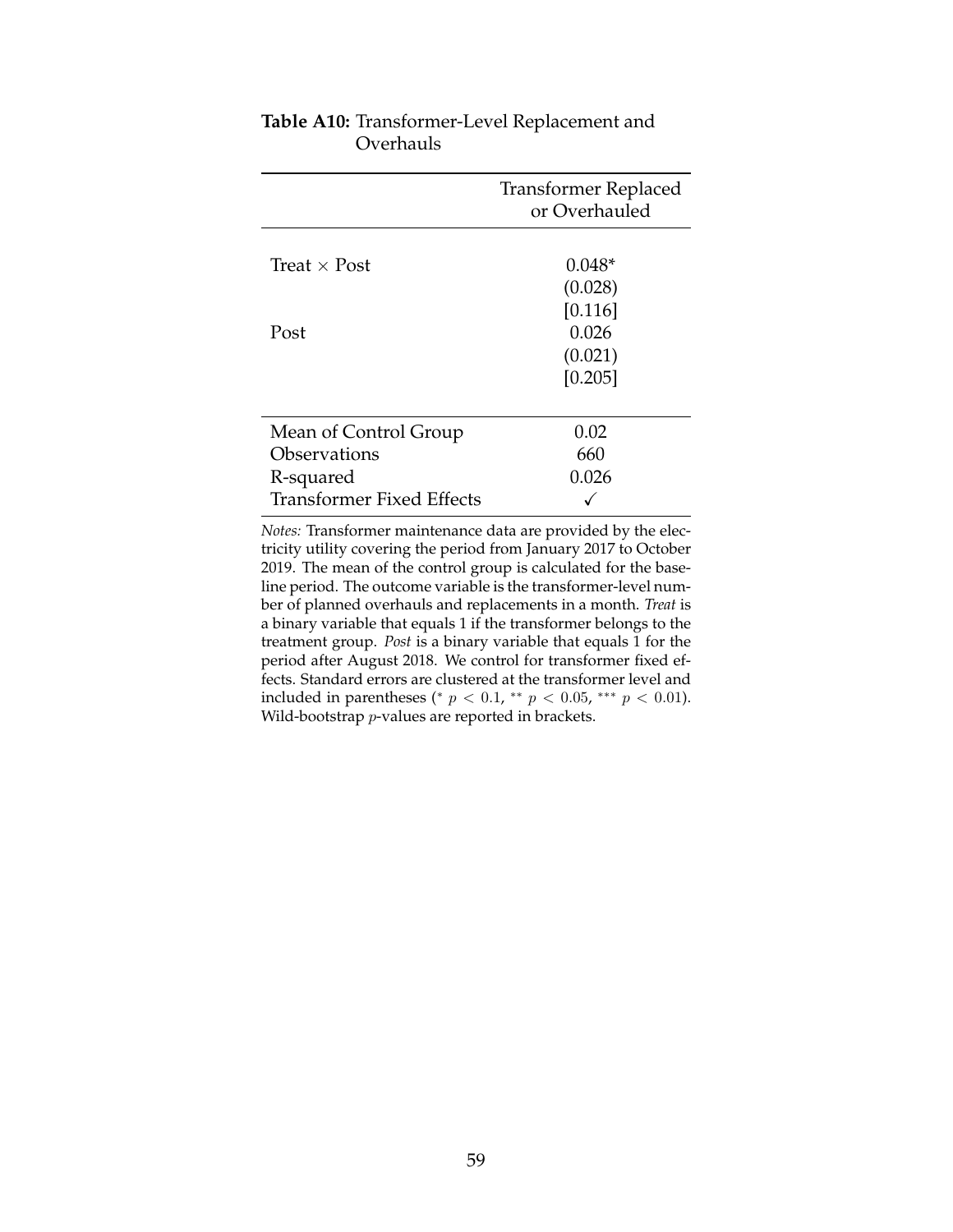| <b>VARIABLES</b>            | Alarms    |           |  |  |
|-----------------------------|-----------|-----------|--|--|
|                             | (1)       | (2)       |  |  |
|                             |           |           |  |  |
| Replace                     | $0.184**$ | $0.220**$ |  |  |
|                             | (0.064)   | (0.068)   |  |  |
| Repair                      | 0.113     | 0.088     |  |  |
|                             | (0.095)   | (0.059)   |  |  |
|                             |           |           |  |  |
| Observations                | 35,724    | 35,724    |  |  |
| R-squared                   | 0.006     | 0.008     |  |  |
| Month-by-Year Fixed Effects | √         |           |  |  |
| Feeder-Line Fixed Effects   |           |           |  |  |

<span id="page-60-0"></span>**Table A11:** Comparing Household-Level Events across Transformer Groups

*Notes:* Event data are provided by the electricity utility. Here, we compare the number of Events for the two replaced transformers, the three transformers with unplanned repairs, and the other transformers in the treatment group. We focus our analysis before the date when the first transformer replacement happened (February 4, 2019). The outcome variable is the household-level number of events recorded by the smart meter in a day. *Replace* is a binary variable that equals 1 if the transformer was replaced. *Repair* is a binary variable that equals 1 if the transformer had unplanned repairs due to breakage. Standard errors are clustered at the transformer level and included in parentheses (\*  $p < 0.1$ , \*\*  $p < 0.05$ , \*\*\*  $p < 0.01$ ).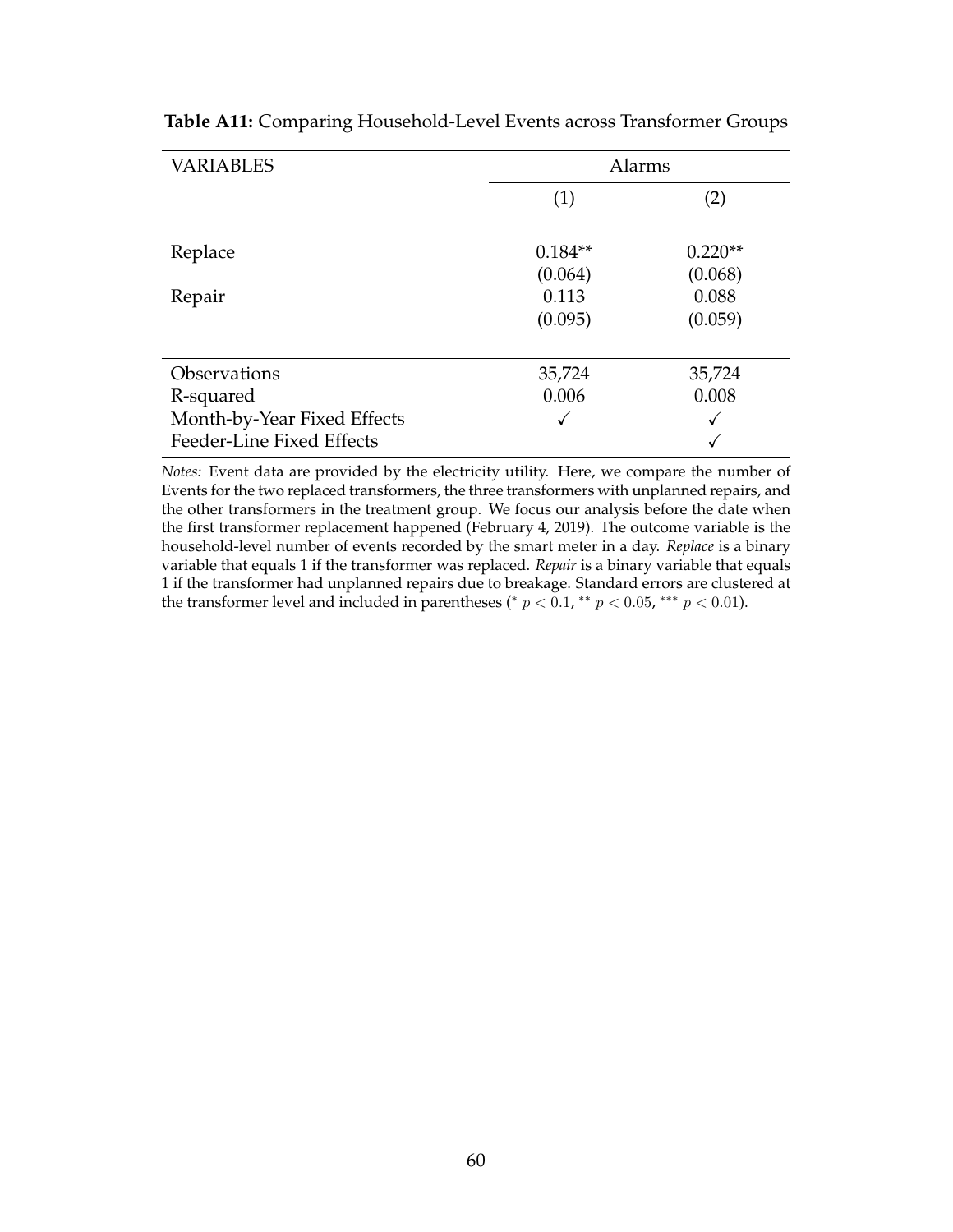| <b>VARIABLES</b>              | (1)<br>(2) |              | (3)          | (4)          | (5)      |  |
|-------------------------------|------------|--------------|--------------|--------------|----------|--|
|                               | Total      | Quality      | Power        | Theft        | Other    |  |
|                               |            |              |              |              |          |  |
| Post Replace                  | 0.023      | $-0.009$     | 0.035        | $-0.001$     | $-0.002$ |  |
|                               | (0.042)    | (0.014)      | (0.032)      | (0.002)      | (0.001)  |  |
| Replace $\times$ Post Replace | $-0.116**$ | $-0.036$     | $-0.090**$   | 0.010        | 0.000    |  |
|                               | (0.043)    | (0.020)      | (0.032)      | (0.011)      | (0.000)  |  |
|                               |            |              |              |              |          |  |
| Observations                  | 128,011    | 128,011      | 128,011      | 128,011      | 128,011  |  |
| R-squared                     | 0.025      | 0.013        | 0.035        | 0.013        | 0.003    |  |
| Household FE                  | ✓          | $\checkmark$ | $\checkmark$ | $\checkmark$ |          |  |
| Month-by-Year FE              |            | $\checkmark$ |              | $\checkmark$ |          |  |

<span id="page-61-0"></span>**Table A12:** The Effect of Transformer Replacement on Household-Level Events

*Notes:* Alarms data come from the household smart meters and cover the period from September 2018 to March 2020. The outcome variable is the number of events in one day. *Replace* is a binary variable that equals 1 if the transformer was replaced. *Post Replace* is an indicator for the post-replacement period. Standard errors are clustered at the transformer level and included in parentheses (\*  $p < 0.1$ , \*\*  $p < 0.05$ , \*\*\*  $p < 0.01$ ).